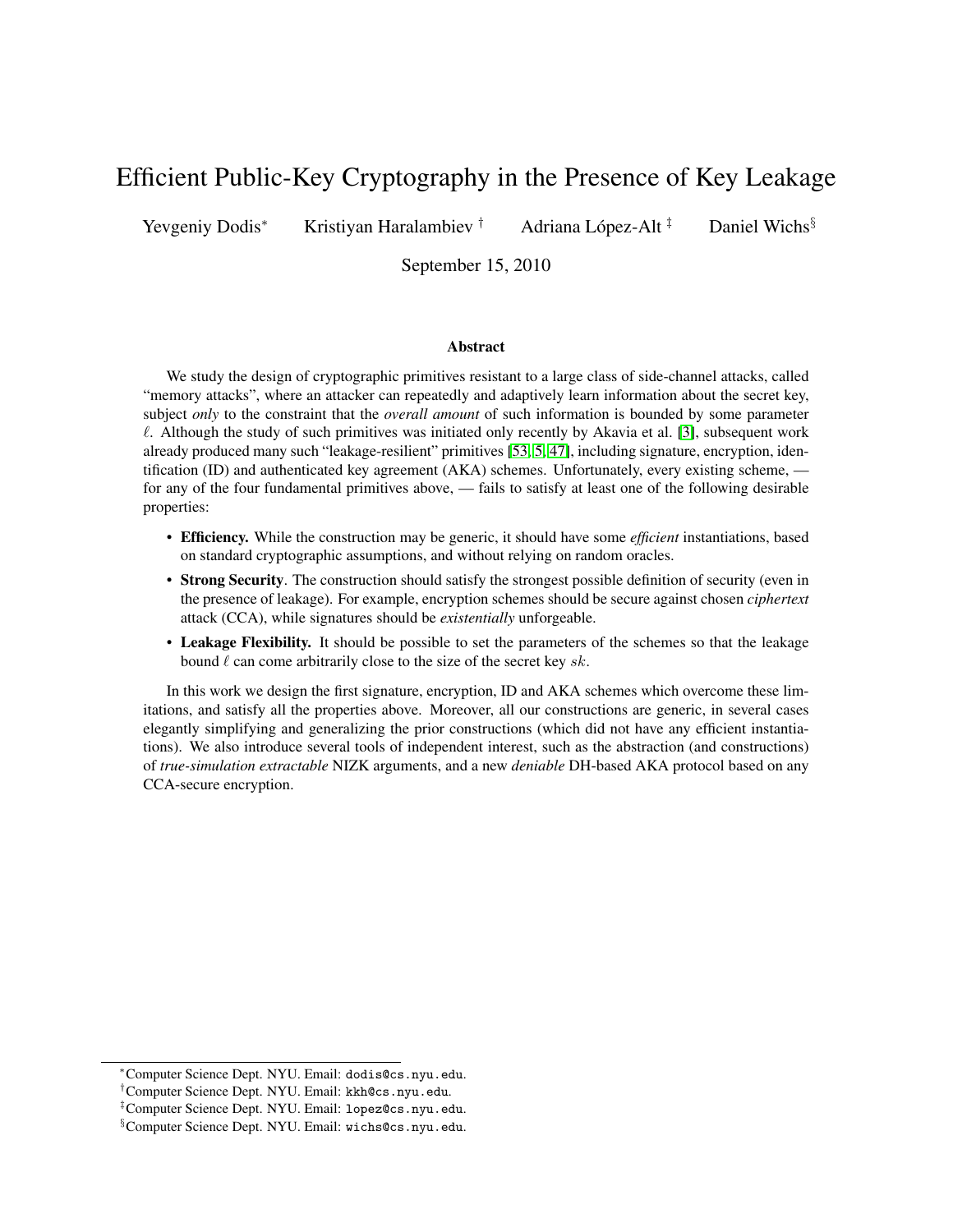## 1 Introduction

Traditionally, the security of cryptographic schemes has been analyzed in an idealized setting, where an adversary only sees the specified "input/output behavior" of a scheme, but has no other access to its internal secret state. Unfortunately, in the real world, an adversary may often learn some partial information about secret state via various *key leakage* attacks. Such attacks come in a large variety and include *side-channel attacks* [\[48,](#page-18-2) [12,](#page-16-0) [9,](#page-16-1) [49,](#page-18-3) [60,](#page-19-0) [31\]](#page-17-0), where the physical realization of a cryptographic primitive can leak additional information, such as the computation-time, power-consumption, radiation/noise/heat emission etc. The cold-boot attack of Halderman et al. [\[39\]](#page-17-1) is another example of a key-leakage attack, where an adversary can learn (imperfect) information about memory contents of a machine, even after the machine is powered down. Schemes that are proven secure in an idealized setting, without key leakage, may become completely insecure if the adversary learns even a small amount of information about the secret key. Indeed, even very limited leakage attacks have been shown to have devastating consequences for the security of many natural schemes.

Unfortunately, it is unrealistic to assume that we can foresee, let alone block, all of the possible means through which key leakage can occur in real-world implementations of cryptographic schemes. Therefore, the cryptographic community has recently initiated the investigation of increasingly general (formally modeled) classes of leakage attacks, with the aim of constructing *leakage-resilient* cryptographic schemes that remain provably secure even in the presence of such attacks. Of course, if an adversary can get unrestricted information about the secret key (say, of an encryption scheme), then she can learn the key in its entirety and the security of the system is necessarily compromised. Therefore, we must first place some "upper bound" on the type or amount of information that the adversary can learn. The nature of such bounds varies in the literature, as we survey later. For this work, we only restrict the *amount*, but not the *type*, of information that an adversary can learn through a key-leakage attack. In particular, we will assume that the attacker can learn *any efficiently computable function of the secret key* sk, subject only to the constraint that the total amount of information learned (i.e. the output size of the leakage function) is bounded by  $\ell$  bits, where  $\ell$  is called the "leakage parameter" of the system.<sup>[1](#page-1-0)</sup> Clearly, at this level of generality, the secret-key size  $s$  must be strictly greater than the leakage-parameter  $\ell$ .<sup>[2](#page-1-1)</sup> Therefore, the quantity  $\ell/s$  can be thought as the *relative leakage* of the system, with the obvious goal to make it as close to 1 as possible.

Our model of leakage-resilience was recently introduced recently by Akavia et al. [\[3\]](#page-15-0), but already attracted a lot of attention from the cryptographic community [\[53,](#page-18-0) [5,](#page-15-1) [47,](#page-18-1) [4\]](#page-15-2). In particular, as we survey later, we already know many "leakage-resilient" primitives, including such fundamental primitives as signature schemes, encryption schemes, identification (ID) schemes and authenticated key agreement (AKA) protocols. Unfortunately, we observe that every existing scheme, — for any of the four fundamental primitives above, — fails to satisfy at least one of the following desirable properties:

- Efficiency. While the proposed construction may be based on some generic cryptographic primitives, which is in fact preferable for modular design, — it should have some *efficient* instantiations, based on standard cryptographic assumptions, and without relying on random oracles. We view this property as the main property we will strive to achieve.
- Strong Security. The construction should satisfy the strongest possible definition of security (even in the presence of leakage). For example, encryption schemes should be secure against chosen *ciphertext* attack (CCA), while signatures should be *existentially* unforgeable, etc.
- Leakage Flexibility. It should be possible to set the parameters of the schemes so that the relative leakage  $\ell/s$  is arbitrarily close to 1. We call such schemes *leakage-flexible*.

<span id="page-1-1"></span><span id="page-1-0"></span><sup>&</sup>lt;sup>1</sup>More formally, we allow adaptive measurements, as long as the sum of leaked outputs is bounded by  $\ell$ .

<sup>&</sup>lt;sup>2</sup>In fact, our actual constructions easily extend to the more general "noisy leakage" model of Naor and Segev [\[53\]](#page-18-0), where the outputs can be longer than s, as long as the "average min-entropy" of sk drops by at most  $\ell$  bits. However, we do not pursue this generalization, in order to keep our notation simple.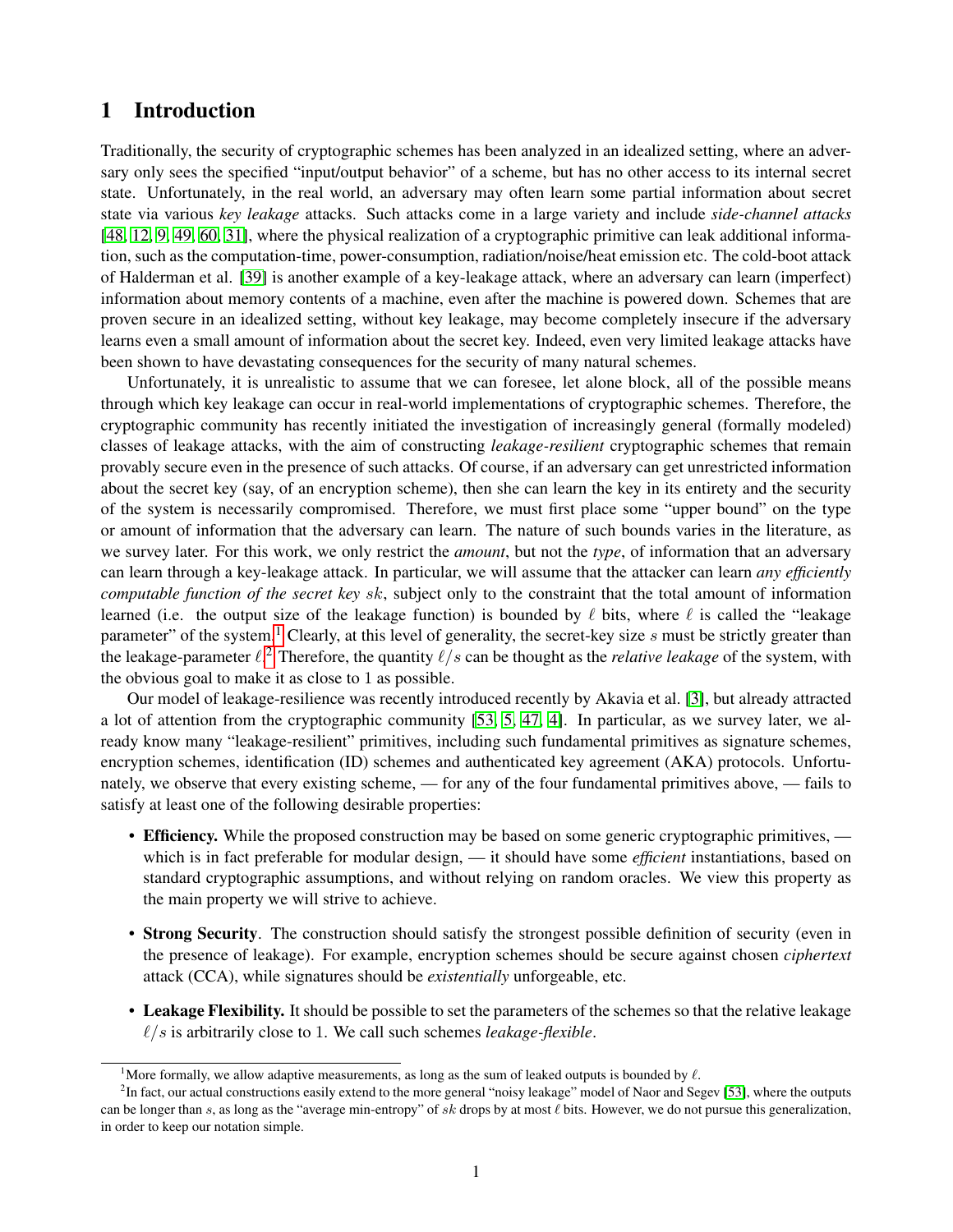### 1.1 Our Results

In this work we design the first signature, encryption, ID and AKA schemes which simultaneously satisfy the efficiency, strong security and leakage flexibility properties mentioned above. Moreover, all our constructions are generic. This means that the actual construction is modularly defined and explained using natural simpler blocks, and its security against key leakage is also proven no matter how these simpler blocks are (securely) implemented. However, unlike the prior generic constructions, which did not have any known efficient instantiations (at least, with the desired security and flexibility we seek), ours are yet more general, which will allow us to obtain several efficient instantiations. Given this fact, it is not surprising that our contributions can be roughly split into two categories: "conceptual" contributions, allowing us to obtain more general (and, yet, conceptually simpler) leakage-resilient constructions, and "concrete" contributions, allowing us to actually instantiate our general schemes efficiently.

CONCEPTUAL CONTRIBUTIONS. As we will see, existing schemes (e.g., signature and CCA-encryption) could be largely divided into two categories: potentially efficient schemes, with some *inherent* limitation not allowing them to achieve relative leakage approaching 1 (which also prevents us from using these ideas for our purposes), and more theoretical schemes [\[53,](#page-18-0) [47\]](#page-18-1), achieving good relative leakage, but relying on the notion of *simulation-sound* non-interactive zero-knowledge (ss-NIZK) [\[62\]](#page-19-1). Informally, ss-NIZK proofs remain sound even if the attacker can see simulated proofs of arbitrary (even false) statements. Unfortunately, it appears that the existing cryptographic machinery does not allow us to instantiate non-trivial ss-NIZK proofs efficiently.<sup>[3](#page-2-0)</sup> On the other hand, a recent breakthrough result of Groth-Sahai [\[38\]](#page-17-2) showed that one can obtain efficient *nonsimulation-sound* NIZK proofs for a non-trivial class of languages. While the techniques of [\[36\]](#page-17-3) could be applied to Groth-Sahai proofs to achiehve ss-NIZKs, it is a non-trivial "exercise" and the resulting proofs are *significantly* less efficient, as the construction involves OR-proofs for Groth-Sahai languages. Therefore, our first idea was to try to generalize the existing constructions sufficiently, making them rely only on regular NIZKs, in the hope that such regular NIZKs can then be instantiated using the powerful Groth-Sahai techniques.

In the end, this is indeed what we realized. However, in the process we also abstracted away an elegant notion of independent interest: *true-simulation extractable* (tSE) NIZKs. While quite similar to the notion of simulation-sound extractable NIZKs [\[36\]](#page-17-3), it involves a subtle but rather important difference: whether the adversary has oracle access to simulated proofs for arbitrary (even false) statements or only true ones. Intuitively, both the Naor-Segev's leakage-resilient CCA encryption [\[53\]](#page-18-0) and Katz-Vaikuntanathan's leakage-resilient sig-nature scheme [\[47\]](#page-18-1) used the technique of encrypting a witness x for some relation  $R$ , and then providing a ss-NIZK proof  $\varphi$  that the ciphertext c indeed contains the encryption of a valid witness x. The main reason for using this technique is to allow the reduction to extract a valid witness from any "new" valid pair  $(c^*, \varphi^*)$ produced by the attacker  $A$  (who saw many such valid pairs earlier). In this paper, we will abstract this property into the tSE notion mentioned above (of which the above mentioned technique is a specific example, where the pair  $(c, \varphi)$  together makes up a single tSE-NIZK proof). Moreover, we show that true-simulation extractability, as we abstract it, is *precisely* the right notion for generalizing and proving the security of the previous constructions. This has two positive effects. First, it makes the generic constructions of CCA-encryption and signatures somewhat more intuitive, both for proving and understanding. For example, the traditional "double-encryption" paradigm of Naor-Yung [\[54\]](#page-18-4) for designing CCA-secure schemes from chosen-plaintext secure (CPA-secure) schemes, also used by [\[53\]](#page-18-0) in the context of key leakage, can be stated as "CPA-encrypting message  $m$  under two keys and proving plaintext equality". Using our more general "simulation-extractability view", it is now stated as "CPA-encrypting  $m$  and proving that one knows the plaintext". We believe that the latter view is not only more general, but also more intuitive as a way of explaining "CPA-to-CCA" transformation. It also follows the original intuition of Rackoff and Simon [\[61\]](#page-19-2), who combine CPA-encryption with NIZK-POK to achieve CCA-encryption, but in the model where the sender also has a secret key. A similar discussion is true for our signature constructions.

<span id="page-2-0"></span><sup>&</sup>lt;sup>3</sup> The work of [\[36\]](#page-17-3) constructs ss-NIZK proofs for practical languages and uses them to construct group signatures, but the resulting scheme has signature size of "thousands or perhaps even millions of group elements" [\[37\]](#page-17-4) despite being constant.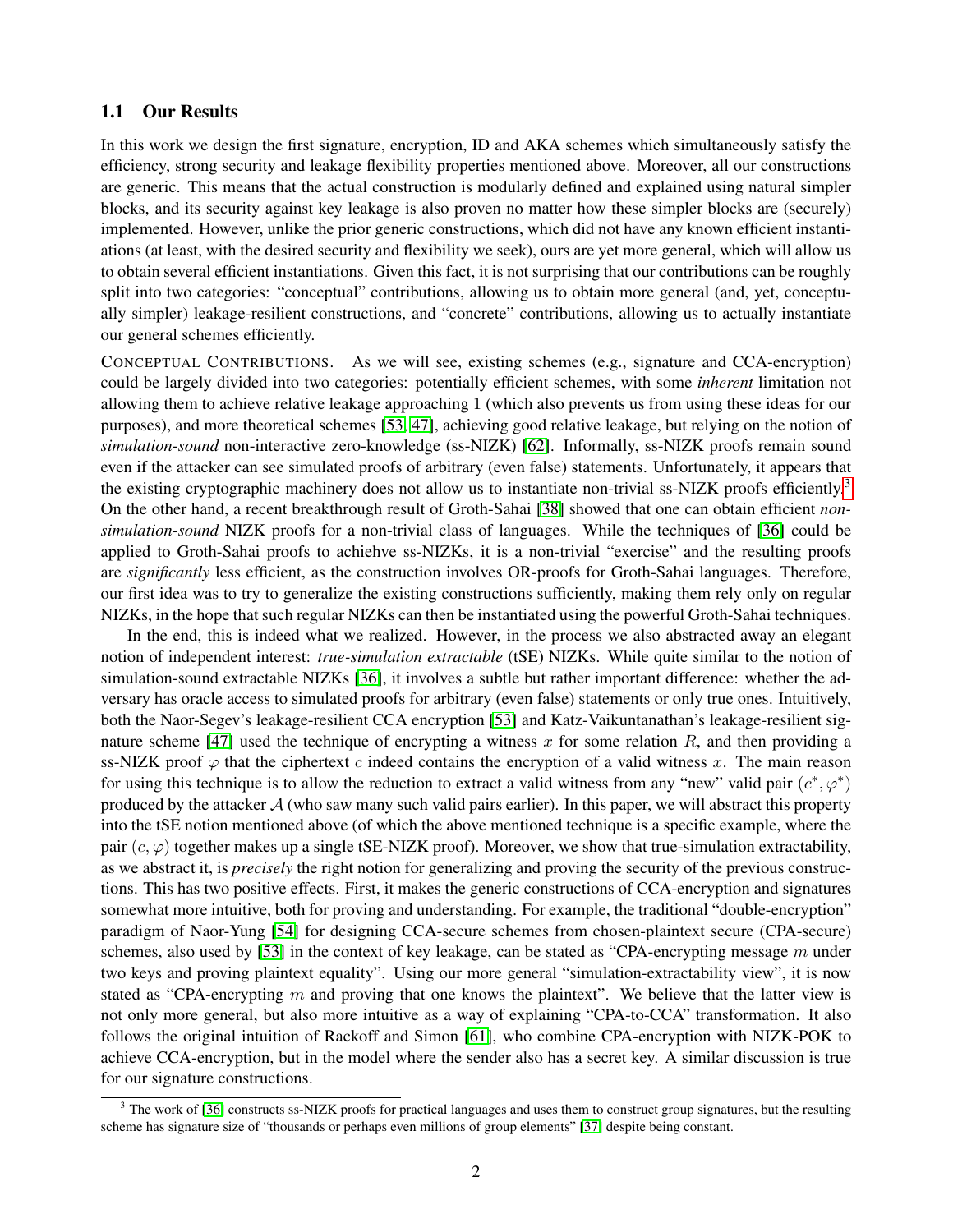| <b>Reference</b>  | <b>Unforgeability</b> | Model         | Leakage | <b>Efficient?</b> |
|-------------------|-----------------------|---------------|---------|-------------------|
| [5]               | Existential           | Random Oracle | 1/2     | Yes               |
| $\lceil 5 \rceil$ | Entropic              | Random Oracle |         | Yes               |
| [47]              | Existential           | Standard      |         | No                |
| This Work         | Existential           | Standard      |         | Yes               |

Table 1: Previous work on leakage-resilient signatures and results of this work

<span id="page-3-2"></span>

| <b>Reference</b> | <b>Attack</b>   | Model           | Leakage | <b>Efficient?</b> |
|------------------|-----------------|-----------------|---------|-------------------|
| [3, 53]          | CPA <sup></sup> | <b>Standard</b> |         | Yes               |
| $[53]$           | CCA             | <b>Standard</b> | 1/6     | Yes               |
| $[53]$           | CCA             | <b>Standard</b> |         | No                |
| This Work        | CCA             | <b>Standard</b> |         | Yes               |

<span id="page-3-3"></span>Table 2: Previous work on leakage-resilient encryption and results of this work

Second, we show a generic way to build tSE-NIZKs which *avoids using (expensive) ss-NIZKs*. Instead, our method uses *regular* NIZKs and *any* CCA-secure encryption scheme.<sup>[4](#page-3-0)</sup> Perhaps surprisingly, given the current state-of-the-art NIZK and CCA schemes, the combination "CCA + NIZK" appears to be much more efficient in practice than the combination "CPA + ss-NIZK".<sup>[5](#page-3-1)</sup> As a result, we were able to provide a general framework for building leakage-flexible signature and CCA-encryption schemes, eventually allowing us to efficiently instantiate our schemes (by avoiding using ss-NIZKs). We summarize our results for signature and CCA-encryption schemes in Tables [1](#page-3-2) and [2,](#page-3-3) also comparing them to the best prior constructions. In all the tables, the "sub-optimal" entries (for efficiency, security, model or relative leakage of prior constructions) are written in italics, and most prior rows are also explained in the related work Section [1.2.](#page-5-0) For signatures, we stress that no efficient construction in the standard model was known prior to our work, for any non-trivial relative leakage fraction (let alone 1).

Once we have efficient leakage-flexible signature schemes, we observe that the standard signature-based ID scheme, where the verifier asks the prover to sign a random message, easily extends to the leakage setting. Moreover, the resulting actively secure ID scheme inherits its relative leakage from the corresponding signature scheme, and satisfies the strongest notion of "anytime-leakage" [\[5\]](#page-15-1) (see Section [6.1\)](#page-13-0), where the leakage can occur even during the impersonation attack. We summarize our results for ID schemes in Table [3.](#page-4-0) Although our method is pretty simple, we notice that the other two popular methods of building ID schemes — the use of Σ-protocols for hard relations analyzed in [\[5\]](#page-15-1) (see first two rows of Tables [3\)](#page-4-0), and the use of CCA-secure encryption (where the prover decrypts a random challenge ciphertext) — inherently do not allow us to obtain optimal results, even when instantiated with leakage-flexible hard relations or CCA-encryption schemes. See Section [6.1](#page-13-0) for more details.

Finally, we summarize our results for AKA protocols in Table [4.](#page-4-1) We actually obtain two such protocols. First, similarly to the case of ID schemes, we can obtain leakage-resilient AKA schemes from any leakageresilient signature scheme, as formally explained in [\[5\]](#page-15-1). The idea is to essentially sign every flow of a standard Diffie-Hellman-based protocol, but with a leakage-resilient signature scheme. We notice, though, that the resulting protocol is not *deniable*. Namely, the transcript of the protocol leaves irrefutable evidence that the protocol took place. Motivated by this deficiency, we design another general AKA protocol based on CCAencryption. The details are given in Section [6.2,](#page-14-0) but, intuitively, the parties encrypt the flows of the standard Diffie-Hellman-based protocol, effectively proving their identities by successfully re-encrypting the appropriate

<span id="page-3-0"></span><sup>4</sup>This is OK for the signature application, but might appear strange for our CCA-encryption application, as we need "CCA to get CCA". However, as a building block for tSE-NIZKs, we only need *standard* CCA schemes (which are known), and as a result obtain *leakage-resilient* CCA schemes.

<span id="page-3-1"></span><sup>&</sup>lt;sup>5</sup>Indirectly, the same realization was made by Groth [\[37\]](#page-17-4) and Camenisch et al. [\[14\]](#page-16-2) in different concrete contexts.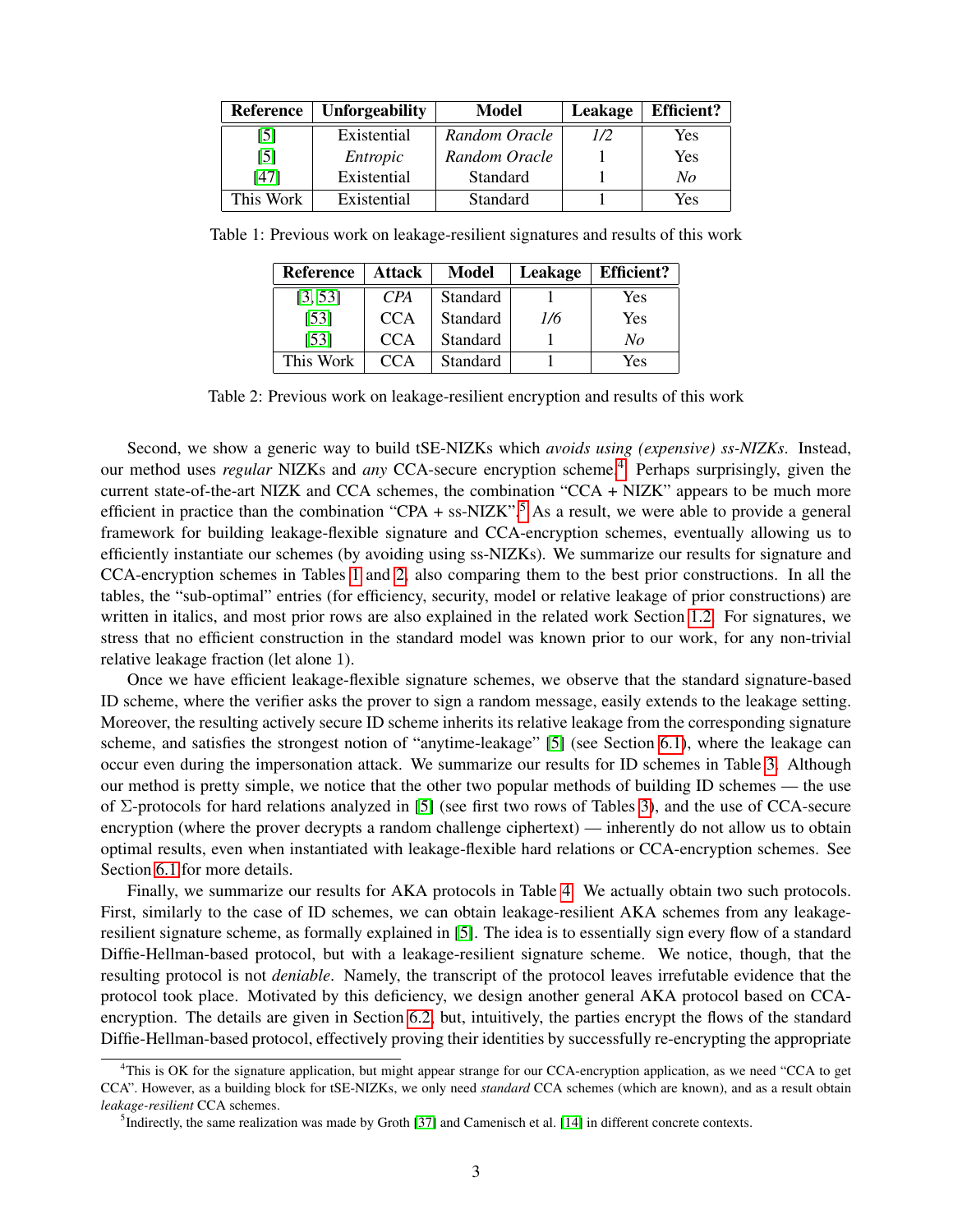| <b>Reference</b>  | <b>Security</b>   | <b>Model</b> | Leakage | <b>Efficient?</b> |
|-------------------|-------------------|--------------|---------|-------------------|
| [5]               | Pre-Impersonation | Standard     |         | Yes               |
| [5]               | Anytime           | Standard     | 1/2     | <b>Yes</b>        |
| $[47]$ (implicit) | Anytime           | Standard     |         | No                |
| This Work         | Anytime           | Standard     |         | Yes               |

Table 3: Previous work on leakage-resilient identification schemes and results of this work

<span id="page-4-0"></span>

| Yes<br>No         |
|-------------------|
| No<br>No          |
| Yes<br>$No/Yes^*$ |
|                   |

<span id="page-4-1"></span><sup>∗</sup> Our first AKA protocol is not deniable; our second — is.

Table 4: Previous work on leakage-resilient AKA and results of this work.

flows. Although we do not formalize this, this protocols is "deniable", because the transcript of the protocol can be simulated without the knowledge of parties' secret keys. To the best of our knowledge, this protocol was not suggested and analyzed even in the leakage-free setting, where it appears interesting already. Here we actually show that our (new) deniable AKA protocol works even in the presence of leakage.

CONCRETE CONTRIBUTIONS. As we explained above, we generically reduce the question of building efficient leakage-flexible ID schemes and AKA protocol to the question of efficiently instantiating our leakage-flexible signature and/or encryption schemes. Such instantiations are given in Section [5](#page-11-0) (with most details in Appendix [C\)](#page-27-0). We also explained how the latter instantiations became possible in our work, since we gave generic constructions of both primitives based on the new notion of tSE-NIZK, and then showed that satisfying this notion may be possible using *ordinary* NIZKs for appropriate languages, without relying on the expensive simulation-sound NIZKs. Unfortunately, efficient construction of (even ordinary) NIZKs, due to Groth and Sahai [\[38\]](#page-17-2), are only known for a pretty restrictive class or languages in bilinear groups. Thus, obtaining a *concrete* efficient instantiation still requires quite a substantial effort.

Specifically, all the building blocks have to be instantiated efficiently, and expressed in a form such that the resulting NP relation satisfies the severe limitations imposed by the Groth-Sahai NIZKs. For example, to build leakage-resilient CCA-encryption, we need to have an efficient leakage-flexible CPA scheme, a CCA scheme supporting labels and a one-time signature scheme, all connected together by an efficient NIZK for a complicated "plaintext equality" relation. Similarly, for leakage-resilient signature schemes, we need an efficient second-preimage resistant (SPR; see Definition [2.1\)](#page-6-0) relation and a CCA scheme supporting labels, once again connected by an efficient NIZK for a complex relation. Not surprisingly, such tasks cannot typically be done by simply combining "off-the-shelf" schemes from the literature. At best, it requires very careful selection of parameters to make everything "match", followed by a round of further efficiency optimizations. Usually, though, it requires the design of new primitives, which work well with other known primitives, to enable efficient NIZK. For example, in this work, we designed two new SPR relations (see Claims [C.1](#page-28-0) and [C.2\)](#page-29-0), since prior SPR relations did not appear to mesh well with our CCA encryption scheme. To emphasize the importance of the new SPR relations, we point out that combining previous constructions with Groth-Sahai proofs would require committing to the witness bit-by-bit in order to achieve full extractability.

Overall, we get two different efficient instantiations of both leakage-resilient signature and CCA encryption schemes in the standard model, based on standard (static and "fixed-length") assumptions in bilinear groups, called external Diffie-Hellman (SXDH) and Decision-Linear (DLIN). Ignoring many technicalities, the highlevel idea of all these schemes, as well as the efficiency they achieve, is described in Section [5.](#page-11-0) The actual low-level details of how to put "everything together", in the most efficient manner, is described Appendix [C.](#page-27-0)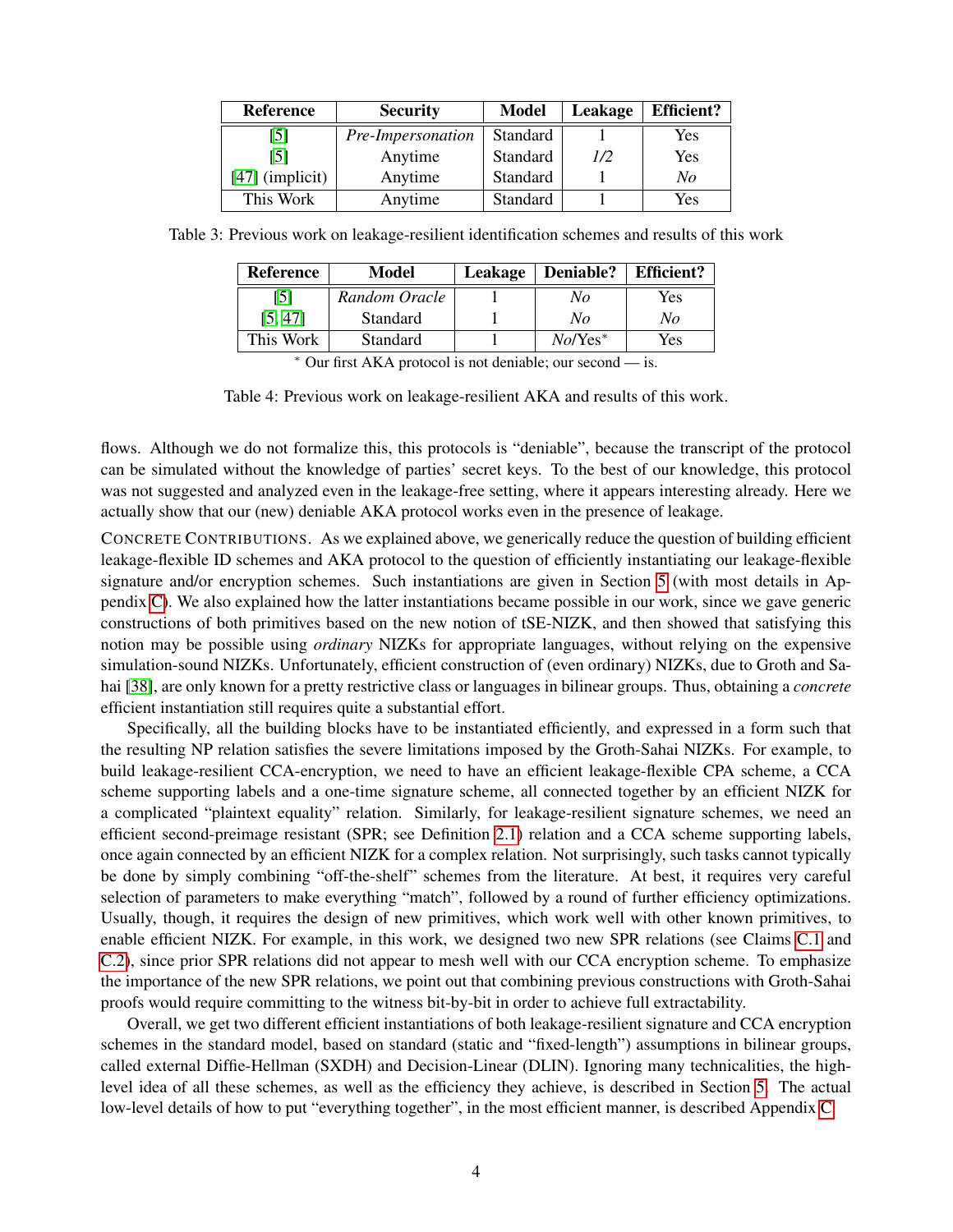### <span id="page-5-0"></span>1.2 Related Work

LEAKAGE-RESILIENCE AND MEMORY ATTACKS. Our model of leakage, sometimes called memory-attacks, was first proposed by Akavia, Goldwasser and Vaikuntanathan [\[3\]](#page-15-0), who also constructed CPA secure PKE and IBE schemes in this model under the *learning with errors (LWE)* assumption. Later Naor and Segev [\[53\]](#page-18-0) generalized the main ideas behind these constructions to show that all schemes based on *hash proof systems* (see [\[19\]](#page-16-3)) are leakage-resilient. In particular, this resulted in efficient constructions based on the DDH and K-Linear assumptions, where the relative leakage on the secret key could be made to approach 1. Moreover, [\[53\]](#page-18-0) showed how to also achieve CCA security in this model by either: (1) relying on the generic (and inefficient) Naor-Yung paradigm where the leakage-rate can be made to approach 1 or (2) using efficient hash proof systems with leakage-rate only approaching 1/6. Unfortunately, it seems that the hash proof system approach to building CCA encryption is inherently limited to leakage-rates below  $1/2$ : this is because the secret-key consists of two components (one for verifying that the ciphertext is well-formed and one for decrypting it) and the proofs break down if either of the components is individually leaked in its entirety.

The work of [\[4\]](#page-15-2) generalizes [\[53\]](#page-18-0) still further by showing how to construct leakage-resilient IBE schemes generically based on *identity-based hash proof systems*, with several instantiations.

Leakage-resilient signature schemes in the model of memory attacks were constructed in the random-oracle model by [\[5,](#page-15-1) [47\]](#page-18-1), and in the standard model by [\[47\]](#page-18-1). The random-oracle schemes are highly-efficient but suffer from two limitations. Firstly they rely on the Fiat-Shamir [\[29\]](#page-17-5) transform which is only known to be secure in the Random Oracle model and is not sound in general [\[34\]](#page-17-6). Secondly, the schemes can only tolerate leakage which approaches  $1/2$  of the secret key. On the other hand, the standard-model schemes allow for relativeleakage approaching 1, but are based on generic simulation-sound NIZKs and do not come with an efficient instantiation.

The work of [\[5\]](#page-15-1) also constructs identification (ID) schemes and authenticated-key agreement (AKA) protocols. For ID schemes, two notions of security (we describe these in detail in Section [6.1\)](#page-13-0) were considered: a weaker notion called pre-impersonation leakage-resilience and a stronger notion called anytime leakageresilience. Although efficient schemes in the standard model were given for both notions, the leakage resilience could be made to approach 1 only for pre-impersonation leakage while, for anytime leakage, the given schemes can only tolerate a leakage-rate below  $1/2$ . For AKA schemes, a construction was given based on leakageresilient signatures (only requiring a weakened notion of security called entropic-unforgeability). Using the appropriate signature schemes, this yielded two types of constructions: efficient constructions in the randomoracle model and generic but inefficient constructions in the standard model (both of which have leakage-rates approaching 1).

OTHER MODELS OF LEAKAGE-RESILIENCE. Several other models of leakage-resilience have appeared in the literature. They differ from the model we described in that they restrict the *type*, as well as *amount*, of information that the adversary can learn. For example, the work on *exposure resilient cryptography* [\[15,](#page-16-4) [24,](#page-17-7) [46\]](#page-18-5) studies the case where an adversary can only learn some small *subset of the physical bits of the secret key*. Similarly, [\[43\]](#page-18-6) studies how to implement arbitrary computation in the setting where an adversary can observe a small *subset of the physical wires of a circuit*. Most recently, [\[28\]](#page-17-8) study a similar problem, where the adversary can observe a low-complexity (e.g.  $AC<sup>0</sup>$ ) function of the wires. Unfortunately, these models fail to capture many meaningful side-channel attacks, such as learning the hamming-weight of the bits or their parity.

In their seminal work, Micali and Reyzin [\[51\]](#page-18-7) initiated the formal modeling of side-channel attacks under the axiom that *"only computation leaks information"* (OCLI), where each invocation of a cryptographic primitive leaks a function of *only* the bits accessed during that invocation. Several primitives have been constructed in this setting including stream ciphers [\[26,](#page-17-9) [59\]](#page-19-3) and signatures [\[27\]](#page-17-10). More recently, [\[45\]](#page-18-8) construct a general compiler that can secure *all primitives* in this setting assuming the use of some limited leak-free components and the existence of fully homomorphic encryption. On the positive side, the OCLI model only imposes a bound on the amount of information learned during each invocation of a primitive, but not on the overall amount of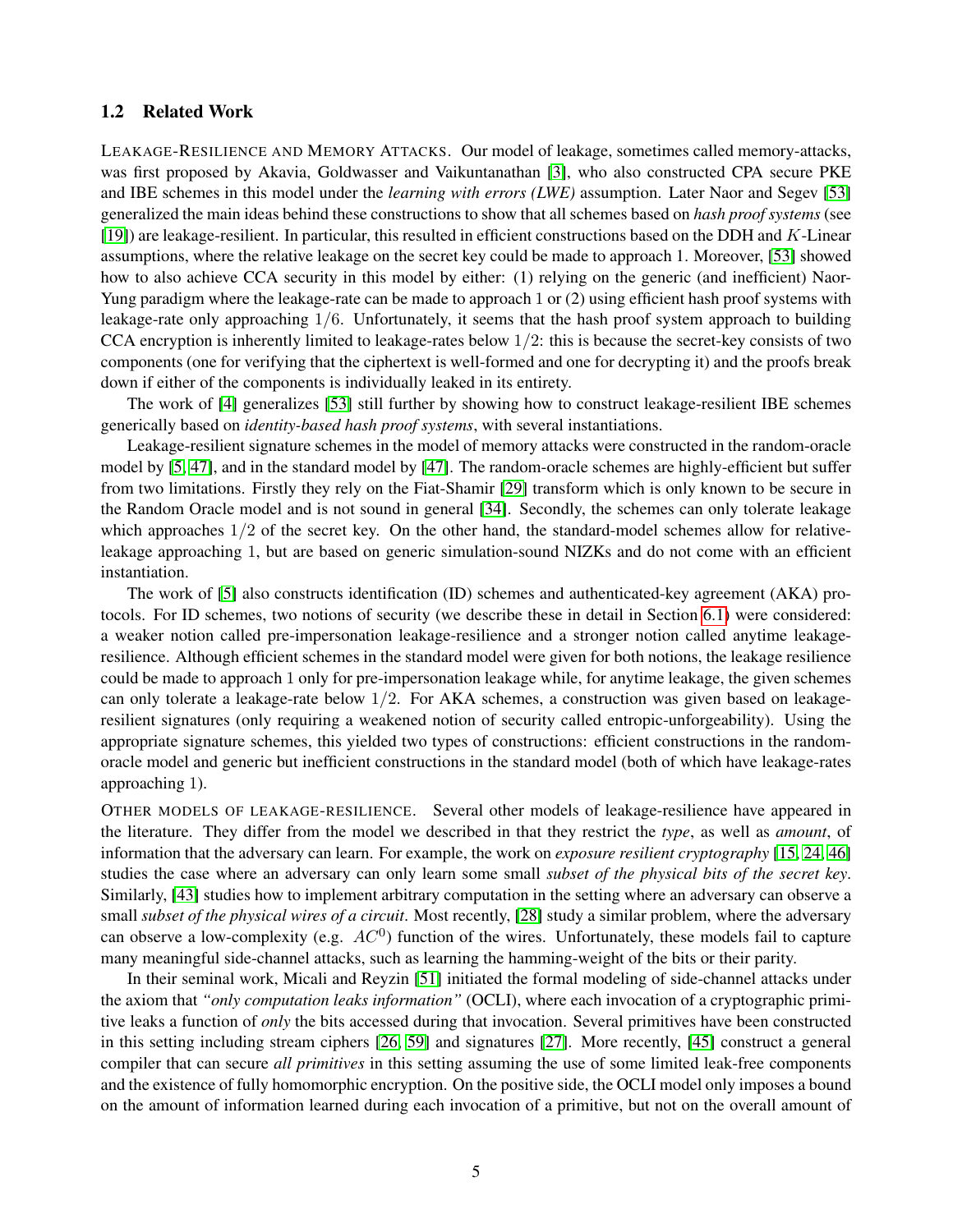information that the attacker can get throughout the lifetime of the system. On the negative side, this model fails to capture many leakage-attacks, such as the cold-boot attack of [\[39\]](#page-17-1), where *all* memory contents leak information, even if they were never accessed.

Lastly, we mention several models of leakage-resilience which are strictly stronger than the memory-attacks model. Firstly, the Bounded-Retrieval Model [\[20,](#page-16-5) [25,](#page-17-11) [5,](#page-15-1) [4\]](#page-15-2) imposes an additional requirement on leakageresilient schemes, by insisting that they provide a way to "grow" the secret-key (possibly to many Gigabytes) so as to proportionally increase the amount of tolerated leakage, but without increasing the size of the publickey, the computational-efficiency of the scheme, or the ciphertext/signature/communication lengths. The work of [\[5\]](#page-15-1) constructs "entropic" signatures, ID schemes and AKA protocols in this setting, while the work of [\[4\]](#page-15-2) constructs PKE and IBE schemes in this model. A different strengthening is the auxiliary input model [\[22,](#page-16-6) [21\]](#page-16-7) where the leakage is not necessarily bounded in length, but it is (only) assumed to be computationally hard to recover the secret-key from the leakage. The work of [\[22\]](#page-16-6) constructs symmetric-key encryption in this model, under a strengthening of the learning parity with noise (LPN) assumption, while [\[21\]](#page-16-7) constructs public-key encryption under the DDH and LWE assumptions. Yet another strengthening of the memory-attacks model, proposed by [\[33\]](#page-17-12), is to require that there is a single scheme (parameterized only by the security parameter) which can tolerate essentially any amount of relative-leakage where the exact-security of the scheme degrades smoothly as the relative-leakage increases. In this model, [\[33\]](#page-17-12) construct a symmetric-key encryption scheme.

## 2 Definitions of Leakage-Resilient Primitives

We model leakage attacks by giving the adversary access to a *leakage oracle*, which he can adaptively access to learn leakage on the secret key. A leakage oracle  $\mathcal{O}_{sk}^{\lambda,\ell}(\cdot)$  is parametrized by a secret key sk, a leakage parameter l, and a security parameter  $\lambda$ . A query to the leakage oracle consists of a function  $h_i: \{0,1\}^* \to \{0,1\}^{\alpha_i}$ , to which the oracle answers with  $y_i = h_i(sk)$ . We only require that the functions  $h_i$  be efficiently computable, and the total number of bits leaked is  $\sum_i \alpha_i \leq \ell$ .

<span id="page-6-0"></span>Definition 2.1 (Leakage Resilient Hard Relation). *A relation* R *with a randomized PPT sampling algorithm* KeyGen *is an*  $\ell$ -leakage resilient hard relation *if*:

- *For any*  $(sk, pk) \leftarrow \text{KeyGen}(1^{\lambda})$ *, we have*  $(sk, pk) \in R$ *.*
- *There is a poly-time algorithm that decides if*  $(sk, pk) \in R$ *.*
- For all PPT adversaries  $\mathcal{A}^{\mathcal{O}_{sk}^{\lambda,\ell}(\cdot)}$  with access to the leakage oracle  $\mathcal{O}_{sk}^{\lambda,\ell}(\cdot)$ *, we have that*

$$
\Pr\left[R(sk^*,pk)=1\;\mid\;(pk,sk)\gets \mathtt{KeyGen}(1^{\lambda})\;,\;sk^*\gets \mathcal{A}^{\mathcal{O}_{sk}^{\lambda,\ell}(\cdot)}(pk)\right]\leq negl(\lambda)
$$

*Notice that without loss of generality, we can assume that A queries*  $\mathcal{O}_{sk}^{\lambda,\ell}(\cdot)$  *only once with a function h whose output is*  $\ell$  *bits.* 

<span id="page-6-2"></span>**Definition 2.2** (Leakage Resilient Signatures). A signature scheme  $S = (KeyGen, Sign, SigVer)$  is  $\ell$ -leakage resilient *if*  $\forall$  *PPT A we have*  $Pr[A \text{ wins}] \leq negl(\lambda)$  *in the following game:* 

- *1.* Key Generation: The challenger runs  $(vk, sk) \leftarrow \text{KeyGen}(1^{\lambda})$  and gives vk to A.
- 2. **Signing and leakage queries:**  $\mathcal{A}^{\mathcal{O}_{sk}^{\lambda,\ell}(\cdot),\mathcal{S}_{sk}(\cdot)}$  is given access to the leakage oracle  $\mathcal{O}_{sk}^{\lambda,\ell}(\cdot)$  and the *signing oracle* Ssk(·)*. A query to the signing oracle* Ssk(·) *consists of a message* m*, to which the oracle responds with*  $\sigma = \text{Sign}_{sk}(m)$ .
- <span id="page-6-1"></span>*3. A outputs*  $(m^*, \sigma^*)$  *and* wins if  $SigVer_{vk}(m^*, \sigma^*) = 1$  *and*  $m^*$  *was not given to*  $S_{sk}(\cdot)$  *as a signing query.*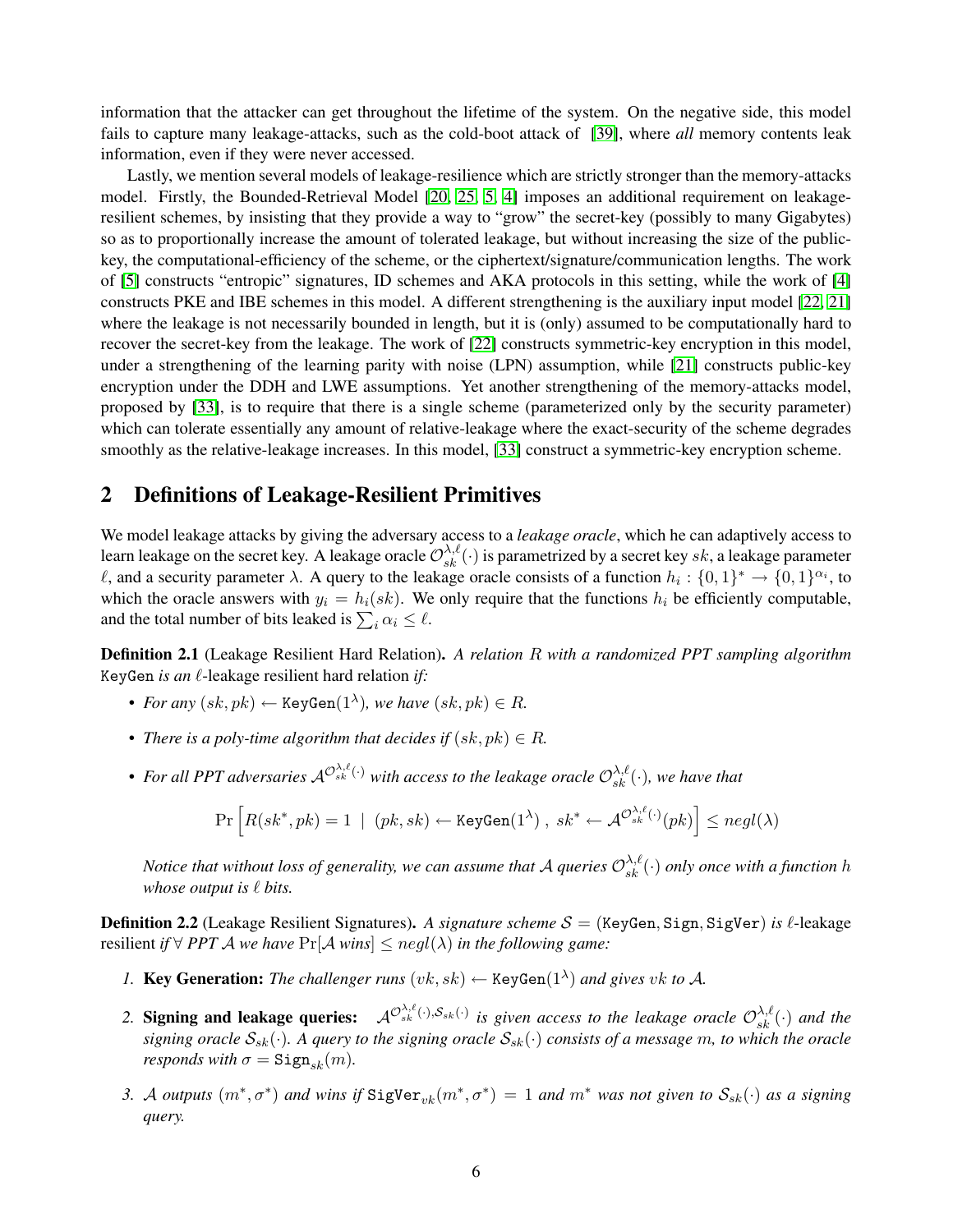**Definition 2.3** (Leakage Resilient CCA-Secure Encryption). We say that an encryption scheme  $\mathcal{E} =$  (KeyGen, Enc, Dec) *is*  $\ell$ -leakage resilient CCA-secure *if*  $\forall$  *PPT*  $\mathcal A$  *we have*  $Pr[\mathcal A$  *wins*]  $\leq \frac{1}{2} + negl(\lambda)$  *in the following game:* 

- *1.* Key Generation: The challenger runs  $(pk, sk) \leftarrow \text{KeyGen}(1^{\lambda})$  and gives pk to A.
- 2. **Decryption and leakage queries:**  $\mathcal{A}^{\mathcal{O}_{sk}^{\lambda,\ell}(\cdot),\mathcal{D}_{sk}(\cdot)}$  is given access to the leakage oracle  $\mathcal{O}_{sk}^{\lambda,\ell}(\cdot)$  and the  $decryption$  oracle  $\mathcal{D}_{sk}(\cdot)$ . A query to the decryption oracle  $\mathcal{D}_{sk}(\cdot)$  consists of a ciphertext  $c$ , to which the *oracle responds with*  $m = \text{Dec}_{sk}(c)$ *.*
- 3. Challenge generation: A sends plaintexts  $m_0, m_1$  to the challenger. The challenger chooses b  $\stackrel{\$}{\leftarrow}$  $\{0, 1\}$ *, and sends*  $c^* \leftarrow \text{Enc}_{pk}(m_b)$  to A.
- 4. Decryption queries:  $A^{\mathcal{D}_{sk}(\cdot)}$  is given access to the decryption oracle  $\mathcal{D}_{sk}(\cdot)$  with the restriction that A *cannot send*  $c^*$  *as a decryption query. Notice also that*  $\mathcal{A}^{\mathcal{D}_{sk}(\cdot)}$  *is not given access to the leakage oracle*  $\mathcal{O}_{sk}^{\lambda, \ell}(\cdot).$
- 5. A *outputs* b', and wins if  $b = b'$ .

*If an encryption scheme is* 0-leakage-resilient CCA-secure *we simply refer to it as being* CCA secure*.*

Recall that we can define labeled CCA encryption in which a message is encrypted and decrypted according to a public label L. If an encryption scheme  $\mathcal{E} =$  (KeyGen, Enc, Dec) supports labels, we use the syntax  $Enc<sup>L</sup>(m)$  to denote the encryption of message m under label L. Similarly, we use Dec<sup>L</sup>(c) to denote the decryption of ciphertext  $c$  under the label  $L$ . In this case, we extend the correctness of encryption/decryption to requiring that  $\text{Dec}^L(\text{Enc}^L(m)) = m$ . The security definition described in Definition [2.3](#page-6-1) can also be easily modified as follows. A query to the decryption oracle now consists of a ciphertext  $c$  and a label  $L$ , to which the oracle responds with  $m = \text{Dec}_{sk}^{L}(c)$ . In the challenge generation stage, A submits a label  $L^*$  as well as messages  $m_0, m_1$  and the challenger computes  $c^* \leftarrow \text{Enc}_{pk}^{L^*}(m_b)$  for  $b \stackrel{\$}{\leftarrow} \{0, 1\}$ . Finally, in the second stage of decryption queries we require that the adversary is allowed to ask for decryptions of any ciphertext  $c$  under label L only subject to  $(L, c) \neq (L^*, c^*)$ .

**Definition 2.4** (Leakage Resilient CPA-Secure Encryption). We say that an encryption scheme  $\mathcal{E} =$  (KeyGen, Enc, Dec) *is*  $\ell$ -leakage resilient CPA-secure *if*  $\forall$  *PPT A we have*  $Pr[A \text{ wins}] \leq \frac{1}{2} + negl(\lambda)$  *in the game described above with the modification that* A *does not have access to the decryption oracle*  $D_{sk}(\cdot)$ *. If an encryption scheme is* 0-leakage-resilient CPA-secure *we simply refer to it as being* CPA secure*.*

## <span id="page-7-0"></span>3 Simulation Extractability

We start by briefly recalling the notion of *non-interactive zero-knowledge (NIZK)* [\[10\]](#page-16-8). For our purposes, it will be slightly more convenient to use the notion of *(same-string) NIZK argument* from [\[63\]](#page-19-4). Note, however, that the definitions and constructions given in this section can be extended to the case of NIZK proofs.

Let R be an NP relation on pairs  $(x, y)$  with corresponding language  $L_R = \{y \mid \exists x \text{ s.t. } (x, y) \in R\}$ . A *non-interactive zero-knowledge (NIZK) argument* for a relation R consists of three algorithms(Setup, Prove, Verify) with syntax:

- $(CRS, TK) \leftarrow Setup(1^{\lambda})$ : Creates a common reference string (CRS) and a trapdoor key to the CRS.
- $\pi \leftarrow \text{Prove}_{\text{CRS}}(x, y)$ : Creates an argument that  $R(x, y) = 1$ .
- 0/1  $\leftarrow$  Verify<sub>CRS</sub> $(y, \pi)$ : Verifies whether or not the argument  $\pi$  is correct.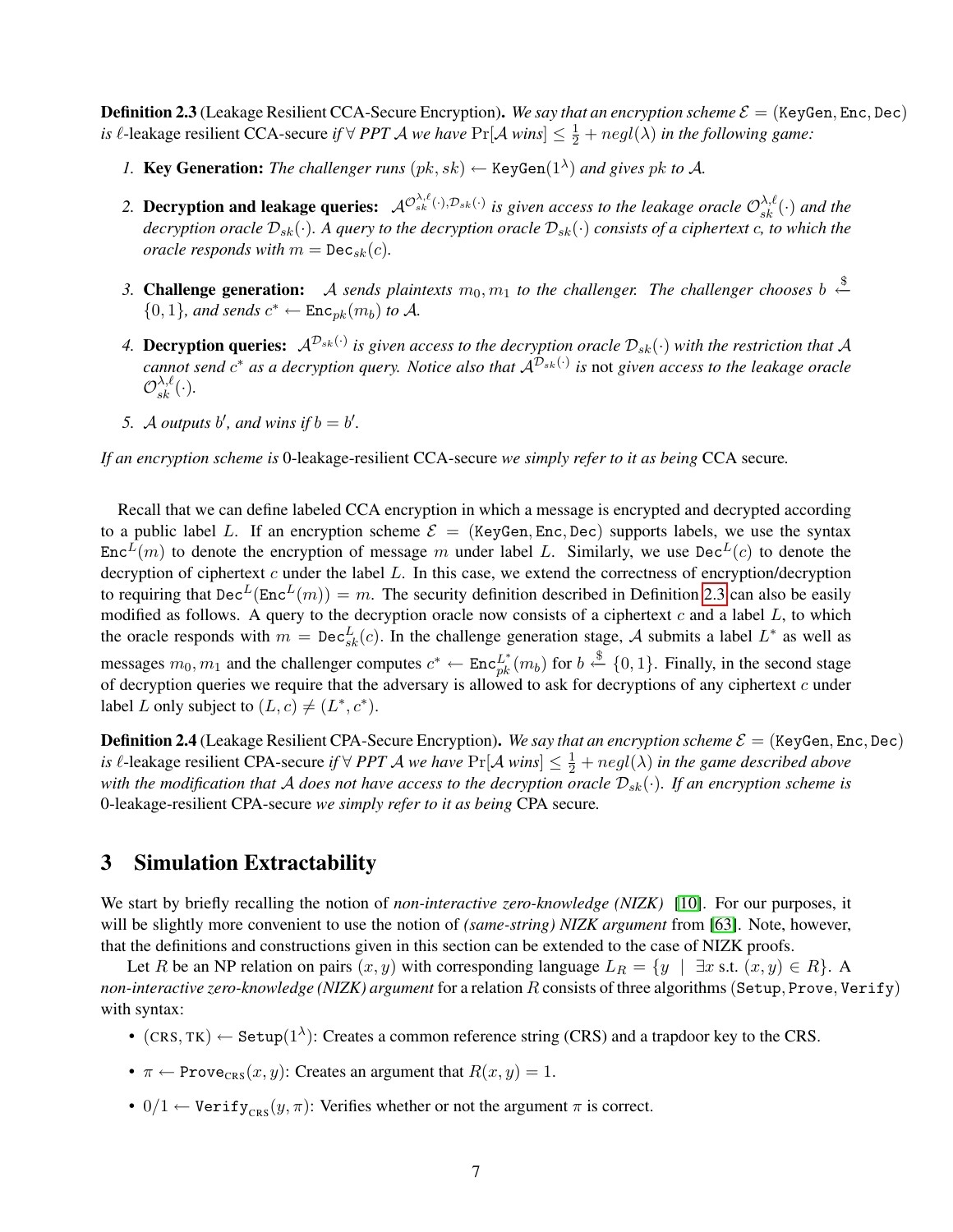For the sake of clarity, we write Prove and Verify without the CRS in the subscript when the CRS can be inferred from the context. We require that the following three properties hold:

**Completeness:** For any  $(x, y) \in R$ , if  $(CRS, TK) \leftarrow \text{Setup}(1^{\lambda})$ ,  $\pi \leftarrow \text{Prove}(x, y)$ , then  $\text{Verify}(y, \pi) = 1$ .

**Soundness:** For any PPT adversary  $A$ ,

$$
\Pr\left[\begin{array}{c} \texttt{Verify}(y,\pi^*)=1\\ y\notin L_R \end{array} \middle| \begin{array}{c} (\texttt{CRS},\texttt{TK})\leftarrow \texttt{Setup}(1^{\lambda})\\ (y,\pi^*)\leftarrow \mathcal{A}(\texttt{CRS}) \end{array} \right] \leq negl(\lambda).
$$

**Composable Zero-Knowledge:** There exists PPT simulator  $Sim$  such that, for any PPT adversary  $\mathcal A$  we have  $\left| \Pr[\mathcal{A} \text{ wins } ] - \frac{1}{2} \right|$  $\frac{1}{2}$  |  $\leq$  *negl*( $\lambda$ ) in the following game:

- The challenger samples  $(CRS, TK) \leftarrow$  Setup $(1^{\lambda})$  and gives  $(CRS, TK)$  to A.
- The adv. A chooses  $(x, y) \in R$  and gives these to the challenger.
- The challenger samples  $\pi_0 \leftarrow \text{Prove}(x, y), \pi_1 \leftarrow \text{Sim}(y, \text{TK}), b \leftarrow \{0, 1\}$  and gives  $\pi_b$  to A.
- The adv. A outputs a bit  $\tilde{b}$  and wins if  $\tilde{b} = b$ .

We revisit the notion of simulation extractable NIZK arguments [\[64,](#page-19-5) [17,](#page-16-9) [56,](#page-18-9) [57,](#page-18-10) [36\]](#page-17-3), and define a new primitive called *true-simulation extractable* NIZK arguments. Apart from satisfying the three properties described above, an NIZK argument is simulation extractable if there exists a PPT *extractor* Ext which (when given an additional extraction trapdoor to the CRS) extracts a witness  $x'$  from any proof  $\pi$  produced by a malicious prover  $P^*$ , *even* if  $P^*$  has previously seen some *simulated proofs* for other statements. We make an important distinction between our new definition of *true*-simulation extractability, where all simulated proofs seen by P ∗ are only of *true* statements, and the stronger notion of *any*-simulation extractability, where  $P^*$  can also see proofs of *false* statements. As we will see, the former notion is often simpler to construct and sufficient in our applications.

We extend our definition to  $f$ -extractability, where Ext only needs to output some function  $f(x')$  of a valid witness x'. We further extend this definition to support *labels*, so that the Prove, Verify, Sim, and Ext algorithms now also take a public label  $L$  as input, and the correctness, soundness, and zero-knowlegde properties are updated accordingly. If  $\Pi =$  (Setup, Prove, Verify) is an NIZK argument with simulator Sim and extractor Ext, we write Prove<sup>L</sup>, Verify<sup>L</sup>, Sim<sup>L</sup>, Ext<sup>L</sup> to denote proof, verification, simulation, and extraction under label L, respectively.

We start by defining a simulation oracle  $STM_{TK}(\cdot)$ . A query to the simulation oracle consists of a pair  $(x, y)$  and a label L. The oracle checks if  $(x, y) \in R$ . If true, it ignores x and outputs a simulated argument  $Sim<sup>L</sup>(TK, y)$ , and otherwise outputs  $\perp$ . We now give a formal definition of true-simulation extractability.

<span id="page-8-0"></span>**Definition 3.1** (True-Simulation f-Extractability). Let f be a fixed efficiently computable function and let  $\Pi$  = (Setup, Prove, Verify) *be an NIZK argument for a relation* R*, satisfying the completeness, soundness and zero-knowledge properties above. We say that* Π *is* true-simulation f-extractable *(*f*-tSE) with labels if:*

- *• Apart from outputting a CRS and a trapdoor key,* Setup *also outputs an extraction key:*  $(\textsc{CRS},\textsc{TK},\textsc{EK}) \leftarrow \texttt{Setup}(1^{\lambda}).$
- *There exists a PPT algorithm*  $Ext(y, \varphi, EK)$  *such that for all*  $P^*$  *we have*  $Pr[P^* \text{ wins}] \leq negl(\lambda)$  *in the following game:*
	- *1.* Key Generation: The challenger runs (CRS, TK, EK)  $\leftarrow$  Setup(1<sup> $\lambda$ </sup>) and gives CRS to  $P^*$ .
	- 2. **Simulation queries:**  $P^{*STM_{TK}(\cdot)}$  is given access to the simulation oracle  $STM_{TK}(\cdot)$ , which it can *adaptively access.*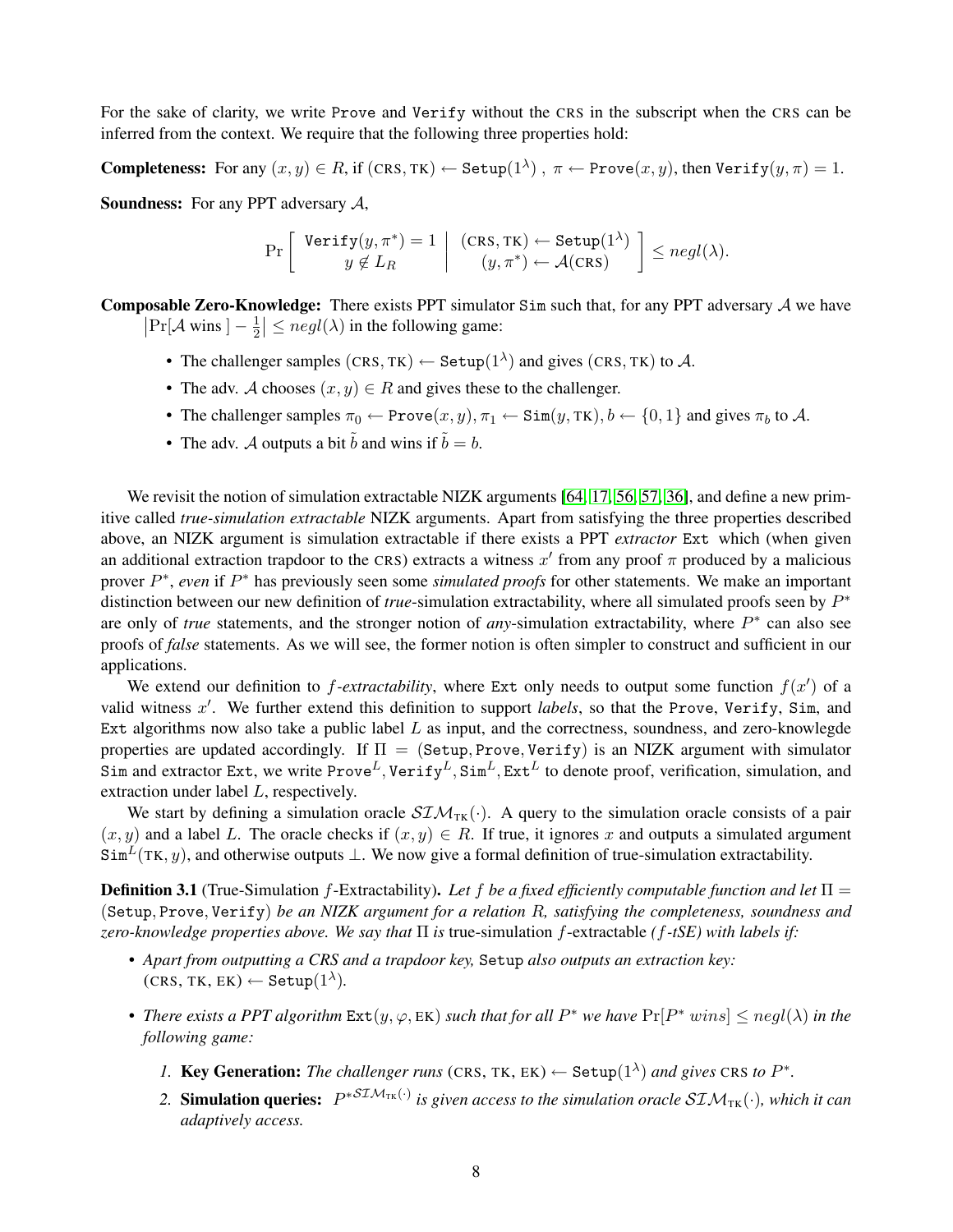- 3. **Adversary Output:**  $P^*$  *outputs a tuple*  $(y^*, L^*, \varphi^*)$ .
- 4. **Extraction:** The challenger runs  $z^* \leftarrow \text{Ext}^{L^*}(y^*, \varphi^*, \text{EK})$ .
- <span id="page-9-1"></span>5.  $P^*$  wins if (a) the pair  $(y^*, L^*)$  was not part of a simulator query, (b)  $\texttt{Verify}^{L^*}(y^*, \varphi^*) = 1$ , and *(c)* for all x' such that  $f(x') = z^*$  we have  $R(x', y^*) = 0.6$  $R(x', y^*) = 0.6$

*In the case when* f *is the identity function, we simply say that* Π *is* true-simulation extractable (tSE)*.*

We give several variations of this new primitive. First, we define *one-time* simulation extractability, in which the adversary  $P^*$  is only given *a single* query to the simulation oracle  $STM_{TK}(\cdot)$ . Second, we define the notion of *strong* simulation extractability by changing the winning condition so that  $P^*$  is now required to output a new statement/argument pair instead of a new statement. More formally, condition [5a](#page-9-1) becomes: the tuple  $(y^*, L^*, \varphi^*)$  is new, that is, either  $(y^*, L^*)$  was not part of a simulator query, or if it was, the argument  $\varphi^*$  is different from the one(s) given to  $P^*$  by  $\mathcal{SIM}_{TK}(\cdot)$ . We observe that we can generically construct strong  $f$ -tSE NIZK arguments from (standard)  $f$ -tSE NIZK arguments if we additionally use a strongly-secure onetime signature. In particular, the prover now computes the standard  $f$ -tSE argument, signs it, and attaches the verification key vk to the public label. To verify, we first check that the signature is valid and then verify the f-tSE argument.

Finally, we say that an NIZK argument Π is *any-simultation* f*-extractable (*f*-aSE)* (similar to the notion of simulation-sound extractability of [\[36\]](#page-17-3)) if the adversary  $P^*$  instead has access to a modified simulation oracle  $\widetilde{SIM}_{TK}(\cdot)$  that responds to all simulation queries without checking that  $R(x, y) = 1$  (and hence might also give simulated arguments of false statements). In this work we do not make use of this variation, but state it here because as we will see, this notion has been implicitly used in prior works. However, f-aSE is a stronger notion than f-tSE and is *not needed*, as we will show that f-tSE is sufficient in constructing leakage-resilient signatures and CCA-encryption.

## 4 Generic Constructions

In this section we give generic constructions of leakage-resilient hard relations (Section [4.1\)](#page-9-2) , leakage-resilient signatures (Section [4.2\)](#page-10-0), leakage-resilient CCA-secure encryption (Section [4.3\)](#page-10-1). In the latter two we use the  $f$ -tSE NIZK primitive that we defined in Section [3.](#page-7-0) Finally, in Section [4.4](#page-11-1) we give a construction of  $f$ -tSE NIZK arguments.

### <span id="page-9-2"></span>4.1 Leakage-Resilient Hard Relations

We begin by showing how to generically construct leakage-resilient hard relations from SPR relations. Informally, we say that a relation R is *second-preimage resistant (SPR)* if given a random  $(x, y) \in R$  it is difficult to find  $x' \neq x$  such that  $(x', y) \in R$ . We formalize this in the following definition.

Definition 4.1 (Second-Preimage Resistant (SPR) Relation). *A relation* R *with a randomized PPT sampling algorithm* KeyGen *is* second-preimage resistant *if:*

- *For any*  $(x, y) \leftarrow$  KeyGen $(1^{\lambda})$ *, we have*  $(x, y) \in R$ *.*
- *There is a poly-time algorithm that decides if*  $(x, y) \in R$ *.*
- *For any PPT algorithm A, we have*  $Pr\left[ (x', y) \in R \wedge x' \neq x \right]$  $(x,y) \leftarrow \texttt{KeyGen}(1^\lambda)$  $x' \leftarrow \mathcal{A}(x, y)$  $\Big] \leq negl(\lambda).$

<span id="page-9-0"></span> $6$ In other words, the adversary wins if the extractor fails to extract a good value  $z^*$  which corresponds to at least one valid witness x'; i.e.  $f(x') = z^*$ . For the identity function,  $f(x) = x$ , this corresponds to the statement:  $R(z^*, y) = 0$ .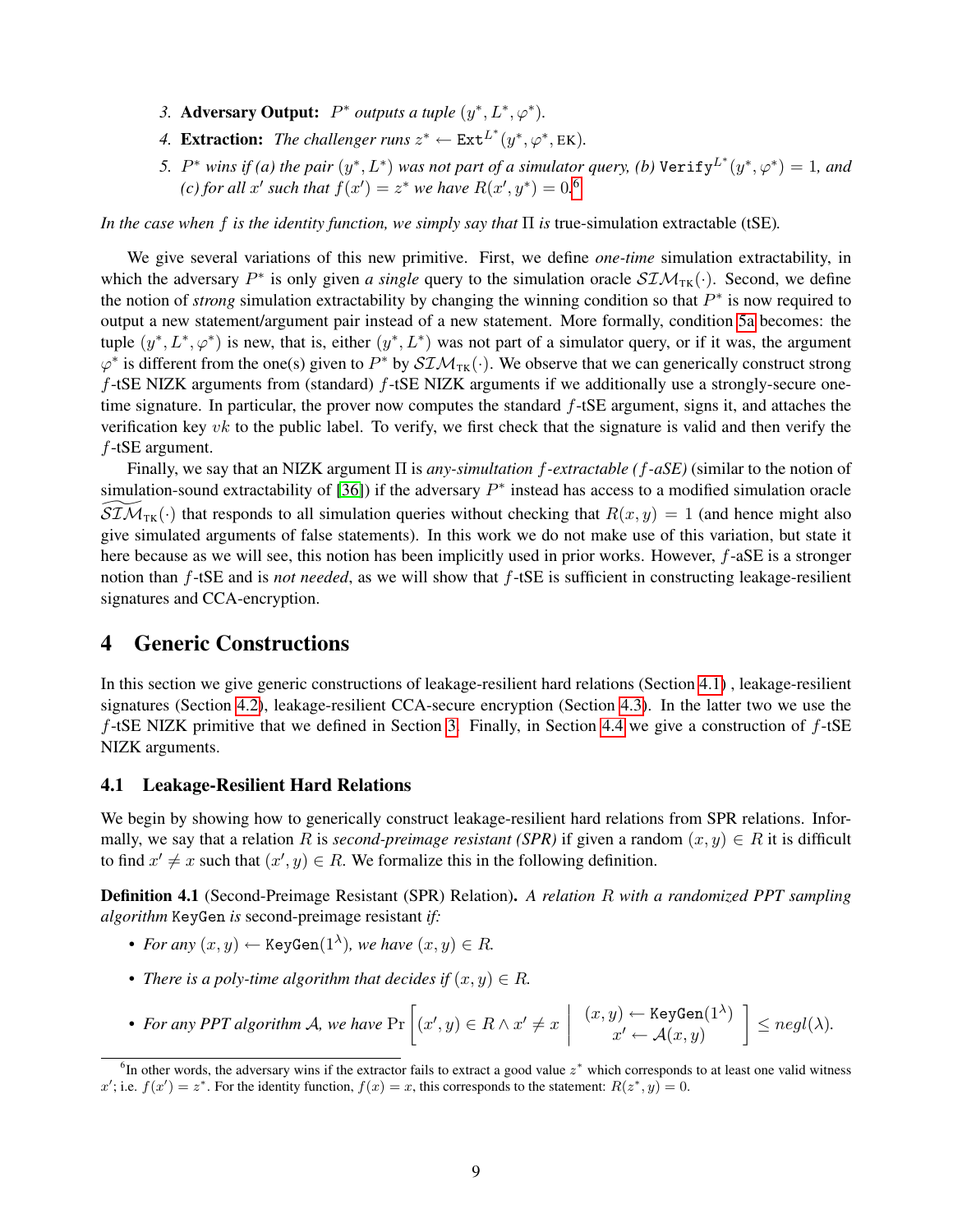*We define the* average-case pre-image entropy *of the SPR relation to be*  $H_{avg}(R) = \widetilde{H}_{\infty}(X | Y)$ , where the *random variables* (X, Y ) *are distributed according to* KeyGen(1<sup>λ</sup> )*. (We refer the reader to Appendix [A.1](#page-19-6) for the definition of*  $\mathbf{H}_{\infty}(X | Y)$ *.*)

<span id="page-10-2"></span>**Theorem 4.2.** If  $R(x, y)$  is an SPR relation, then it is also an  $\ell$ -leakage resilient hard relation for  $\ell =$  $\mathbf{H}_{avg}(R) - \omega(\log \lambda)$ , where  $\lambda$  *is the security parameter.* 

The proof of Theorem [4.2](#page-10-2) is given in Appendix [A.1.](#page-19-6)

### <span id="page-10-0"></span>4.2 Leakage-Resilient Signatures

In this section, we give a generic construction of leakage-resilient signatures based on leakage-resilient hard relations and tSE-NIZK arguments. Let  $R(x, y)$  be an  $\ell$ -leakage resilient hard relation with sampling algorithm KeyGen $_R(1^{\lambda})$ . Let  $\Pi =$  (Setup, Prove, Verify) be a tSE-NIZK argument for relation  $R$  supporting labels. Consider the following signature scheme:

- KeyGen $(1^{\lambda})$ : Output  $sk = x$  and  $vk = (CRS, y)$  where  $(x,y) \leftarrow \texttt{KeyGen}_R(1^\lambda) \ , \ (\texttt{CRS}, \texttt{TK}, \texttt{EK}) \leftarrow \texttt{Setup}(1^\lambda).$
- Sign<sub>sk</sub> $(m)$ : Output  $\sigma = \varphi$  where  $\varphi \leftarrow \text{Prove}^m(x, y)$ . (Note that m is the *label* in the argument.)
- SigVer<sub>nk</sub> $(m, \sigma)$ : Output Verify $m(y, \sigma)$ .

<span id="page-10-3"></span>**Theorem 4.3.** *If*  $R(x, y)$  *is an l-leakage resilient hard relation and*  $\Pi$  *is a labeled tSE-NIZK argument for*  $R$ , *then the above signature scheme is an*  $\ell$ *-leakage resilient signature scheme.* 

The proof of Theorem [4.3](#page-10-3) is given in Appendix [A.2.](#page-20-0)

### <span id="page-10-1"></span>4.3 Leakage-Resilient CCA-Secure Encryption

In this section, we give a generic construction of leakage-resilient CCA-secure encryption from leakageresilient CPA-secure encryption and strong f-tSE NIZK arguments. Let  $\mathcal{E} =$  (KeyGen, Enc, Dec) be an  $\ell$ -LR-CPA secure encryption scheme and let  $\Pi = (Setup, Prove, Verify)$  be a one-time, strong f-tSE NIZK argument for the relation

$$
R_{enc} = \{ (m, r), (pk, c) \} \quad | \quad c = \text{Enc}_{pk}(m; r) \}.
$$

where  $f(m, r) = m$  (i.e. the extractor only needs to extract the message m, but not the randomness r of encryption). We show how to use  $\mathcal{E}, \Pi$  to construct an  $\ell$ -LR-CCA encryption scheme  $\mathcal{E}^*$ .

Define  $\mathcal{E}^* =$  (KeyGen<sup>\*</sup>, Enc<sup>\*</sup>, Dec<sup>\*</sup>) by:

KeyGen $^*(1^{\lambda})$ : Output  $pk = (pk_0, CRS), sk = sk_0$  where  $(pk_0, sk_0) \leftarrow \texttt{KeyGen}(1^{\lambda}) \ , \ (\texttt{CRS}, \texttt{TK}, \texttt{EK}) \leftarrow \texttt{Setup}(1^{\lambda}).$ 

 $\text{Enc}_{pk}^*(m;r)$ : Output  $C = (c, \pi)$  where  $c \leftarrow \text{Enc}_{pk_0}(m;r)$ ,  $\pi \leftarrow \text{Prove}_{CRS}((pk_0, c), (m,r))$ .

Dec<sup>∗</sup><sub>sk</sub> $(C)$ : Parse  $C = (c, \pi)$ . If the argument  $\pi$  verifies output Dec<sub>sk</sub> $(c)$ , else output  $\perp$ .

<span id="page-10-4"></span>Theorem 4.4. *Assume that* E *is* `*-LR-CPA secure, and* Π *is a strong one-time* f*-tSE NIZK argument for the relation*  $R_{enc}$  *where, for any witness*  $(m, r)$ *, we define*  $f(m, r) = m$ *. Then the scheme*  $\mathcal{E}^*$  *defined above is* `*-LR-CCA secure.*

The proof of Theorem [4.4](#page-10-4) is given in Appendix [A.3.](#page-20-1) We also note that, if the tSE NIZK construction allows labels, than we can naturally extend our construction above to yield a  $\ell$ -LR-CCA encryption *with labels*, by simply putting the encryption labels into the NIZK proofs (and using them to verify the proofs).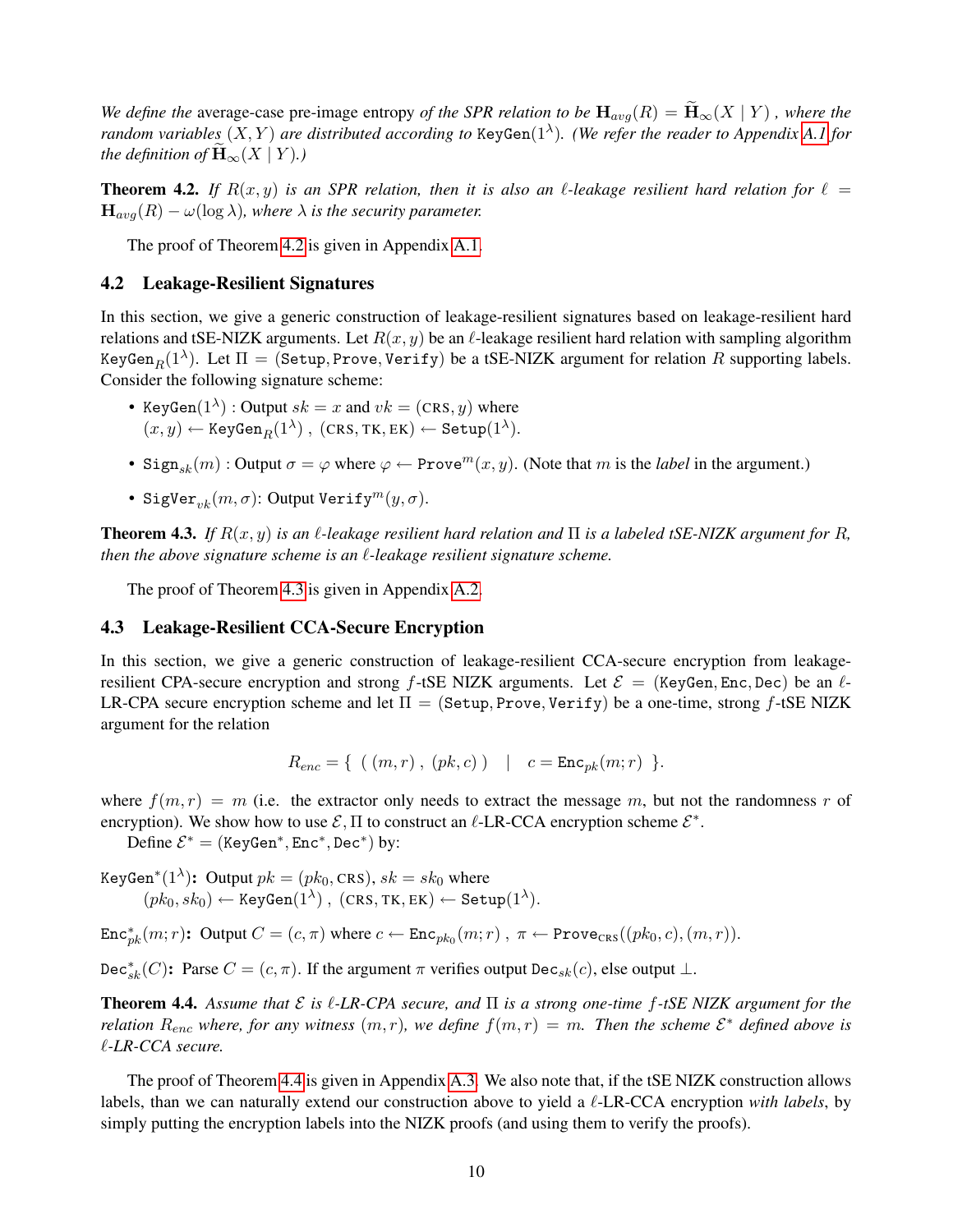### <span id="page-11-1"></span>4.4 True-Simulation f-Extractable (f-tSE) NIZK

Let f be any efficiently computable function, and let  $R(x, y)$  be an NP relation. We show how to construct an  $f$ -tSE NIZK argument  $\Psi$  from any labeled CCA-secure encryption scheme, and (standard) NIZK arguments. Let  $\mathcal{E} = (KeyGen, Enc, Dec)$  be a CCA-secure encryption scheme supporting labels, and let  $\Pi = ( \texttt{Setup}_\Pi, \texttt{Prove}_\Pi, \texttt{Verify}_\Pi)$  be an NIZK argument for the relation

$$
R_{\Pi} = \{ (x, r), (y, c, pk, L) \mid R(x, y) = 1 \land c = \text{Enc}_{pk}^{L}(f(x); r) \}
$$

We define  $f$ -tSE NIZK argument  $\Psi$  (supporting labels) as follows:

- Setup $(1^{\lambda})$  : Output CRS =  $(\text{CRS}_\Pi, pk)$ , TK = TK $_{\Pi}, \text{EK} = sk$  where  $(pk, sk) \leftarrow \texttt{KeyGen}(1^{\lambda}), (\texttt{CRS}_\Pi, \texttt{TK}_\Pi) \leftarrow \texttt{Setup}_\Pi(1^{\lambda}).$
- Prove $L(x, y; r)$ : Output  $\varphi = (c, \pi)$  where  $c \leftarrow \text{Enc}_{pk}^L(f(x); r)$ ,  $\pi \leftarrow \text{Prove}_{\Pi}((x, r), (y, c, pk, L))$ .
- Verify $L(y, \varphi)$ : Parse  $\varphi = (c, \pi)$  and run Verify $\mathbf{H}((y, c, pk, L), \pi)$ .

<span id="page-11-2"></span>Theorem 4.5. *If* E *is a labeled CCA-secure encryption scheme and* Π *is an NIZK argument for relation* RΠ*, then*  $\Psi$  *is a f-tSE NIZK argument for relation R.* 

The proof of Theorem [4.5](#page-11-2) is given in Appendix [A.4.](#page-21-0)

### 4.5 Comparison of Our Generic Constructions to Prior Work

The idea of using an SPR relation to construct a leakage-resilient hard relation was implicit in [\[5,](#page-15-1) [47\]](#page-18-1), and explicitly described in [\[6\]](#page-15-3) for the case of leakage-resilient one-way functions.

Our constructions of leakage-resilient CCA encryption and signatures from tSE NIZKs bear significant resemblance to prior constructions. In particular, we observe that an alternate construction of tSE NIZK to that of Section [4.4,](#page-11-1) could be achieved by using a CPA-secure encryption scheme instead of a CCA-secure one, and a ss-NIZK argument system [\[62\]](#page-19-1) instead of a standard one. In fact, the resulting construction would yield an *any*-simulation extractable (aSE) NIZK argument. This instantiation of aSE NIZKs is implicitly used by [\[47\]](#page-18-1), in their construction of leakage-resilient signature schemes. It is also used implicitly in the Naor-Yung "double-decryption" paradigm [\[54,](#page-18-4) [62,](#page-19-1) [50\]](#page-18-11) for CCA security, which was also later used in [\[53\]](#page-18-0) to construct leakage-resilient CCA-encryption. However, as we have seen, tSE is sufficient for constructing *both* leakageresilient signatures and CCA-encryption and thus, the stronger notion of aSE is not needed. Furthermore, given the current state of efficient encryption schemes and NIZK, the difference in efficiency between ss-NIZK and standard NIZK is *significantly* greater than the difference between CCA and CPA-secure encryption<sup>[7](#page-11-3)</sup>, thus making tSE superior in both simplicity and efficiency.

We note that our construction of tSE NIZKs (based on CCA encryption and standard NIZKs) was implicitly used by [\[36\]](#page-17-3) to construct signatures of group elements. It was also implicitly used by [\[14\]](#page-16-2) to construct efficient CCA-secure encryption scheme with key-dependent message (KDM) security out of a CPA version of such scheme. Still, the abstraction of tSE has not been explicitly defined in prior work despite its apparent usefulness.

### <span id="page-11-0"></span>5 Instantiations

ASSUMPTIONS. We review several standard hardness assumptions on which we will base our constructions.

<span id="page-11-3"></span><sup>&</sup>lt;sup>7</sup> Informally, the difference between CCA and CPA-secure encryption is only 2 group elements, whereas the size of a ss-NIZK proof is *more than twice* the size of a standard NIZK proof.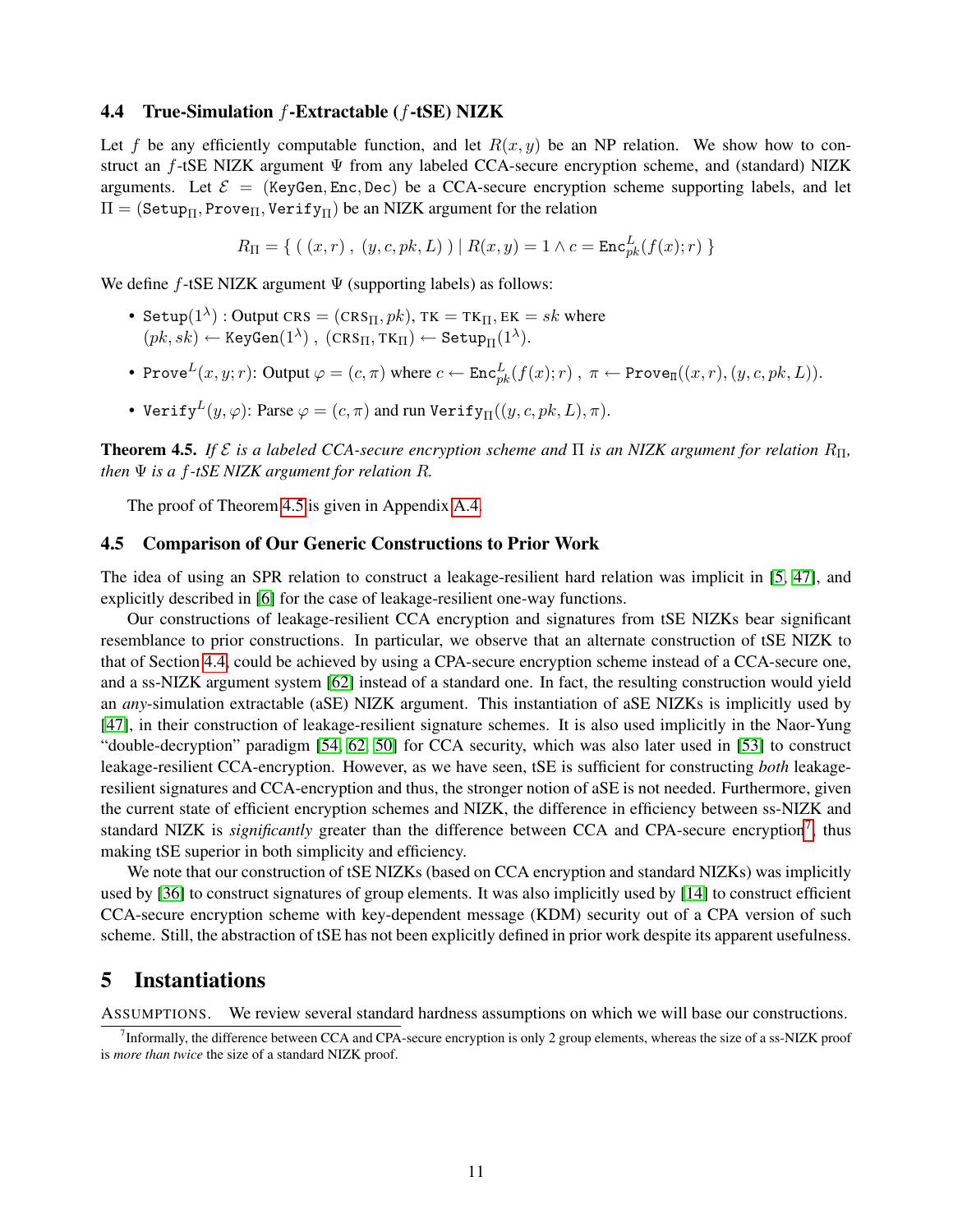Decisional Diffie-Hellman (DDH). Let  $\mathbb G$  be a group of primer order q. Let  $g_1, g_2 \stackrel{\$}{\leftarrow} \mathbb G$  and  $r, r_1, r_2 \stackrel{\$}{\leftarrow} \mathbb Z_q$ . The decisional Diffie-Hellman (DDH) assumption states that the following two distributions are computationally indistinguishable:  $(\mathbb{G}, g_1, g_2, g_1^{r_1}, g_2^{r_2})$  and  $(\mathbb{G}, g_1, g_2, g_1^{r}, g_2^{r})$ .

Let  $\mathbb{G}_1, \mathbb{G}_2, \mathbb{G}_T$  be groups of prime order q and let  $e : \mathbb{G}_1 \times \mathbb{G}_2 \to \mathbb{G}_T$  be a non-degenerate efficiently computable bilinear map.

*Symmetric External Diffie-Hellman (SXDH) [\[65,](#page-19-7) [11,](#page-16-10) [7,](#page-15-4) [30,](#page-17-13) [67\]](#page-19-8).* The symmetric external Diffie-Hellman assumption (SXDH) is that the DDH problem is hard in *both* groups  $\mathbb{G}_1$  and  $\mathbb{G}_2$ . The assumption is clearly invalid for symmetric pairings (when  $\mathbb{G}_1 = \mathbb{G}_2$ ), but is believed to hold when there is no efficiently computable mapping between  $\mathbb{G}_1$  and  $\mathbb{G}_2$ .

*K*-Linear [\[42,](#page-18-12) [66\]](#page-19-9) and DLIN [\[11\]](#page-16-10). Let G be a group of primer order q and let  $K \geq 1$  be constant. Let  $g_0, g_1, \ldots, g_K \stackrel{\$}{\leftarrow} \mathbb{G}$  and  $x_0, x_2, \ldots, x_K \stackrel{\$}{\leftarrow} \mathbb{Z}_q$ . The K-Linear assumption states that the following two distributions are computationally indistinguishable:  $(\mathbb{G}, g_0, g_1, \ldots, g_K, g_1^{x_1}, \ldots, g_K^{x_K}, g_0^{x_0})$ , and  $(\mathbb{G}, g_0, g_1, \ldots, g_K, g_1^{x_1}, \ldots, g_K, g_0^{x_1}, g_0^{x_1}, \ldots, g_K, g_0^{x_1}, \ldots, g_K, g_0^{x_1}, \ldots, g_K, g_0^{x_1}, \ldots, g_K, g_0^{x_1}, \ldots, g_K, g$  $g_K^{x_K}, g_0^X$ ), where  $X = \sum_{i=1}^K x_i$ .

Note that for  $K = 1$ , the K-Linear is the same as DDH, and that it does not hold when working with symmetric pairings. In that setting, the 2-Linear assumption is usually assumed to hold, and is often referred to as the Decisional Linear (DLIN) assumption. *Throughout this paper we assume the* K*-Linear assumption holds in both* G<sup>1</sup> *and* G2*, which is the case when working with symmetric pairings, and slightly abuse notation when*  $K = 1$  *and assume SXDH holds in that case.* 

OUR INSTANTIATIONS. We show efficient instantiations of the leakage-resilient signature and CCA-secure encryption constructions described in Sections [4.2](#page-10-0) and [4.3,](#page-10-1) respectively. For each scheme, we give two instantiations based on bilinear maps: one secure under the symmetric external Diffie-Hellman (SXDH) assumption, and a second, secure under the Decision Linear (DLIN) assumption. The first can be used with asymmetric pairings, while the second applies to the case of symmetric pairings. We give details of all instantiations in Appendix [C](#page-27-0) but give a high-level idea below.

Signatures. Recall that in order to instantiate the signature scheme from Section [4.2,](#page-10-0) we need a leakageresilient hard relation R (which we will derive from an SPR relation) and a true-simulation extractable (tSE) NIZK argument, which we build from CCA-secure encryption and a standard NIZK argument for the relation  $\{((x, r), (y, c, pk, L)) | R(x, y) = 1 \land c = \text{Enc}_{pk}^{L}(f(x); r) \}$ . We show our choice of instantiations for these components:

- *CCA-Secure Encryption:* Under both the SXDH and DLIN assumptions, we use efficient encryption schemes in the style of Cramer-Shoup [\[18,](#page-16-11) [66\]](#page-19-9).
- *NIZK Argument:* We use the Groth-Sahai proof system [\[38\]](#page-17-2), which can be instantiated both under SXDH and DLIN. See Appendix [B](#page-25-0) for a brief description of the proof system.
- *SPR Relation:* Previous constructions of leakage-resilient primitives use the SPR function  $g_1^{x_1}g_2^{x_2} \ldots g_n^{x_n}$ . However, this function has the problem that the witness lies in the exponent. This means that we cannot combine it with an encryption scheme for elements in G (unless each witness component is committed bit by bit which, among other things, results in proofs growing linearly with the security parameter), and unfortunately encryption schemes for messages in  $\mathbb{Z}_q$  cannot be combined with the Groth-Sahai system. We therefore construct two new SPR relations based on pairing-product equations. For our SXDH instantiation, we use the relation  $e(h_1, x_1) e(h_2, x_2) \dots e(h_n, x_n) = e(y, \tilde{g})$ , where  $\tilde{g}$  is a generator of  $\mathbb{G}_2$ . We prove that this relation is SPR under the SXDH assumption. In the DLIN case, we use the relation: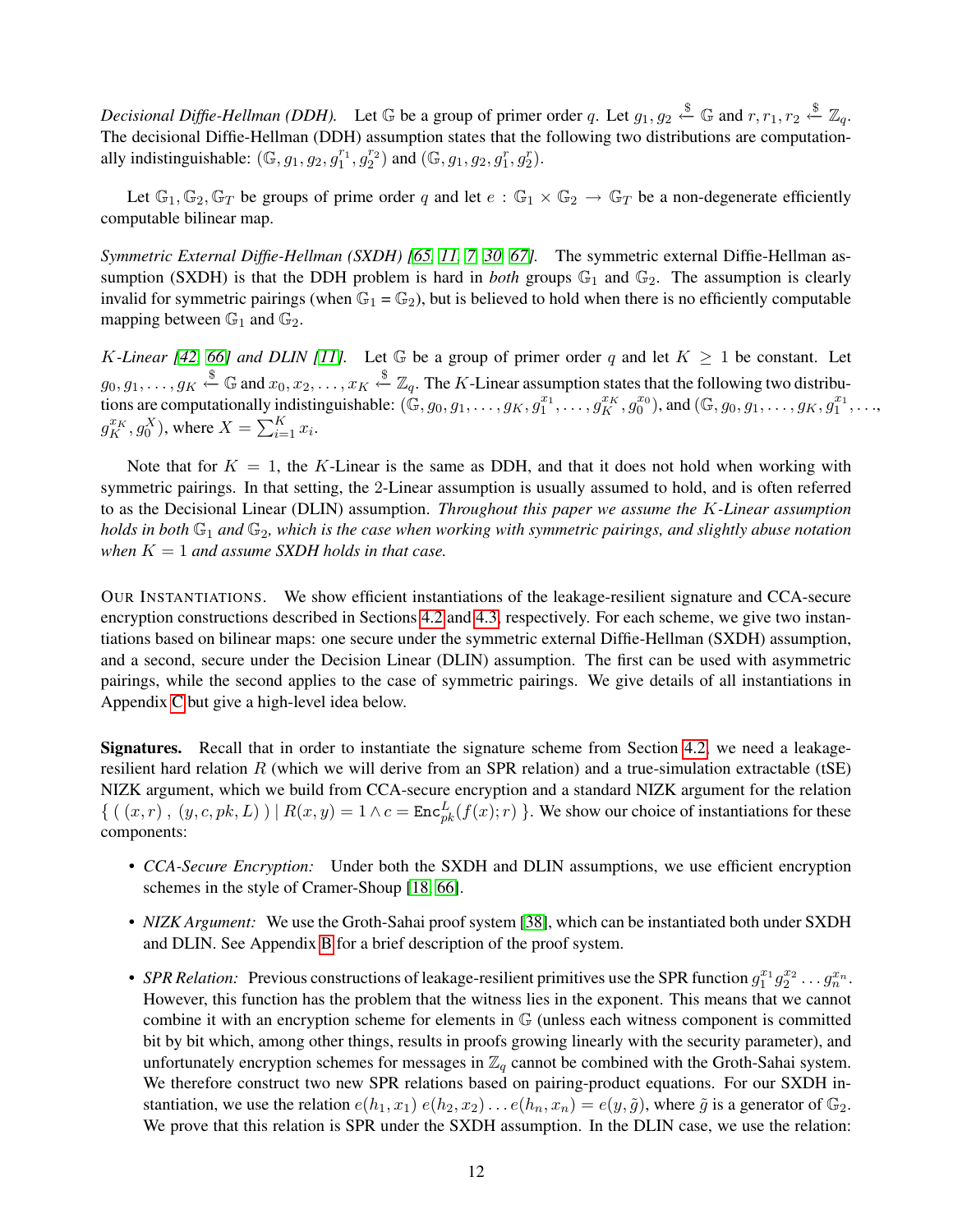$e(h_1, x_1) e(h_2, x_2) \dots e(h_n, x_n) = e(y_1, g)$ ,  $e(\hbar_1, x_1) e(\hbar_2, x_2) \dots e(\hbar_n, x_n) = e(y_2, g)$ , where g is a generator of G. We prove that this relation is SPR under the DLIN assumption.

To achieve  $(1 - \epsilon) |sk|$  leakage resilience, we let n (the number of witness components) in the SPR relation be inversely proportional to  $\epsilon$ .

<span id="page-13-1"></span>**Theorem 5.1.** Let  $\mathbb{G}_1$ ,  $\mathbb{G}_2$  be groups of primer order q. For any  $\epsilon > 0$ , there exists a  $(1 - \epsilon)|sk|$ -leakage *resilient signature scheme, secure under the SXDH assumption, using signatures consisting of*  $(9/\epsilon)(1 +$  $\omega(\log \lambda)/\log q$ ) + 24 *group elements and 2 elements in*  $\mathbb{Z}_q$ . Similarly, for any  $\epsilon > 0$ , there exists a (1 – )|sk|*-leakage resilient signature scheme, secure under the DLIN assumption, using signatures consisting of*  $(19/\epsilon)(2 + \omega(\log \lambda)/\log q) + 70$  *group elements and 6 elements in*  $\mathbb{Z}_q$ *.* 

CCA-Secure Encryption. Recall that for leakage-resilient encryption, we need leakage-resilient CPA-secure encryption, standard CCA-secure encryption and strong tSE NIZK, which we can get from combining regular tSE NIZK with a strong one-time signature. We build regular tSE NIZK from CCA-secure encryption and regular NIZK. We describe our choices for each of these below.

- *LR-CPA-Secure Encryption:* We construct a new leakage-resilient CPA-secure encryption scheme for our purpose in the style of ElGamal (similar to ones used in [\[53,](#page-18-0) [14\]](#page-16-2) but making it more efficient).
- *CCA-Secure Encryption:* Under both the SXDH and DLIN assumptions, we use efficient encryption schemes in the style of Cramer-Shoup [\[18,](#page-16-11) [66\]](#page-19-9).
- *NIZK Argument:* We use the Groth-Sahai proof system [\[38\]](#page-17-2), which can be instantiated both under SXDH and DLIN. See Appendix [B](#page-25-0) for a brief description of the proof system.
- *One-Time Signature:* We observe that *any* strong one-time signature secure under these assumptions can be used. Here, we opt for the scheme of [\[36\]](#page-17-3), secure under the Discrete Log assumption (implied by both SDXH and DLIN), because its signature size is small, namely 2 elements in  $\mathbb{Z}_q$ .

The leakage that our new CCA-secure encryption tolerates is the same as the leakage for the CPA-secure scheme. Informally, we achieve  $(1 - \epsilon)|sk|$  leakage resilience in the CPA-secure scheme by increasing the number of generators used in the public key and ciphertext. This number will be inversely proportional to  $\epsilon$ .

<span id="page-13-2"></span>**Theorem 5.2.** Let  $\mathbb{G}_1$ ,  $\mathbb{G}_2$  be groups of primer order q. For any  $\epsilon > 0$ , there exists a  $(1-\epsilon)|sk|$ -leakage resilient *encryption scheme, secure under the SXDH assumption, using ciphertexts consisting of*  $\left(2/\epsilon\right)\left(2+\lambda/\log q\right)+15$ *group elements and 2 elements in*  $\mathbb{Z}_q$ . Similarly, for any  $\epsilon > 0$ , there exists a  $(1 - \epsilon)|sk|$ -leakage resilient *encryption scheme, secure under the DLIN assumption, using ciphertexts consisting of*  $(3/\epsilon)(3+\lambda/\log q) + 34$ *group elements and 2 elements in*  $\mathbb{Z}_q$ *.* 

## 6 Other Applications

### <span id="page-13-0"></span>6.1 Leakage-Resilient ID Schemes

Recall that, in an identification scheme, an honest prover chooses a public/secret key pair  $(pk, sk)$  and publishes pk. An identification scheme is a protocol in which the *prover* uses sk to identify herself to a *verifier* that only knows  $pk$ . The security property of an identification scheme considers an adversary  $A$  that acts in two stages: a learning stage and an impersonation stage. In the learning stage, A repeatedly interacts with the honest prover while taking the role of a *malicious* verifier in an attempt to learn some non-trivial information about sk. In the impersonation stage, the honest prover "goes away" and  $A$  attempts to impersonate the prover's identity to an honest verifier. We say such a scheme is secure if the adversary has only a negligible probability of succeeding in the impersonation stage.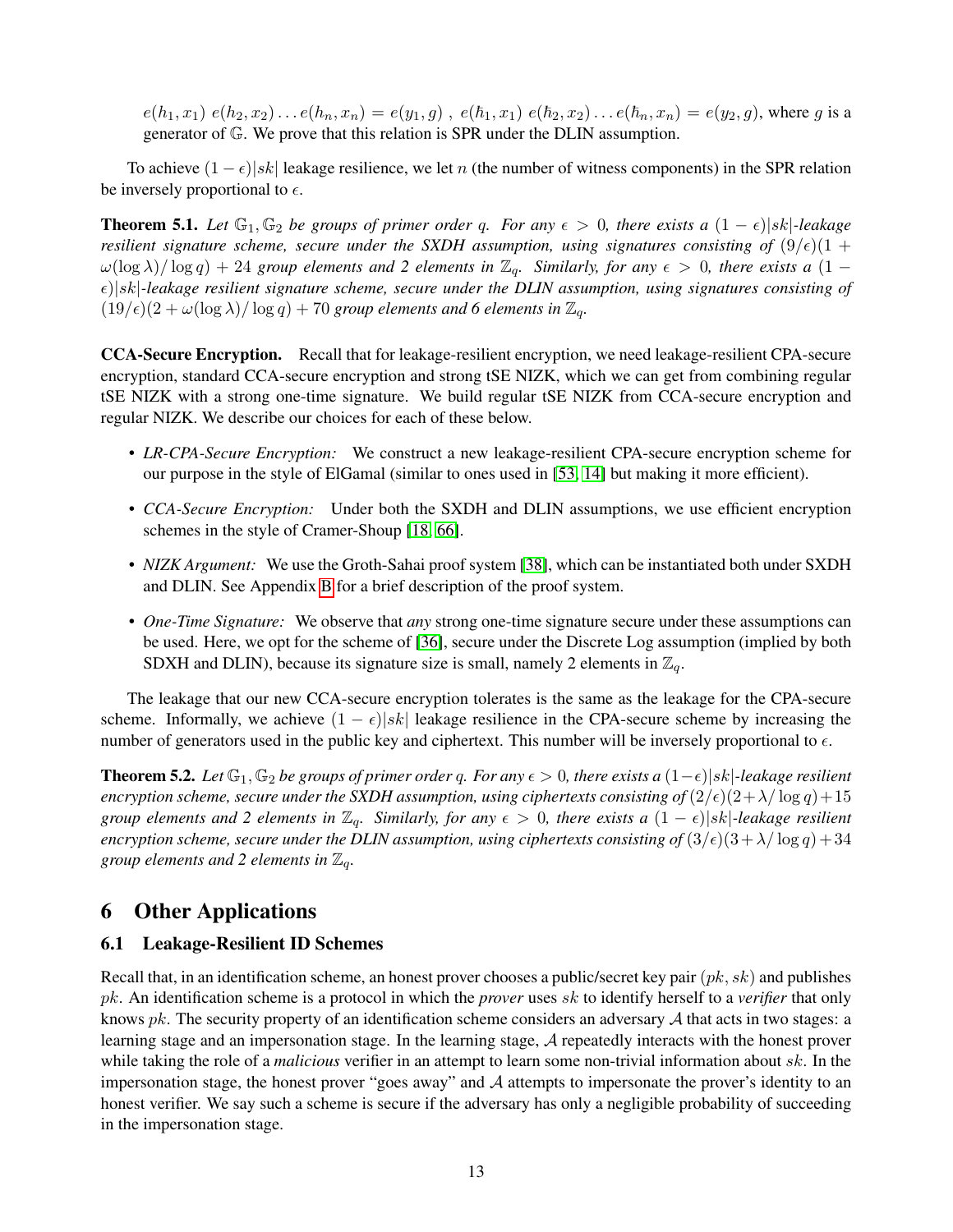Leakage-resilient identification schemes were first studied and constructed in [\[5\]](#page-15-1). Two distinct notions of leakage-resilience were considered: *pre-impersonation* leakage and *anytime* leakage. In the former notion, the attacker can only get leakage on the secret key during the learning stage, while in the latter notion, the adversary might also get some additional leakage during the impersonation stage, possibly after seing some "challenges" from the verifier (see [\[5\]](#page-15-1) for formal definitions). It was shown in [\[5\]](#page-15-1) that the Okamoto identification scheme [\[55\]](#page-18-13), and in fact any  $\Sigma$ -Protocol for an SPR hard-relation, is leakage-resilient. Moreover, for any  $\epsilon > 0$ , there is a generalization of the Okamoto ID scheme which is  $(1 - \epsilon)|sk|$ -leakage-resilient for *pre-impersonation leakage*. Unfortunately, due to the rewinding nature of the security proof, the scheme was only shown to be  $(1/2 - \epsilon)$ |sk|-leakage-resilient for anytime leakage.

We recall that a simple, well-known, identification-scheme based on signatures consists of the verifier choosing a random message m and the prover replying with  $\text{Sign}_{sk}(m)$  which the verifier validates using pk. It is easy to see that this scheme is leakage-resilient in the *anytime leakage* setting as long as the signature scheme is leakage-resilient (with the same bound  $\ell$ ). Therefore, using our  $(1 - \epsilon)|sk|$ -LR signature schemes from Section [5](#page-11-0) we get an efficient identification scheme with optimal leakage-resilience in the anytime leakage model.

**Theorem 6.1.** *There exists a construction of*  $\ell$ *-LR identification schemes w.r.t. anytime leakage from any*  $\ell$ -LR *signature scheme, preserving the public-key size, secret-key size, and efficiency of the underlying signature.*

Interestingly, another well-known identification-scheme based on CCA-encryption, consists of the verifier encrypting a random message m and sending  $c = \text{Enc}_{pk}(m)$  to the prover who decrypts and replies with m. Although this scheme seems secure w.r.t. pre-impersonation leakage if the encryption scheme is LR-CCA secure, it does not seem secure w.r.t. anytime leakage, since, in this setting, the leakage on the encryption secret-key *can* depend on the ciphertext.

### <span id="page-14-0"></span>6.2 Leakage-Resilient Authenticated Key Agreement

Using our leakage-resilient signature scheme from Section [4.2](#page-10-0) and our leakage-resilient CCA-secure encryption scheme from Section [4.3](#page-10-1) (and instantiating them as described in Appendix [C\)](#page-27-0), we construct two  $(1 - \epsilon)|sk|$ leakage resilient authenticated key agreement (AKA) schemes. We prove perfect forward security in the unauthenticated-links model. We refer the reader to [\[16,](#page-16-12) [5\]](#page-15-1) for a detailed description of the model and definitions of security, but give a high level idea of the problem and solution below.

MODEL AND SECURITY DEFINITIONS. We consider the problem of two parties, Alice and Bob, who need to establish a shared cryptographic key in the presence of an adversary, and want to have the guarantee that the privacy of such key is conserved. At the same time, Alice wants to be sure that she has exchanged a key with Bob, and similarly, Bob wants to be sure that he has indeed exchanged a key with Alice (and not an adversarial third party). In the leakage setting, the adversary is a "man-in-the-middle" attacker that has the power to learn arbitrary information about Alice's and Bob's long-term secrets  $sk_A, sk_B$ . We model this by giving the adversary access to leakage oracles  $\mathcal{O}_{sk}^{\lambda,\ell}$  $\lambda, \ell \atop sk_A, \mathcal{O}^{\lambda, \ell}_{sk_B}$  $s_{kB}^{\lambda,\ell}$ , which he can access *before* the key-agreement execution but not during. The adversary is also able to observe (and possibly intervene in) key exchanges between Alice and/or Bob, and other parties. Our constructions satisfy the notion of *perfect forward security*, which guarantees that the privacy of a key is conserved even if the adversary learns the *entire* long-term secret keys  $sk_A, sk_B$  after the exchange had been completed and the key has been deleted from memory.

OUR CONSTRUCTIONS. Our first construction follows from directly applying the general result of [\[5\]](#page-15-1), who show that any leakage-resilient signature scheme is sufficient to achieve leakage-resilient AKA. The protocol eSig-DH of [\[5\]](#page-15-1) is simply the (passive) Diffie-Hellman key agreement, authenticated with a signature scheme: a party authenticates to his peer by signing the message he received from him. Our second construction of leakage-resilient AKA (shown in [Figure 1\)](#page-23-0) is based on leakage-resilient CCA-secure encryption. This new protocol, which we refer to as Enc-DH, is a modification of the Diffie-Hellman key agreement protocol, in which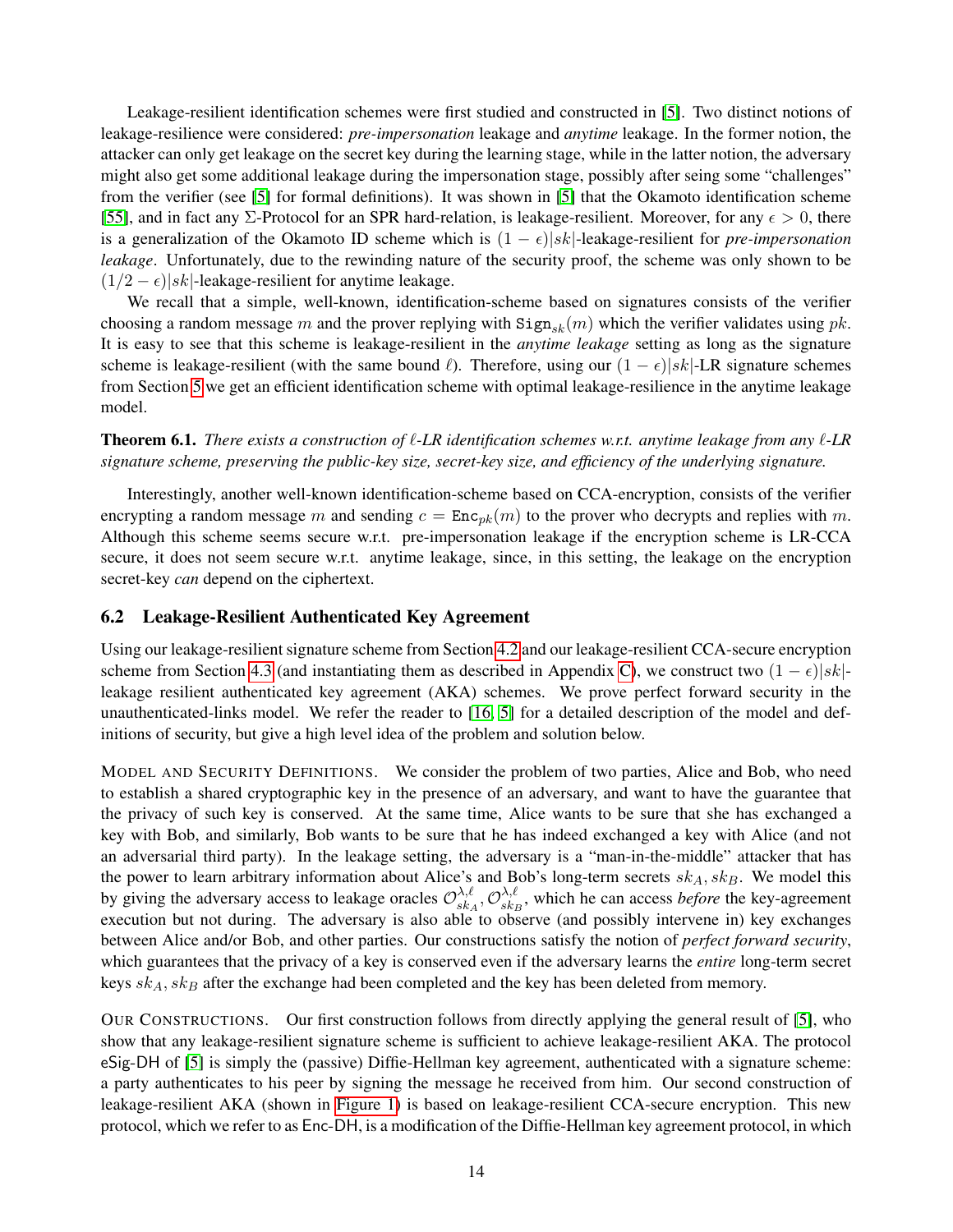both parties authenticate to each other by correctly decrypting a ciphertext encrypted with their corresponding public key. Intuitively, this achieves authentication since given a ciphertext encrypted under a certain public key, only the party in possession of the corresponding secret key is able to correctly decrypt the ciphertext.

Our second construction also satisfies *deniability*. Informally, this means that without knowing the longterm secrets of the parties participating in an execution of the protocol, it is possible to simulate a transcript of the execution that is computationally indistinguishable from the real transcript. We do not formalize the notion of deniability here, but it is easy to see that simulating a transcript of an Enc-DH execution can be achieved by simply choosing all internal state variables and encrypting them using the parties' public keys. Notice that AKA schemes that use signatures (in particular, the eSig-DH construction of [\[5\]](#page-15-1)) do not satisfy deniability, since we cannot "simulate" a signature without knowing the signing key (which is the long-term key of the protocol).

The protocol Enc-DH can also be used in the leakage-free setting using standard (not necessarily leakageresilient) CCA-secure encryption. To the best of our knowledge this construction is *new* and is therefore of independent interest.

<span id="page-15-6"></span>**Theorem 6.2.** Let  $\mathcal{E} =$  (KeyGen, Enc., Dec) *be an l*-leakage resilient CCA-secure encryption scheme sup*porting labels. Then* Enc-DH *is an*  $\ell$ *-SK-secure key agreement protocol with perfect forward security in the unauthenticated-links model under the DDH assumption.*

We notice that both eSig-DH and Enc-DH preserve the leakage-tolerance of the underlying signature and encryption scheme, respectively. Thus, plugging in our  $(1 - \epsilon)|sk|$ -leakage resilient signature scheme into eSig-DH and our  $(1-\epsilon)|sk|$ -leakage resilient CCA-secure encryption scheme into Enc-DH yields two different constructions of  $(1 - \epsilon)|sk|$ -leakage resilient AKA. As described above, the latter construction also satisfies deniability.

### Aknowledgments

We would like to thank Victor Shoup for helpful discussions.

## References

- <span id="page-15-5"></span>[1] *44th Symposium on Foundations of Computer Science (FOCS 2003), 11-14 October 2003, Cambridge, MA, USA, Proceedings*. IEEE Computer Society, 2003.
- <span id="page-15-7"></span>[2] M. Abe, G. Fuchsbauer, J. Groth, K. Haralambiev, and M. Ohkubo. Structure-preserving signatures and commitments to group elements. In *CRYPTO*, 2010. To Appear.
- <span id="page-15-0"></span>[3] A. Akavia, S. Goldwasser, and V. Vaikuntanathan. Simultaneous hardcore bits and cryptography against memory attacks. In O. Reingold, editor, *TCC*, volume 5444 of *Lecture Notes in Computer Science*, pages 474–495. Springer, 2009.
- <span id="page-15-2"></span>[4] J. Alwen, Y. Dodis, M. Naor, G. Segev, S. Walfish, and D. Wichs. Public-key encryption in the boundedretrieval model. In Gilbert [\[32\]](#page-17-14), pages 113–134.
- <span id="page-15-1"></span>[5] J. Alwen, Y. Dodis, and D. Wichs. Leakage-resilient public-key cryptography in the bounded-retrieval model. In Halevi [\[40\]](#page-17-15), pages 36–54.
- <span id="page-15-3"></span>[6] J. Alwen, Y. Dodis, and D. Wichs. Survey: Leakage resilience and the bounded retrieval model. In *ICITS*, 2009.
- <span id="page-15-4"></span>[7] L. Ballard, M. Green, B. de Medeiros, and F. Monrose. Correlation-resistant storage via keywordsearchable encryption. Cryptology ePrint Archive, Report 2005/417, 2005.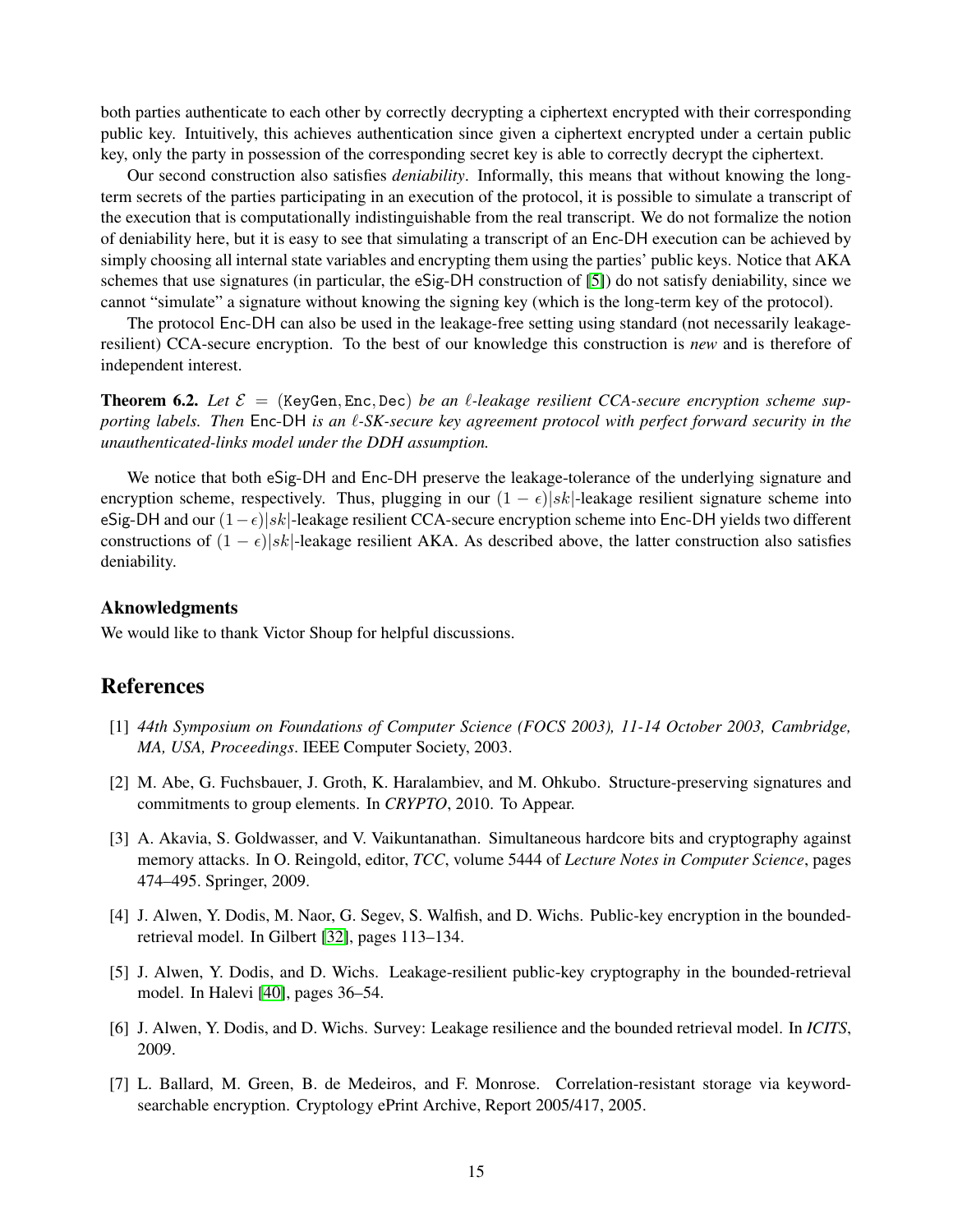- <span id="page-16-14"></span>[8] M. Bellare, A. Boldyreva, and J. Staddon. Randomness re-use in multi-recipient encryption schemeas. In Y. Desmedt, editor, *Public Key Cryptography*, volume 2567 of *Lecture Notes in Computer Science*, pages 85–99. Springer, 2003.
- <span id="page-16-1"></span>[9] E. Biham and A. Shamir. Differential fault analysis of secret key cryptosystems. In B. S. K. Jr., editor, *CRYPTO*, volume 1294 of *Lecture Notes in Computer Science*, pages 513–525. Springer, 1997.
- <span id="page-16-8"></span>[10] M. Blum, P. Feldman, and S. Micali. Non-interactive zero-knowledge and its applications (extended abstract). In *STOC*, pages 103–112. ACM, 1988.
- <span id="page-16-10"></span>[11] D. Boneh, X. Boyen, and H. Shacham. Short group signatures. In M. K. Franklin, editor, *CRYPTO*, volume 3152 of *Lecture Notes in Computer Science*, pages 41–55. Springer, 2004.
- <span id="page-16-0"></span>[12] D. Boneh, R. A. DeMillo, and R. J. Lipton. On the importance of checking cryptographic protocols for faults (extended abstract). In W. Fumy, editor, *EUROCRYPT*, volume 1233 of *Lecture Notes in Computer Science*, pages 37–51. Springer, 1997.
- <span id="page-16-15"></span>[13] D. Boneh, S. Halevi, M. Hamburg, and R. Ostrovsky. Circular-secure encryption from decision diffiehellman. In D. Wagner, editor, *CRYPTO*, volume 5157 of *Lecture Notes in Computer Science*, pages 108–125. Springer, 2008.
- <span id="page-16-2"></span>[14] J. Camenisch, N. Chandran, and V. Shoup. A public key encryption scheme secure against key dependent chosen plaintext and adaptive chosen ciphertext attacks. In Joux [\[44\]](#page-18-14), pages 351–368.
- <span id="page-16-4"></span>[15] R. Canetti, Y. Dodis, S. Halevi, E. Kushilevitz, and A. Sahai. Exposure-resilient functions and all-ornothing transforms. In B. Preneel, editor, *EUROCRYPT*, volume 1807 of *Lecture Notes in Computer Science*, pages 453–469. Springer, 2000.
- <span id="page-16-12"></span>[16] R. Canetti and H. Krawczyk. Analysis of key-exchange protocols and their use for building secure channels. In Pfitzmann [\[58\]](#page-19-10), pages 453–474.
- <span id="page-16-9"></span>[17] R. Canetti, Y. Lindell, R. Ostrovsky, and A. Sahai. Universally composable two-party and multi-party secure computation. In *STOC*, pages 494–503, 2002.
- <span id="page-16-11"></span>[18] R. Cramer and V. Shoup. A practical public key cryptosystem provably secure against adaptive chosen ciphertext attack. In H. Krawczyk, editor, *CRYPTO*, volume 1462 of *Lecture Notes in Computer Science*, pages 13–25. Springer, 1998.
- <span id="page-16-3"></span>[19] R. Cramer and V. Shoup. Universal hash proofs and a paradigm for adaptive chosen ciphertext secure public-key encryption. In L. R. Knudsen, editor, *EUROCRYPT*, volume 2332 of *Lecture Notes in Computer Science*, pages 45–64. Springer, 2002.
- <span id="page-16-5"></span>[20] G. D. Crescenzo, R. J. Lipton, and S. Walfish. Perfectly secure password protocols in the bounded retrieval model. In Halevi and Rabin [\[41\]](#page-18-15), pages 225–244.
- <span id="page-16-7"></span>[21] Y. Dodis, S. Goldwasser, Y. T. Kalai, C. Peikert, and V. Vaikuntanathan. Public-key encryption schemes with auxiliary inputs. In Micciancio [\[52\]](#page-18-16), pages 361–381.
- <span id="page-16-6"></span>[22] Y. Dodis, Y. T. Kalai, and S. Lovett. On cryptography with auxiliary input. In M. Mitzenmacher, editor, *STOC*, pages 621–630. ACM, 2009.
- <span id="page-16-13"></span>[23] Y. Dodis, R. Ostrovsky, L. Reyzin, and A. Smith. Fuzzy extractors: How to generate strong keys from biometrics and other noisy data. *SIAM J. Comput.*, 38(1):97–139, 2008.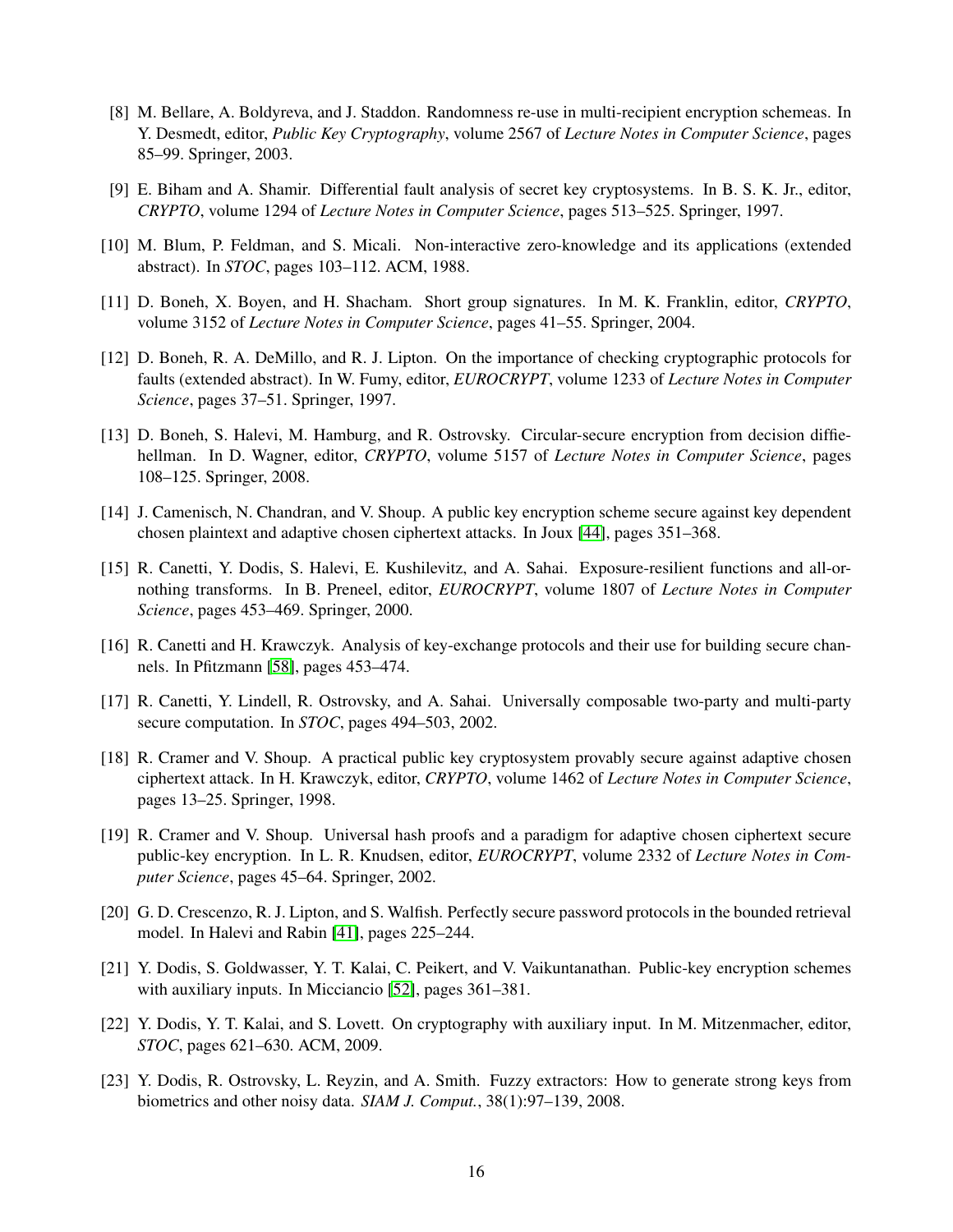- <span id="page-17-7"></span>[24] Y. Dodis, A. Sahai, and A. Smith. On perfect and adaptive security in exposure-resilient cryptography. In Pfitzmann [\[58\]](#page-19-10), pages 301–324.
- <span id="page-17-11"></span>[25] S. Dziembowski. Intrusion-resilience via the bounded-storage model. In Halevi and Rabin [\[41\]](#page-18-15), pages 207–224.
- <span id="page-17-9"></span>[26] S. Dziembowski and K. Pietrzak. Leakage-resilient cryptography. In *FOCS*, pages 293–302. IEEE Computer Society, 2008.
- <span id="page-17-10"></span>[27] S. Faust, E. Kiltz, K. Pietrzak, and G. N. Rothblum. Leakage-resilient signatures. In Micciancio [\[52\]](#page-18-16), pages 343–360.
- <span id="page-17-8"></span>[28] S. Faust, T. Rabin, L. Reyzin, E. Tromer, and V. Vaikuntanathan. Protecting circuits from leakage: the computationally-bounded and noisy cases. In Gilbert [\[32\]](#page-17-14), pages 135–156.
- <span id="page-17-5"></span>[29] A. Fiat and A. Shamir. How to prove yourself: Practical solutions to identification and signature problems. In A. M. Odlyzko, editor, *CRYPTO*, volume 263 of *Lecture Notes in Computer Science*, pages 186–194. Springer, 1986.
- <span id="page-17-13"></span>[30] S. D. Galbraith and V. Rotger. Easy decision-diffie-hellman groups. *LMS Journal of Computation and Mathematics*, 7:2004, 2004.
- <span id="page-17-0"></span>[31] K. Gandolfi, C. Mourtel, and F. Olivier. Electromagnetic analysis: Concrete results. In Cetin Kaya Koç, D. Naccache, and C. Paar, editors, *CHES*, volume 2162 of *Lecture Notes in Computer Science*, pages 251–261. Springer, 2001.
- <span id="page-17-14"></span>[32] H. Gilbert, editor. *Advances in Cryptology - EUROCRYPT 2010, 29th Annual International Conference on the Theory and Applications of Cryptographic Techniques, French Riviera, May 30 - June 3, 2010. Proceedings*, volume 6110 of *Lecture Notes in Computer Science*. Springer, 2010.
- <span id="page-17-12"></span>[33] S. Goldwasser, Y. Kalai, C. Peikert, and V. Vaikuntanathan. Robustness of the learning with errors assumption. In *Innovations in Computer Science (ICS)*, 2010.
- <span id="page-17-6"></span>[34] S. Goldwasser and Y. T. Kalai. On the (in)security of the fiat-shamir paradigm. In *FOCS* [\[1\]](#page-15-5), pages 102–.
- <span id="page-17-16"></span>[35] J. Groth. Homomorphic trapdoor commitments to group elements. Cryptology ePrint Archive, Report 2009/007, updated version available at [http://www.brics.dk/](http://www.brics.dk/~jg/)∼jg/.
- <span id="page-17-3"></span>[36] J. Groth. Simulation-sound nizk proofs for a practical language and constant size group signatures. In X. Lai and K. Chen, editors, *ASIACRYPT*, volume 4284 of *Lecture Notes in Computer Science*, pages 444–459. Springer, 2006.
- <span id="page-17-4"></span>[37] J. Groth. Fully anonymous group signatures without random oracles. In K. Kurosawa, editor, *ASIACRYPT*, volume 4833 of *Lecture Notes in Computer Science*, pages 164–180. Springer, 2007.
- <span id="page-17-2"></span>[38] J. Groth and A. Sahai. Efficient non-interactive proof systems for bilinear groups. In N. P. Smart, editor, *EUROCRYPT*, volume 4965 of *Lecture Notes in Computer Science*, pages 415–432. Springer, 2008.
- <span id="page-17-1"></span>[39] J. A. Halderman, S. D. Schoen, N. Heninger, W. Clarkson, W. Paul, J. A. Calandrino, A. J. Feldman, J. Appelbaum, and E. W. Felten. Lest we remember: cold-boot attacks on encryption keys. *Commun. ACM*, 52(5):91–98, 2009.
- <span id="page-17-15"></span>[40] S. Halevi, editor. *Advances in Cryptology - CRYPTO 2009, 29th Annual International Cryptology Conference, Santa Barbara, CA, USA, August 16-20, 2009. Proceedings*, volume 5677 of *Lecture Notes in Computer Science*. Springer, 2009.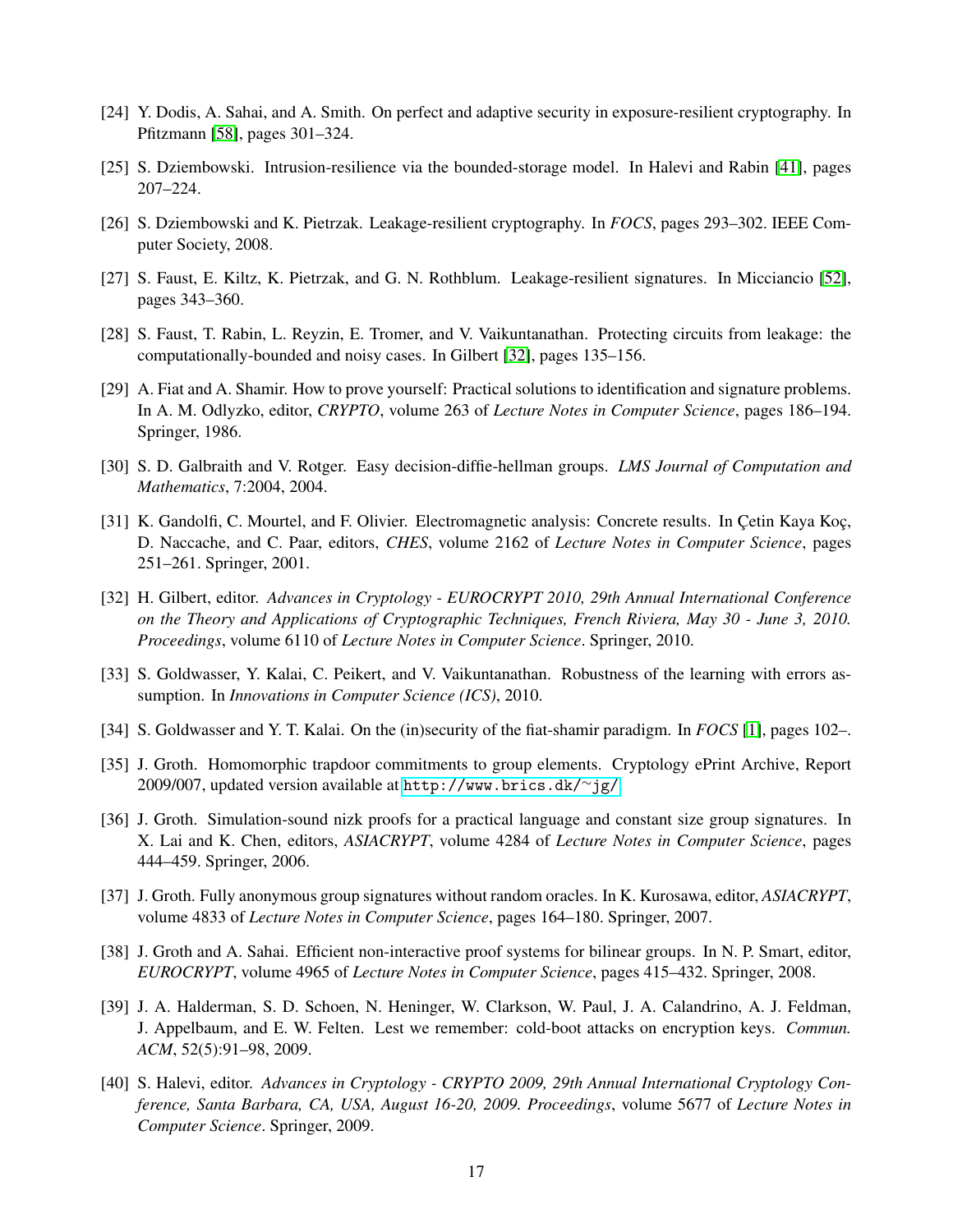- <span id="page-18-15"></span>[41] S. Halevi and T. Rabin, editors. *Theory of Cryptography, Third Theory of Cryptography Conference, TCC 2006, New York, NY, USA, March 4-7, 2006, Proceedings*, volume 3876 of *Lecture Notes in Computer Science*. Springer, 2006.
- <span id="page-18-12"></span>[42] D. Hofheinz and E. Kiltz. Secure hybrid encryption from weakened key encapsulation. In A. Menezes, editor, *CRYPTO*, volume 4622 of *Lecture Notes in Computer Science*, pages 553–571. Springer, 2007.
- <span id="page-18-6"></span>[43] Y. Ishai, A. Sahai, and D. Wagner. Private circuits: Securing hardware against probing attacks. In D. Boneh, editor, *CRYPTO*, volume 2729 of *Lecture Notes in Computer Science*, pages 463–481. Springer, 2003.
- <span id="page-18-14"></span>[44] A. Joux, editor. *Advances in Cryptology - EUROCRYPT 2009, 28th Annual International Conference on the Theory and Applications of Cryptographic Techniques, Cologne, Germany, April 26-30, 2009. Proceedings*, volume 5479 of *Lecture Notes in Computer Science*. Springer, 2009.
- <span id="page-18-8"></span>[45] A. Juma and Y. Vahlis. Protecting cryptographic keys against continual leakage. In T. Rabin, editor, *CRYPTO*, volume 6223 of *Lecture Notes in Computer Science*, pages 41–58. Springer, 2010.
- <span id="page-18-5"></span>[46] J. Kamp and D. Zuckerman. Deterministic extractors for bit-fixing sources and exposure-resilient cryptography. In *FOCS* [\[1\]](#page-15-5), pages 92–101.
- <span id="page-18-1"></span>[47] J. Katz and V. Vaikuntanathan. Signature schemes with bounded leakage resilience. In M. Matsui, editor, *ASIACRYPT*, volume 5912 of *Lecture Notes in Computer Science*, pages 703–720. Springer, 2009.
- <span id="page-18-2"></span>[48] P. C. Kocher. Timing attacks on implementations of diffie-hellman, rsa, dss, and other systems. In N. Koblitz, editor, *CRYPTO*, volume 1109 of *Lecture Notes in Computer Science*, pages 104–113. Springer, 1996.
- <span id="page-18-3"></span>[49] P. C. Kocher, J. Jaffe, and B. Jun. Differential power analysis. In M. J. Wiener, editor, *CRYPTO*, volume 1666 of *Lecture Notes in Computer Science*, pages 388–397. Springer, 1999.
- <span id="page-18-11"></span>[50] Y. Lindell. A simpler construction of cca2-secure public-keyencryption under general assumptions. *J. Cryptology*, 19(3):359–377, 2006.
- <span id="page-18-7"></span>[51] S. Micali and L. Reyzin. Physically observable cryptography (extended abstract). In M. Naor, editor, *TCC*, volume 2951 of *Lecture Notes in Computer Science*, pages 278–296. Springer, 2004.
- <span id="page-18-16"></span>[52] D. Micciancio, editor. *Theory of Cryptography, 7th Theory of Cryptography Conference, TCC 2010, Zurich, Switzerland, February 9-11, 2010. Proceedings*, volume 5978 of *Lecture Notes in Computer Science*. Springer, 2010.
- <span id="page-18-0"></span>[53] M. Naor and G. Segev. Public-key cryptosystems resilient to key leakage. In Halevi [\[40\]](#page-17-15), pages 18–35.
- <span id="page-18-4"></span>[54] M. Naor and M. Yung. Public-key cryptosystems provably secure against chosen ciphertext attacks. In *STOC*, pages 427–437. ACM, 1990.
- <span id="page-18-13"></span>[55] T. Okamoto. Provably secure and practical identification schemes and corresponding signature schemes. In E. F. Brickell, editor, *CRYPTO*, volume 740 of *Lecture Notes in Computer Science*, pages 31–53. Springer, 1992.
- <span id="page-18-9"></span>[56] R. Pass and A. Rosen. Concurrent non-malleable commitments. In *FOCS*, pages 563–572. IEEE Computer Society, 2005.
- <span id="page-18-10"></span>[57] R. Pass and A. Rosen. New and improved constructions of non-malleable cryptographic protocols. In H. N. Gabow and R. Fagin, editors, *STOC*, pages 533–542. ACM, 2005.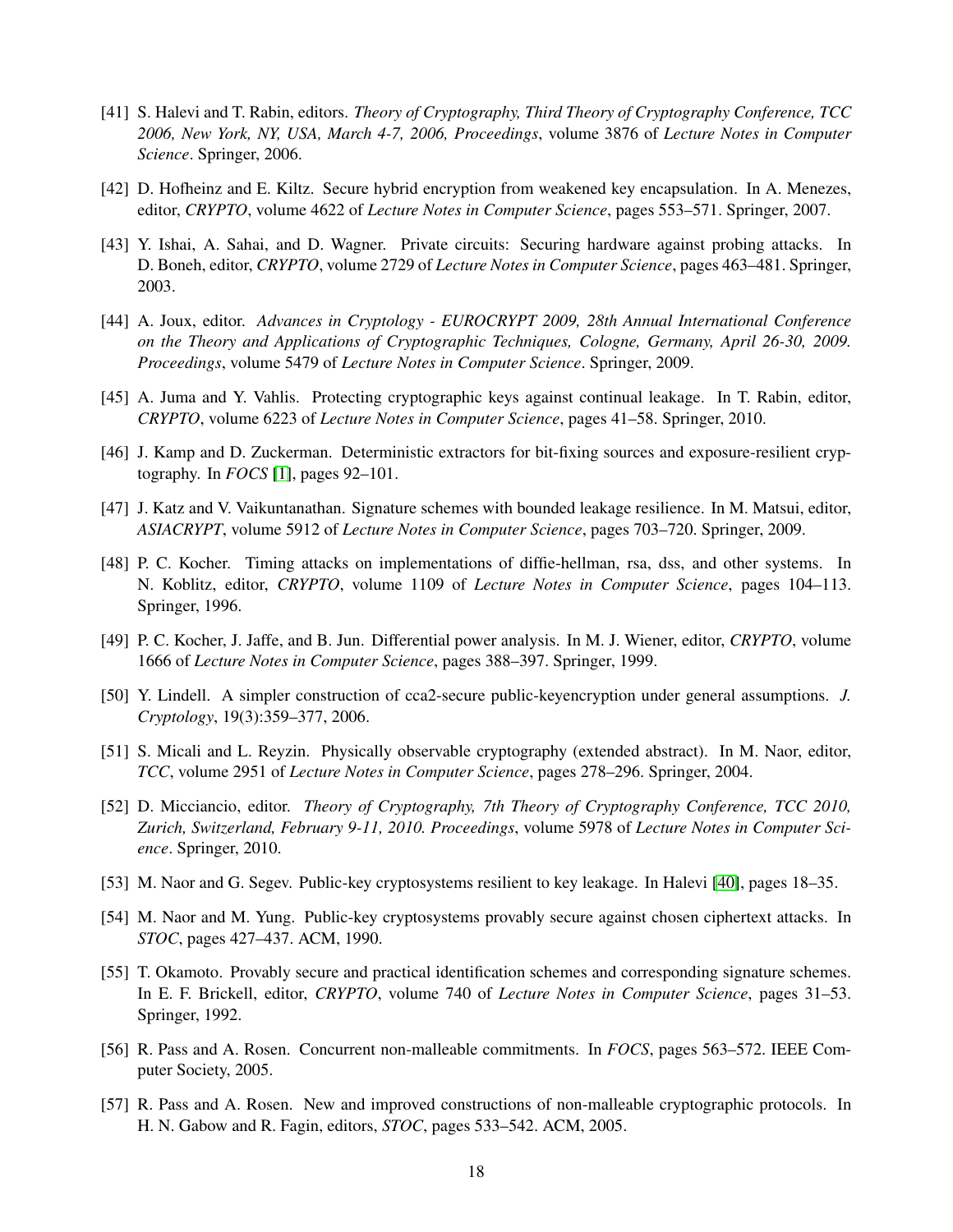- <span id="page-19-10"></span>[58] B. Pfitzmann, editor. *Advances in Cryptology - EUROCRYPT 2001, International Conference on the Theory and Application of Cryptographic Techniques, Innsbruck, Austria, May 6-10, 2001, Proceeding*, volume 2045 of *Lecture Notes in Computer Science*. Springer, 2001.
- <span id="page-19-3"></span>[59] K. Pietrzak. A leakage-resilient mode of operation. In Joux [\[44\]](#page-18-14), pages 462–482.
- <span id="page-19-0"></span>[60] J.-J. Quisquater and D. Samyde. Electromagnetic analysis (ema): Measures and counter-measures for smart cards. In I. Attali and T. P. Jensen, editors, *E-smart*, volume 2140 of *Lecture Notes in Computer Science*, pages 200–210. Springer, 2001.
- <span id="page-19-2"></span>[61] C. Rackoff and D. R. Simon. Non-interactive zero-knowledge proof of knowledge and chosen ciphertext attack. In J. Feigenbaum, editor, *CRYPTO*, volume 576 of *Lecture Notes in Computer Science*, pages 433–444. Springer, 1991.
- <span id="page-19-1"></span>[62] A. Sahai. Non-malleable non-interactive zero knowledge and adaptive chosen-ciphertext security. In *FOCS*, pages 543–553, 1999.
- <span id="page-19-4"></span>[63] A. D. Santis, G. D. Crescenzo, R. Ostrovsky, G. Persiano, and A. Sahai. Robust non-interactive zero knowledge. In J. Kilian, editor, *CRYPTO*, volume 2139 of *Lecture Notes in Computer Science*, pages 566–598. Springer, 2001.
- <span id="page-19-5"></span>[64] A. D. Santis and G. Persiano. Zero-knowledge proofs of knowledge without interaction (extended abstract). In *FOCS*, pages 427–436. IEEE, 1992.
- <span id="page-19-7"></span>[65] M. Scott. Authenticated id-based key exchange and remote log-in with simple token and pin number. Cryptology ePrint Archive, Report 2002/164, 2002.
- <span id="page-19-9"></span>[66] H. Shacham. A cramer-shoup encryption scheme from the linear assumption and from progressively weaker linear variants. Cryptology ePrint Archive, Report 2007/074, 2007.
- <span id="page-19-8"></span>[67] E. R. Verheul. Evidence that xtr is more secure than supersingular elliptic curve cryptosystems. *J. Cryptology*, 17(4):277–296, 2004.

## A Proofs of Theorems

### <span id="page-19-6"></span>A.1 Hard Relations

Before proving Theorem [4.2,](#page-10-2) we write a couple of definitions and a lemma that we will use in the proof.

**Definition A.1** (Min-Entropy). *The* min-entropy of a random variable X, denoted as  $\mathbf{H}_{\infty}(X)$  is:  $\mathbf{H}_{\infty}(X) = -\log(\max_{x} \Pr[X = x]).$ 

Definition A.2 (Average-Conditional Min-Entropy [\[23\]](#page-16-13)). *The* average-conditional min-entropy *of a random variable* X *conditioned on* Z, denoted as  $\mathbf{H}_{\infty}(X|Z)$  *is:* 

$$
\widetilde{\mathbf{H}}_{\infty}(X|Z) = -\log\left(\mathbb{E}_{z \leftarrow Z} \left[\max_{x} \Pr[X=x|Z=z]\right]\right) = -\log\left(\mathbb{E}_{z \leftarrow Z} \left[2^{\mathbf{H}_{\infty}[X|Z=z]}\right]\right)\right)
$$

**Lemma A.3** ([\[23\]](#page-16-13)). Let  $X, Y, Z$  be random variables where Z takes values in a set of size at most  $2^{\ell}$ . Then  $\widetilde{\mathbf{H}}_{\infty}(X|(Y,Z)) \ge \widetilde{\mathbf{H}}_{\infty}((X,Y)|Z) - \ell \ge \widetilde{\mathbf{H}}_{\infty}(X|Z) - \ell$ , and in particular,  $\widetilde{\mathbf{H}}_{\infty}(X|Y) \ge \mathbf{H}_{\infty}(X) - \ell$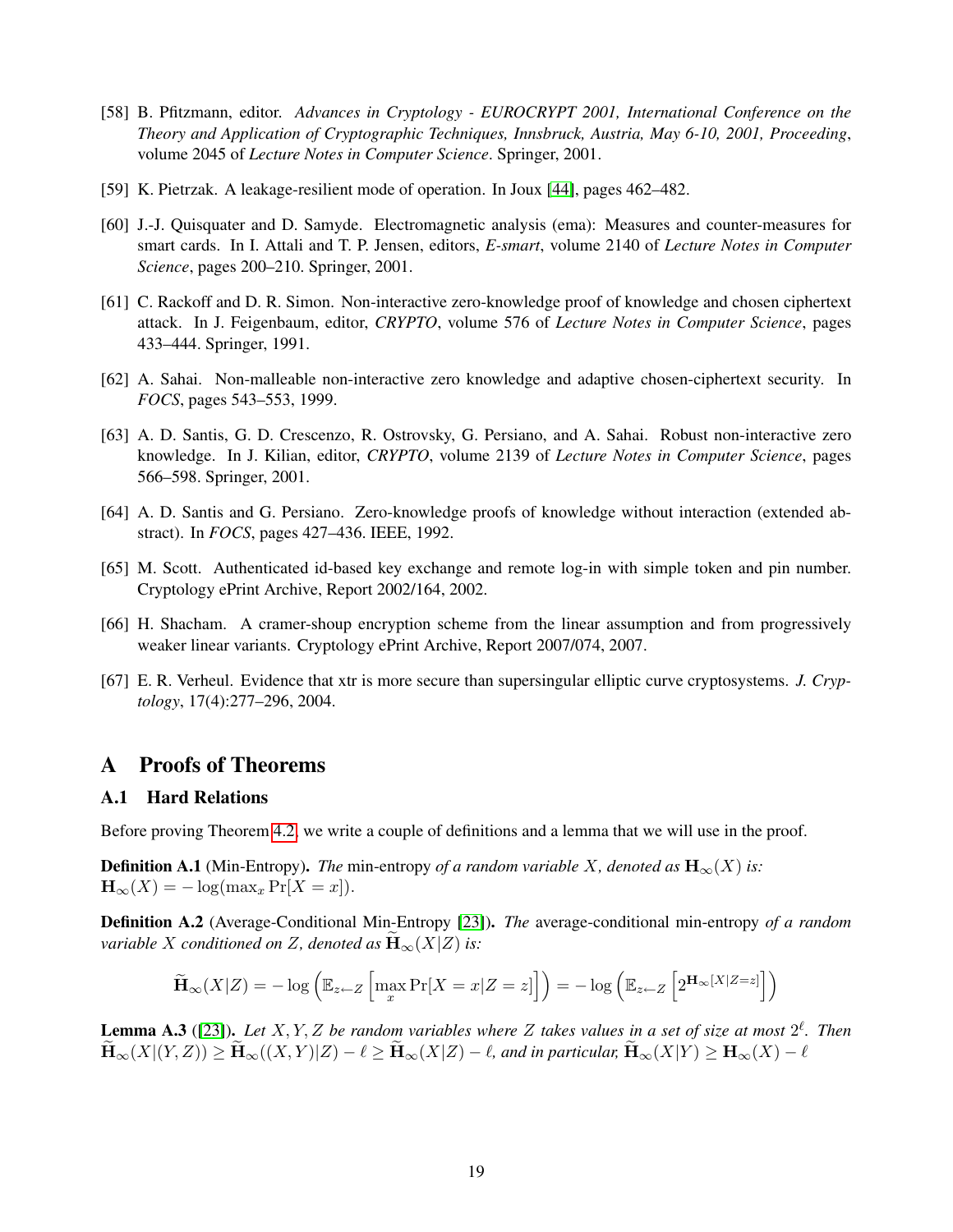We now proceed to prove Theorem [4.2.](#page-10-2)

*Proof of Theorem [4.2:](#page-10-2)* We assume, for the sake of contradiction, that there exists an adversary A that succeeds in breaking the security of leakage-resilient hard relation R with non-negligible probability  $\epsilon$ . We construct B that breaks the security of the SPR relation with non-negligible probability.

On input  $(x, y)$ , B emulates A on input y, responds to A's leakage queries using x. When A eventually outputs  $x^*$ ,  $\beta$  also outputs  $x^*$ .

We know that  $Pr[R(x^*, y) = 1] = \epsilon$  but we need to compute  $Pr[x^* \neq x]$  since B only breaks the SPR property if  $x^* \neq x$ . Notice that:

$$
Pr[\mathcal{B} \text{ succeeds}] = Pr[\mathcal{A} \text{ succeeds} \land x \neq x^*] \geq Pr[\mathcal{A} \text{ succeeds}] - Pr[x = x^*] = \epsilon - Pr[x = x^*]
$$

Notice that the only information that A has about x comes from y and the leakage queries. Let X, Y be the random variables for x, y respectively, and let Z be the random variable for the total leakage learned by  $A$ . Then  $\mathbf{H}_{\infty}(X|(Y,Z)) \geq \mathbf{H}_{\infty}(X|Y) - \ell$  and

$$
\Pr[x = x^*] \le 2^{-\mathbf{H}_{\infty}(X|Y) + \ell} = 2^{-\mathbf{H}_{avg}(R) + \ell}.
$$

Assuming that  $\ell \leq \mathbf{H}_{avg}(R) - \omega(\log(\lambda))$  we have that  $Pr[\mathcal{B}$  succeeds $] \geq \epsilon - 2^{-\omega(\log(\lambda))}$ , which is non-neglibible.  $\Box$ 

### <span id="page-20-0"></span>A.2 Signatures

*Proof of Theorem [4.3:](#page-10-3)* Consider the following series of games.

- **Game 0:** This is the leakage-resilient game in Definition [2.2.](#page-6-2) Let  $(m^*, \sigma^* = \varphi^*)$  be the message/signature pair that A outputs.
- **Game 1:** We change the signing oracle in the way it answers  $\mathcal{A}$ 's queries. Instead of giving a valid argument  $\varphi$ , it answers query m with a simulated proof  $\text{Sim(TK}, y, m)$ . Game 0 and Game 1 are indistinguishable by the *zero-knowledge* of Π. Notice that the simulated arguments given to A as answers to leakage queries are always of true statements. As in the previous game, the winning condition is that  $A$  produces a valid forgery  $(m^*, \sigma^*)$ , i.e. Verify $m^*(y, \sigma^*) = 1$  and  $m^*$  was not part of a signature query.
- Game 2: We change the winning condition: we say that A wins iff it produces a valid forgery  $(m^*, \sigma^*)$  and  $R(z^*, y) = 1$  where  $z^* \leftarrow \text{Ext}^{m^*}(y, \varphi^*, \text{EK})$ . Game 1 and Game 2 are indistinguishable by the *truesimulation extractability* of Π.

We have proven that  $|\Pr_2[A \text{ wins}] - \Pr_0[A \text{ wins}] | \leq \text{negl}(\lambda)$ . We need to show that  $\Pr_2[A \text{ wins}] \leq \text{negl}(\lambda)$  $negl(\lambda)$ . But notice that if  $Pr_2[\mathcal{A} wins]$  is non-negligible then this violates the security of the leakage-resilient hard relation R. In other words, we can create an adversary B that on input y, generates (CRS, TK, EK)  $\leftarrow$ Setup $(1^{\lambda})$  and emulates A on input  $pk \leftarrow (CRS, y)$ . B answers A's leakage queries using the leakage oracle  $\mathcal{O}_{sk}^{\lambda,\ell}(\cdot)$  and answers signing queries  $m_i$  by creating simulated arguments Sim(TK,  $y, m_i$ ). Eventually, A will output a forgery  $(m^*, \sigma^* = \varphi^*)$ . B runs  $Ext^{m^*}(y, \varphi^*, EK) \to z^*$  and outputs  $z^*$ . Notice that the probability that B outputs  $z^*$  such that  $R(z^*, y) = 1$  (thus breaking the hardness of R) is exactly  $Pr_2[A \text{ wins}]$ . Therefore, we must have that  $Pr_2[\mathcal{A} \text{ wins}] \leq negl(\lambda)$ .  $\Box$ 

### <span id="page-20-1"></span>A.3 CCA-Secure Encryption

*Proof of Theorem [4.4:](#page-10-4)* We do a series of games argument to prove the above theorem. The games are all variants of the  $\ell$ -LR-CCA game, and in all of the games, the adversary gets correctly generated  $pk = (pk^*, CRS)$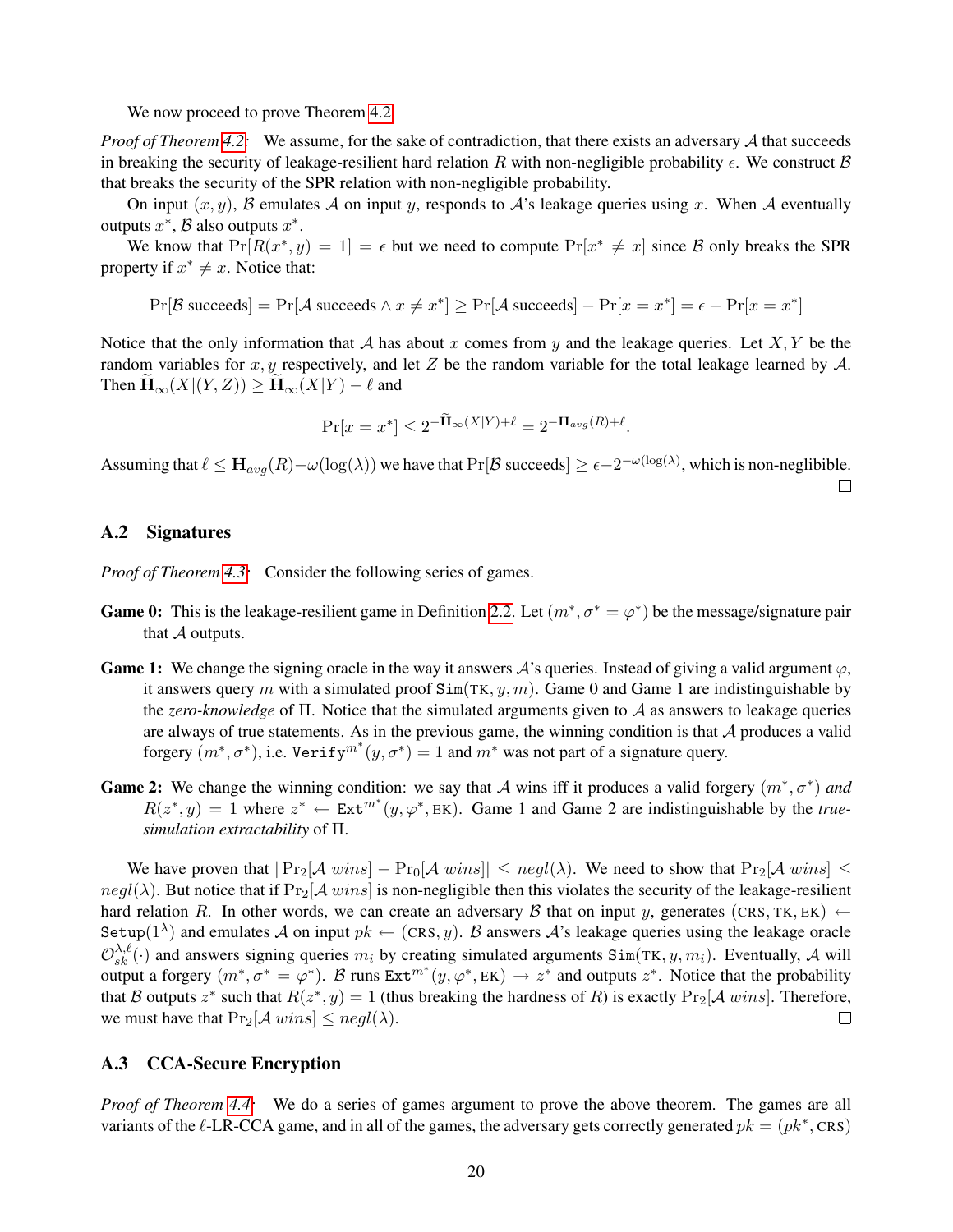and adversarial leakage queries are answered using the correctly generated secret key sk. The games will differ in how the challenge ciphertext  $C$  is generated, and how the challenger answers decryption queries of ciphertexts  $\tilde{C}_i = (\tilde{c}_i, \tilde{\pi}_i)$ .

Game 1: This is the original  $\ell$ -LR-CCA attack game (in definition [2.3\)](#page-6-1) against the scheme  $\mathcal{E}^*$  where the challenge ciphertext and the decryption queries are generated/answered correctly. In other words:

Challenge:  $c \leftarrow \text{Enc}_{pk}(m_b; r), \pi \leftarrow \text{Prove}_{CRS}((pk, c), (m, r)).$  Decrypt using:  $\text{Dec}_{sk}(\tilde{c}_i)$ .

where  $m_b$  is one of the messages  $m_0, m_1$  chosen by the adversary, and b is chosen randomly by the challenger.

Game 2: In this game the CRS for  $\Pi$  is generated together with a simulation trapdoor TK and the arguments  $\pi$ are simulated using  $\text{Sim}_{TK}(pk, c)$  so that:

Challenge:  $c \leftarrow \text{Enc}_{nk}(m_b; r), \pi \leftarrow \text{Sim}_{TK}(pk, c)$ . Decrypt using: Dec<sub>sk</sub>( $\tilde{c}_i$ ).

Games 1 and 2 are indistinguishable by the *NIZK* property of the argument Π.

**Game 3:** In this game the CRS for  $\Pi$  is generated together with a simulation trapdoor TK and an extraction trapdoor EK. The decryption queries  $\tilde{C}_i = (\tilde{c}_i, \tilde{\pi}_i)$  are answered by running the extractor on the arguments  $\tilde{\pi}_i$  to extract  $f(m_i, r_i) = m_i$ .

Challenge:  $c \leftarrow \text{Enc}_{pk}(m_b; r), \pi \leftarrow \text{Sim}_{TK}(pk, c)$ . Decrypt using:  $\text{Ext}((pk, \tilde{c}_i), \tilde{\pi}_i, \text{EK})$ .

Games 2 and 3 are indistinguishable by the strong one-time true-simulation f-extractability of Π. This is because the adversary only gets a single simulated argument of a *true* statement  $(pk, c)$ , and therefore cannot produce any new statement, argument pair  $(\tilde{c}_i, \tilde{\pi}_i) \neq (c, \pi)$  for which the argument  $\tilde{\pi}_i$  verifies but the extractor fails to extract the correct  $m_i$ .

Game 4: In this game, the challenge ciphertext  $c$  is generated by encrypting the message  $0^8$  $0^8$  so that:

Challenge:  $c \leftarrow \text{Enc}_{pk}(0; r), \pi \leftarrow \text{Sim}_{TK}(pk, c)$ . Decrypt using:  $\text{Ext}((pk, \tilde{c}_i), \tilde{\pi}_i, \text{EK})$ .

Games 3 and 4 are indistinguishable by the  $\ell$ -*LR CPA* security of  $\mathcal{E}$ . Recall that leakage queries are always answered using  $sk$  and so we need to rely on leakage-resilience here. However, CPA security now suffices since the decryption secret-key sk is never used otherwise in Games 3,4.

Notice that Game 4 is completely independent of the challenger's bit b, and hence the advantage of any adversary in Game 4 is exactly 0 (the probability of guessing b is exactly  $\frac{1}{2}$ ). Therefore, the advantage of any adversary in Game 0 must be at most  $negl(\lambda)$ , since the games are indistinguishable, which concludes the proof.  $\Box$ 

### <span id="page-21-0"></span>A.4 True-Simulation  $f$ -Extractable  $(f$ -tSE) NIZK

*Proof of Theorem [4.5:](#page-11-2)* Correctness and soundness follow from the correctness and soundness properties of Π. We show that the zero-knowledge and true-simulation extractability hold as well.

**Zero-Knowledge.** We construct Sim as follows: On input (TK, y) and label L, Sim lets  $c \leftarrow \text{Enc}^{L}(0)$  and  $\pi \leftarrow \text{Sim}_{\Pi}(y, c, pk, L)$ , and outputs  $\varphi = (c, \pi)$ . By the *CCA-security* of  $\mathcal E$  and the *zero-knowledge* of  $\Pi$ , we have that the distribution of a simulated argument  $\text{Sim}^L(\text{TK}, y)$  is computationally indistinguishable from a real argument Prove $L(x, y; r)$ .

<span id="page-21-1"></span><sup>&</sup>lt;sup>8</sup>... or any fixed message in the message domain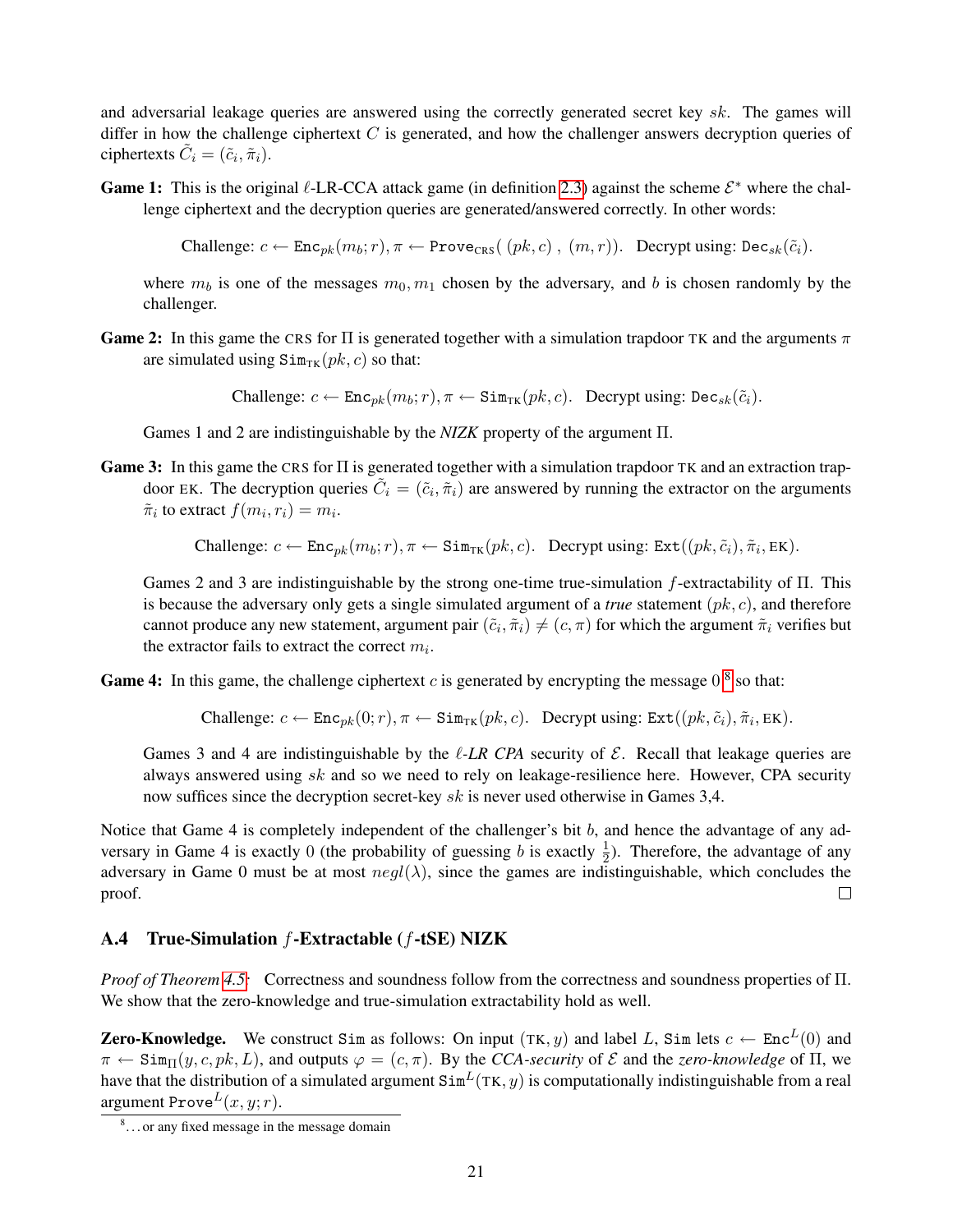**True-Simulation Extractability.** We construct Ext as follows: On input  $(y, \varphi = (c, \pi), E = sk)$  and label L, Ext lets  $x \leftarrow \text{Dec}_{sk}^{L}(c)$  and outputs x. Consider the following sequence of games:

- **Game 0:** This is the game described in Definition [3.1.](#page-8-0) Let  $(x_1, y_1), \ldots, (x_q, y_q)$  be  $P^*$ 's simulation queries, and let  $(y^*, L^*, \varphi^* = (c^*, \pi^*))$  be the output of  $P^*$ . Note that the challenger uses  $x_j$  only to check  $R(x_i, y_i)$ ; in other words, the answer  $\varphi_i = (c_i, \pi_i)$  to query  $(x_i, y_i, L_i)$  is a simulated argument and therefore contains an encryption of 0 (not of  $f(x_i)$ ).
- **Game** 1.*i* (for  $i = 1, ..., q$ ): We change the simulation oracle so that in Game 1.*i*, for  $j \leq i$  the oracle answers query  $(x_j, y_j, L_j)$  as follows: if  $R(x_j, y_j) = 0$  the challenger returns  $\perp$  as before, but if  $R(x_j, y_j) = 1$ it lets  $c_j \leftarrow \text{Enc}^{L_j}(x_j)$  and  $\pi_j \leftarrow \text{Sim}_{\Pi}(y_j, c_j, pk, L_j)$ , and outputs  $\varphi_j = (c_j, \pi_j)$ . Games 0 and 1.1, and Games 1.*i* and 1. $(i + 1)$  for  $i = 1, \ldots, q - 1$  are indistinguishable by the *CCA-security* of  $\mathcal{E}$ . This is because if adversary  $A$  can distinguish between them, we could construct adversary  $B$  that given  $pk$  runs  $(\text{CRS}_{\Pi}, \text{TK}_{\Pi}, \text{EK}_{\Pi}) \leftarrow \text{Setup}_{\Pi}(1^{\lambda})$  and emulates A on CRS =  $(pk, \text{CRS}_{\Pi})$ . Notice that we need to rely on the stronger notion of CCA-security (instead of CPA-security) since  $\beta$  needs to decrypt the ciphertext  $c^*$  from  $\mathcal{A}$ 's output in order to extract a value  $z^*$  and check the f-tSE winning condition.
- **Game** 2: We change the simulator oracle so that the challenger answers query  $(x_i, y_i, L_i)$  as follows: if  $R(x_j, y_j) = 0$  the challenger returns  $\perp$  as before, but if  $R(x_j, y_j) = 1$  it lets  $c_j \leftarrow \text{Enc}^{L_j}(f(x_j))$  and  $\pi_j \leftarrow \text{Prove}_{\Pi}(x_j, (y_j, c_j, pk, L_j))$ , and outputs  $\varphi_j = (c_j, \pi_j)$ . Games 2 and 1.q are indistinguishable by the *zero-knowledge* of Π.

Notice that if adversary A wins Game 2, then it must be the case that  $Verify^{L^*}(y^*, \varphi^*) = 1$ . But if this is the case then by *soundness* of  $\Pi$  we have that with high probability  $R(x^*, y^*) = 1$ . Otherwise, we could construct an adversary B that on input CRS<sub>II</sub>, computes  $(sk, pk) \leftarrow \text{KeyGen}(1^{\lambda})$  and emulates A on CRS =  $(pk, \text{CRS}_{\text{II}})$ , answering simulation queries by encrypting  $f(x_i)$  and running Prove $\text{tr}(x_i, (y_i, c_i, pk, L_i))$  on its own. When A eventually outputs  $(y^*, L^*, \varphi^* = (c^*, \pi^*))$ , B outputs  $\varphi^*$ . Since we assume that  $\Pi$  is sound, we must have that  $Pr_2[\mathcal{A} \text{ wins}] \leq negl(\lambda)$  and it follows that  $Pr_0[\mathcal{A} \text{ wins}] \leq negl(\lambda)$ . This concludes the proof of the theorem.  $\Box$ 

### A.5 Authenticated Key Agreement

We prove that the AKA protocol Enc-DH in [Figure 1](#page-23-0) has perfect forward security in the unauthenticated-links model. We refer the reader to [\[16,](#page-16-12) [5\]](#page-15-1) for a detailed description of the model and definitions of security, but give a high level idea of the problem and solution below.

MODEL AND SECURITY DEFINITIONS. We prove security in the unauthenticated-links model with erasures of [\[16\]](#page-16-12) (with the modifications of [\[5\]](#page-15-1)), where we consider a "man-in-the-middle" adversary that plays against concurrent sessions of the protocol between n players  $P_1, \ldots, P_n$ . We allow the adversary to schedule the start of each session and determine its participants. We also give the adversary the power to corrupt players, perform leakage queries on their long-term secrets (via n leakage oracles  $\mathcal{O}_{\text{sk}}^{\lambda,\ell}$  $\mathbf{x}_{\mathsf{sk}_i}^{\lambda,\ell}$ , and learn their ephemeral states. The goal of the adversary is to learn the session key for a test session of its choice, performed between players  $\mathcal{P}_i$  and  $\mathcal{P}_j$ , also chosen by the adversary. We do not allow the adversary to corrupt  $\mathcal{P}_i$ ,  $\mathcal{P}_j$  or to learn their ephemeral states during the test session, as this compromises the underlying Diffie-Hellman key agreement protocol. In terms of leakage, we require that before the test session, the adversary learns at most  $\ell$  bits of information from leakage queries, and does not perform any leakage queries during the test session.

Enc-DH also satisfies *perfect forward security*, which guarantees that the privacy of a session key is conserved even if the adversary learns the entire long-term secret keys of the participating parties after the session is complete and the session key has been deleted from their memory.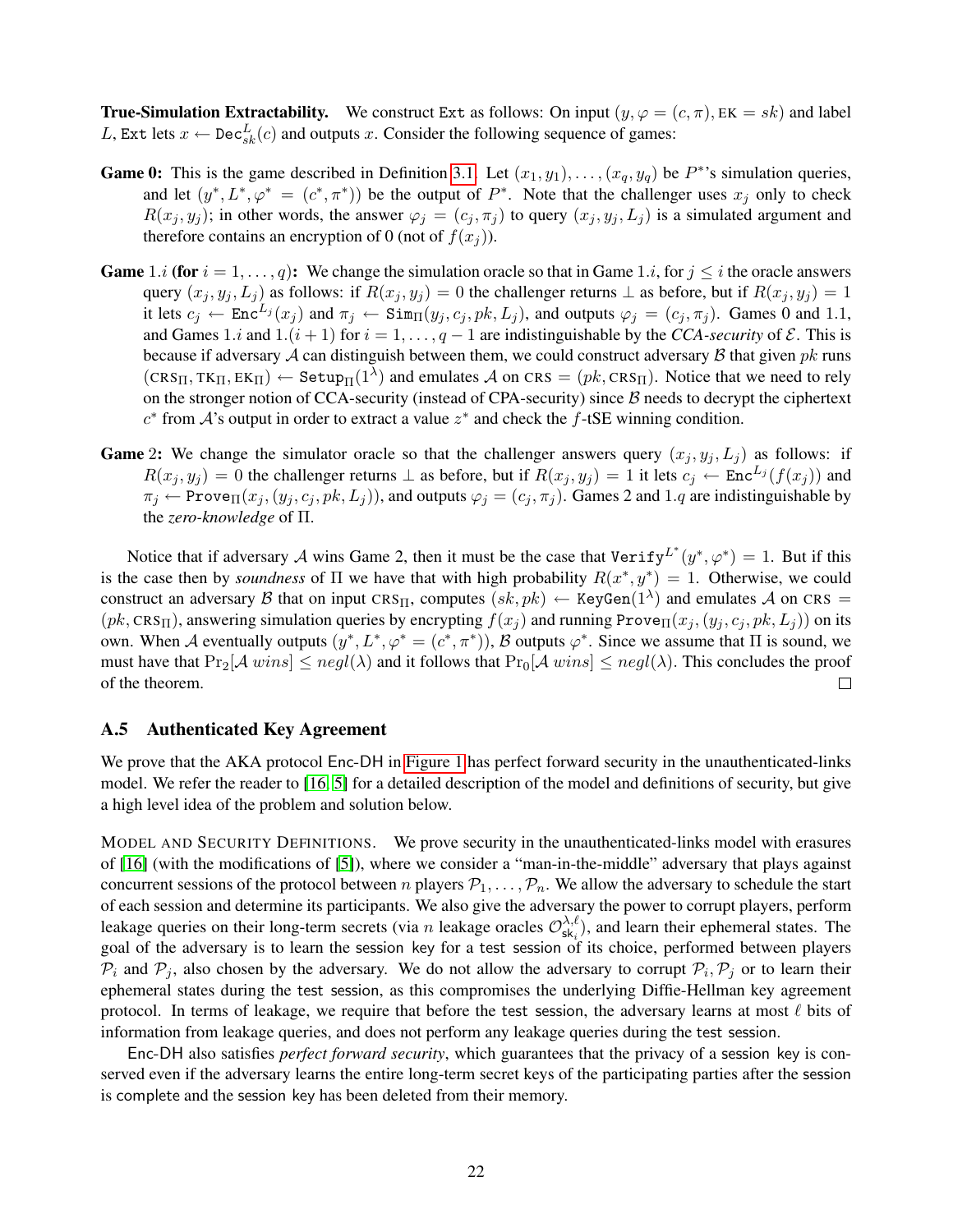| Initiator $P_i(\mathsf{sk}_i)$                                                                                                                                                                                                 |                                     | Responder $P_i(\mathsf{sk}_i)$                                                                                                                                                                                                                                                                                  |
|--------------------------------------------------------------------------------------------------------------------------------------------------------------------------------------------------------------------------------|-------------------------------------|-----------------------------------------------------------------------------------------------------------------------------------------------------------------------------------------------------------------------------------------------------------------------------------------------------------------|
| $a \stackrel{\$}{\leftarrow} \mathbb{Z}_q, \alpha = g^a$<br>$C_i = \mathtt{Enc}^{\mathcal{P}_i}_{\mathsf{pk}_i}(\alpha)$<br>register session $(\mathcal{P}_j, \alpha)$                                                         | $\mathcal{P}_i, C_i$                |                                                                                                                                                                                                                                                                                                                 |
|                                                                                                                                                                                                                                | $\mathcal{P}_i, \mathcal{P}_j, C_j$ | $b \stackrel{\$}{\leftarrow} \mathbb{Z}_q, \beta = g^b$<br>$\begin{array}{l} \hat{\alpha} = \texttt{Dec}^{\mathcal{P}_i}_{\textbf{sk}_j}(C_i) \\ C_j = \texttt{Enc}^{\mathcal{P}_i, \mathcal{P}_j}_{\textbf{pk}_i}(\hat{\alpha}, \beta) \end{array}$<br>register session $(\mathcal{P}_i, \hat{\alpha}, \beta)$ |
| $(\hat{\alpha}, \hat{\beta}) = \text{Dec}_{\text{sk},i}^{\mathcal{P}_i, \mathcal{P}_j}(C_i)$<br>output peer = $\mathcal{P}_i$ , sid = $(\alpha, \hat{\beta})$ ,<br>output session key $\gamma_i = \hat{\beta}^a$<br>delete $a$ | $\mathcal{P}_i, \hat{\beta}$        |                                                                                                                                                                                                                                                                                                                 |
| mark session complete                                                                                                                                                                                                          |                                     | output peer = $\mathcal{P}_i$ , sid = $(\hat{\alpha}, \beta)$<br>output session key $\gamma_i = \hat{\alpha}^b$<br>delete b<br>mark session complete                                                                                                                                                            |

• If  $\mathcal{P}_i$  receives a round-2 message  $(\mathcal{P}_i, \mathcal{P}_j, C_j)$  where  $\text{Dec}_{\text{sk}_i}^{\mathcal{P}_i, \mathcal{P}_j}(C_j) = (\hat{\alpha}, \hat{\beta})$  but has not registered a session  $(\mathcal{P}_j, \hat{\alpha})$  then  $\mathcal{P}_i$  ignores the message. Similarly, if  $\mathcal{P}_j$  receives a round-3 message  $(\mathcal{P}_i, \hat{\beta})$  but has not registered a session  $(\mathcal{P}_i, \hat{\beta})$  then  $\mathcal{P}_j$  ignores the message.

• If  $P_j$  receives a round-1 message  $(P_i, C_i)$  and the decryption of  $C_i$  fails then  $P_j$  ignores the message. Similarly, if  $\mathcal{P}_i$  receives a round-2 message  $(\mathcal{P}_i, \mathcal{P}_j, C_j)$  and the decryption of  $C_j$  fails then  $\mathcal{P}_i$  ignores the message.

<span id="page-23-0"></span>Figure 1: Protocol Enc-DH

*Proof of Theorem [6.2:](#page-15-6)* To prove that the construction in [Figure 1](#page-23-0) is an  $\ell$ -leakage resilient authenticated key agreement scheme, we prove that it satisfies the completeness and privacy properties.

*Completeness:* Consider two uncorrupted parties  $P_i, P_j$ . If their two sessions are matching, we have that  $(\hat{\alpha}, \beta) = (\alpha, \hat{\beta})$  and so  $\hat{\alpha} = \alpha$  and  $\hat{\beta} = \beta$ . Therefore  $\gamma_i = \beta^a = g^{ab}$  and  $\gamma_j = \alpha^b = g^{ab}$ .

*Privacy:* We follow the approach of [\[5\]](#page-15-1). Let A be an adversary attacking Enc-DH and consider the following two cases:

- 1. There is a non-negligible probability that in a winning test session A produces a round-2 or round-3 message that passes the sanity check performed by the owner (thus allowing  $A$  to impersonate the peer and learn the owner's session key).
- 2. There is a negligible probability that in a winning test session A produces a round-2 or round-3 message that passes the sanity check performed by the owner.

In the first case, we prove that the privacy of Enc-DH reduces to the CCA-security of  $\mathcal{E}$ . In the second case, we prove that the privacy of Enc-DH, reduces to the DDH assumption.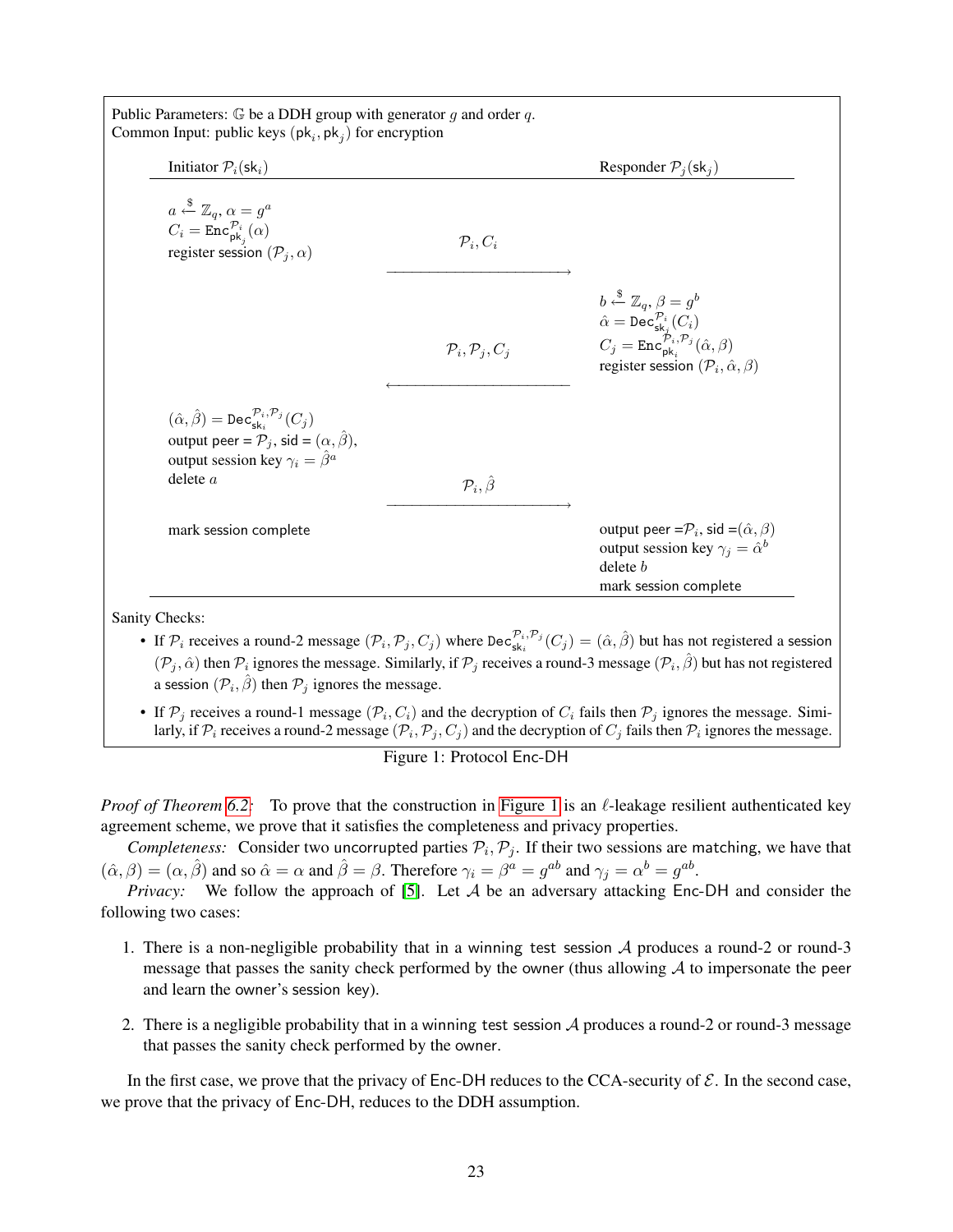**Claim A.4.** Let A be an adversary attacking Enc-DH. If there is a non-negligible probability  $\epsilon$  that in a winning test session A *produces a round-2 or round-3 message that passes the sanity check performed by the* owner *(therefore breaking the privacy of*  $Enc-DH$ *), then there exists an attacker*  $B_1$  *that breaks the CCA-security of*  $\mathcal E$ *with probability polynomial in*  $\epsilon$ *.* 

*Proof.* Let Q be an upper bound on the number of sessions started by  $A_1$ . We construct  $B_1$  breaking the CCA-security of  $\mathcal{E}$ .

- $\mathcal{B}_1$  receives pk from the CCA challenger, chooses  $r \stackrel{\$}{\leftarrow} [1, Q]$  and  $\mathcal{P} \stackrel{\$}{\leftarrow} \{\mathcal{P}_1, \ldots, \mathcal{P}_n\}$  (it guesses that the *rth* session will be the test session and that  $P$  will be the peer).
- $B_1$  runs  $A_1$  against  $\{P_1, \ldots, P_n\}$  with the modification that it publishes pk for P and uses the CCA decryption oracle to decrypt incoming messages, and the CCA leakage oracle to answer leakage queries about sk.
- If the rth session is not the test session or  $P$  is not the peer, then  $B_1$  halts. Otherwise, we consider two cases:
	- − If  $P$  is the responder:  $\mathcal{B}_1$  chooses  $\alpha_0, \alpha_1 \stackrel{\$}{\leftarrow} \mathbb{Z}_q$  and sends them to the CCA challenger along with label  $P_i$ , and receives the challenge ciphertext  $c^* = \text{Enc}^{\mathcal{P}_i}(\alpha_b)$ . It sends  $c^*$  as the round-1 message and receives  $\hat{\alpha}$  as part of the round-2 message. (Notice that  $\mathcal{B}_1$  knows sk<sub>i</sub> so it is able to decrypt the ciphertext sent in round-2).  $B_1$  outputs  $\hat{b}$  such that  $\hat{\alpha} = \alpha_{\hat{b}}$ .
	- If P is the initiator:  $\mathcal{B}_1$  receives round-1 message containing  $\hat{\alpha}$  and chooses  $\beta_0, \beta_1 \stackrel{\$}{\leftarrow} \mathbb{Z}_q$ . It sends  $(\hat{\alpha}, \beta_0), (\hat{\alpha}, \beta_1)$  to the CCA challenger along with label  $(\mathcal{P}_i, \mathcal{P}_j)$ , and receives the challenge ciphertext  $c^* = \text{Enc}^{\mathcal{P}_i, \mathcal{P}_j}(\hat{\alpha}, \beta_b)$ . It sends  $c^*$  as the ciphertext in round-2, and receives  $\hat{\beta}$  as part of the round-3 message.  $\mathcal{B}_1$  outputs  $\hat{b}$  such that  $\hat{\beta} = \beta_{\hat{b}}$ .

We now analyze the probability that  $B_1$  succeeds in guessing b (the probability that  $\hat{b} = b$ ). Let E be the event that in a winning test session  $A$  produces a round-2 or round-3 message that passes the sanity check performed by the owner. By assumption,  $Pr[E] = \epsilon$ . Let  $E_1$  be the event that E occurs, the rth session is the test session and P is the peer. Then  $Pr[E_1] = \epsilon/Qn$ .

Conditioning on  $E_1$  gives that the message sent by  $\mathcal A$  is the correct decryption of the ciphertext sent by the owner (since  $E_1$  implies that the owner's sanity check passed). In other words, if  $P$  is the responder then  $\hat{\alpha} = \text{Dec}(c^*)$  and if  $\hat{\beta}$  is the initiator then  $\hat{\beta} = \text{Dec}(c^*)$ . Therefore, if  $E_1$  occurs then  $B_1$  breaks the CCAsecurity of  $\mathcal E$ . This happens with probability  $\epsilon/Qn$  which is polynomial in  $\epsilon$ .

 $\Box$ 

Claim A.5. *Let* A *be an adversary attacking* Enc-DH*. If there is a negligible probability that in a* winning test session A *produces a round-2 or round-3 message that passes the sanity check performed by the* owner*,* and A breaks the privacy of  $Enc-DH$  with probability  $\epsilon$ , then there exists an attacker  $\mathcal{B}_2$  that breaks the DDH *assumption with probability polynomial in*  $\epsilon$ .

*Proof.* We construct  $\mathcal{B}_2$ , which on input  $(\alpha^*, \beta^*, \gamma^*)$  determines whether or not it's a DDH tuple.

- $\mathcal{B}_2$  chooses  $r \stackrel{\$}{\leftarrow} [1, Q]$  (it guesses that the rth session will be the test session).
- If the rth session is not the test session then  $B_2$  halts. Otherwise, it sends  $Enc_{pk_j}^{\mathcal{P}_i}(\alpha^*)$  as the round-3 message, and  $\text{Enc}^{\mathcal{P}_i, \mathcal{P}_j}_{\text{pk}_i}(\hat{\alpha}, \beta^*)$  as the round-2 message.
- $\mathcal{B}_2$  gives  $\gamma^*$  to  $\mathcal{A}$  as the challenge session key, and outputs according to  $\mathcal{A}$ 's output.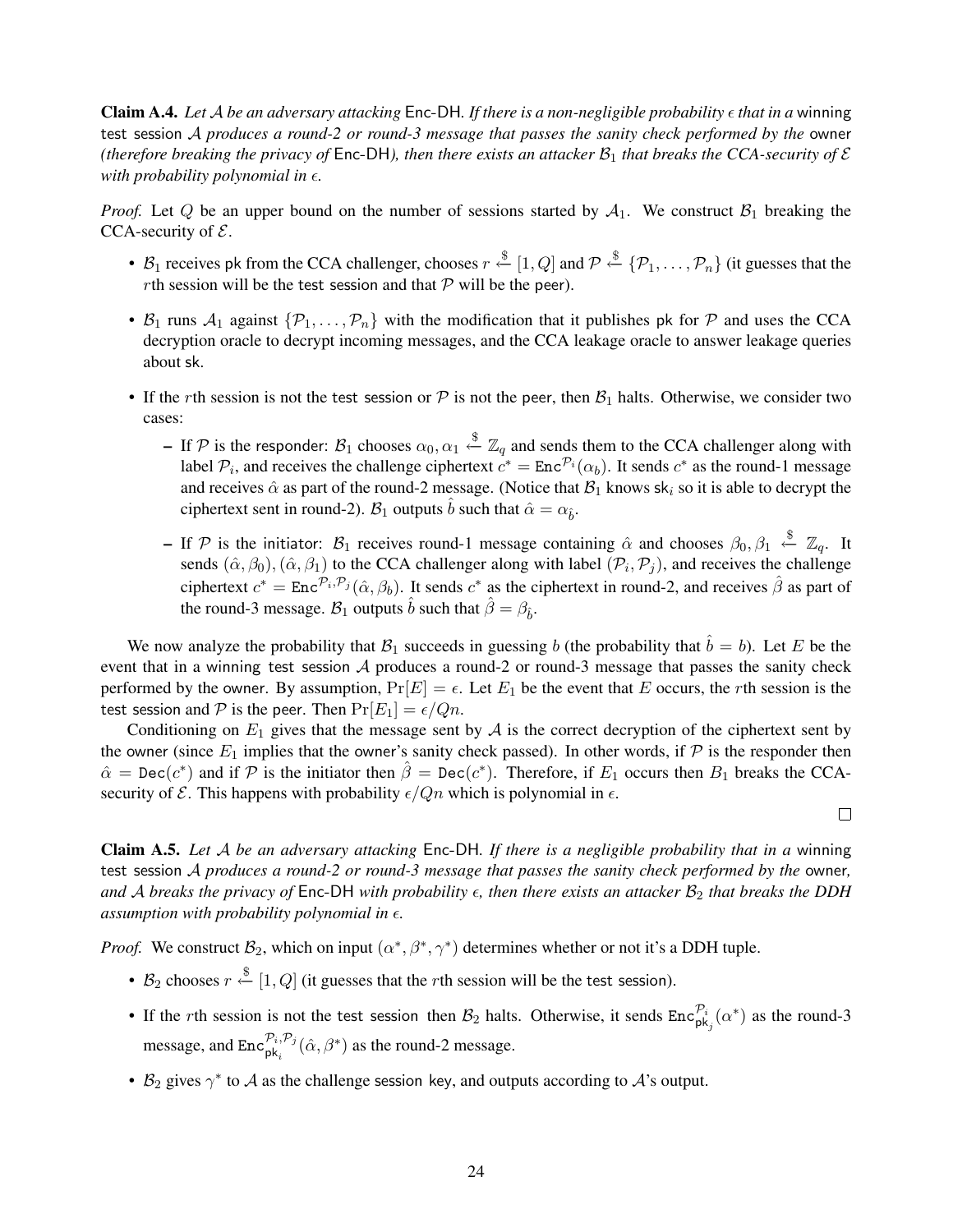Let E be the event that in a winning test session A produces a round-2 or round-3 message that passes the sanity check performed by the owner. By assumption,  $Pr[E] \leq negl(\lambda)$ . Let  $E_1$  be the event that the test session is the rth session and the execution is winning. Then  $Pr[E_1] = \epsilon/Q$ . We have that  $Pr[E_1 \land \neg E] =$  $Pr[E_1] - Pr[E_1 \wedge E] \ge \epsilon/Q - Pr[E] \ge \epsilon/Q - negl(\lambda).$ 

Conditioning on the event  $E_2 = E_1 \wedge \neg E$ , gives that sid =  $(\alpha^*, \beta^*)$  and so if  $(\alpha^*, \beta^*, \gamma^*)$  is a DDH tuple, then the challenge key presented to  $A$  is the real session key. Otherwise, the challenge key is a random element in G. Therefore, if  $E_2$  occurs then  $B_2$  breaks DDH (since  $E_2$  implies that the execution is winning), and this happens with probability at least  $\epsilon/Q - negl(\lambda)$ , which is polynomial in  $\epsilon$ .

 $\Box$ 

To prove perfect forward security, notice that if an adversary  $A$  learns the decryption keys of one or both parties at some point *after* the session is complete, then the only information it can learn is the decryption of the ciphertexts interchanged during the session. In particular, the only "new" information that A learns is  $\alpha$ , and so A only knows  $\alpha$  and  $\beta$ . By the DDH assumption, we know that given only this information A cannot learn the session key  $\gamma$ . This concludes the proof of Theorem [6.2.](#page-15-6)

 $\Box$ 

## <span id="page-25-0"></span>B The Groth-Sahai (GS) Proof System

In this section, we review the NIZK proof system of Groth and Sahai [\[38\]](#page-17-2) for proving that a system of equations is satisfiable. We give details for the type of equations used in this paper, i.e. pairing-product (one-sided in the DLIN case) and one-sided multi-exponentiation. For full details and more general form of these types refer to [\[38\]](#page-17-2). In fact, we use the system as a NIZK argument system, achieving only computational soundness. This can be done by running all the algorithms with a simulated CRS. Note that in the GS proof system, there are two types of CRS and those are computationally indistinguishable: one (called real) gives perfectly sounds proofs and another (called simulated) yields perfect witness indistinguishable proofs, which could in many cases be transformed into zero-knowledge proofs.

When working under the K-Linear assumption ( $K = 1$  for the SXDH assumption and  $K = 2$  for the DLIN assumption), the common reference strings for the proof system  $\Pi$  consists of  $\vec{u}_0, \vec{u}_1, \dots, \vec{u}_K, \vec{u}$ . Regardless of whether the CRS is real or simulated,  $\vec{u}_i = (u_0, 1, \dots, 1, u_i, 1, \dots, 1), i = 1, \dots, K$ , where  $u_0, \dots, u_k$  are randomly chosen group elements in  $\mathbb{G}_1^*$ . Let's denote with  $\mathfrak U$  the  $span(\vec u_1,\ldots,\vec u_K)$ ; note that  $(g,1,\ldots,1)\notin\mathfrak U$ . For the real CRS, which yields perfectly sound proofs,  $\vec{u}_0 \stackrel{\$}{\leftarrow} \mathfrak{U}$  and  $\vec{u} \stackrel{\$}{\leftarrow} \mathbb{G}_q^{K+1} \backslash \mathfrak{U}$ . When the CRS is simulated,  $\vec{u}_0 \stackrel{\$}{\leftarrow} \mathbb{G}_1^{K+1} \setminus \mathfrak{U}$  and  $\vec{u} \stackrel{\$}{\leftarrow} \mathfrak{U}$ . In the case of asymmetric pairings, i.e. in the SXDH setting, another set of vectors  $\vec{v}_0, \vec{v}_1, \dots, \vec{v}_K, \vec{v} \in \mathbb{G}_2^{K+1}$  is defined analogously for randomly chosen  $v_0, \dots, v_n \in \mathbb{G}_2^*$ . Although for symmetric pairings we use only one-sided equations and a second set of vectors is not needed, we set  $\vec{v} = \vec{u}$ and  $\vec{v}_i = \vec{u}_i, i = 0, \dots, K$ , and use the two sets of vectors interchangeably for consistent notation (in the two settings).

To commit to a witness member  $x \in \mathbb{G}_2$ , choose a random  $\vec{s} = (s_0, s_1, \dots, s_K) \stackrel{\$}{\leftarrow} \mathbb{Z}_q^{K+1}$  and compute  $\vec{\delta}_x \leftarrow Com_{\Pi}(x;\vec{s}) = (x,1,\ldots,1) \prod_{j=0}^K \vec{v}_j^{s_j}$ , where vector multiplication is defined component-wise. To commit to a witness  $\chi \in \mathbb{Z}_q$ , for equations in  $\mathbb{G}_2$ , select  $\vec{t} = (t_1, \ldots, t_K) \stackrel{\$}{\leftarrow} \mathbb{Z}_q^K$ , and compute  $\vec{\gamma}_\chi \leftarrow$  $Com_{\Pi}(\chi; \vec{t}) = \vec{u}^{\chi} \prod_{j=1}^{K} \vec{u}_j^{t_j}.$ 

The GS proof system gives a proof for a set of equations being satisfiable by committing to each witness component separately and computing corresponding proof elements for each of the equations. Next we described how those proof elements are computed for each type of equations and how the satisfiability of the equations is verified; some of the notation is borrowed from [\[14\]](#page-16-2).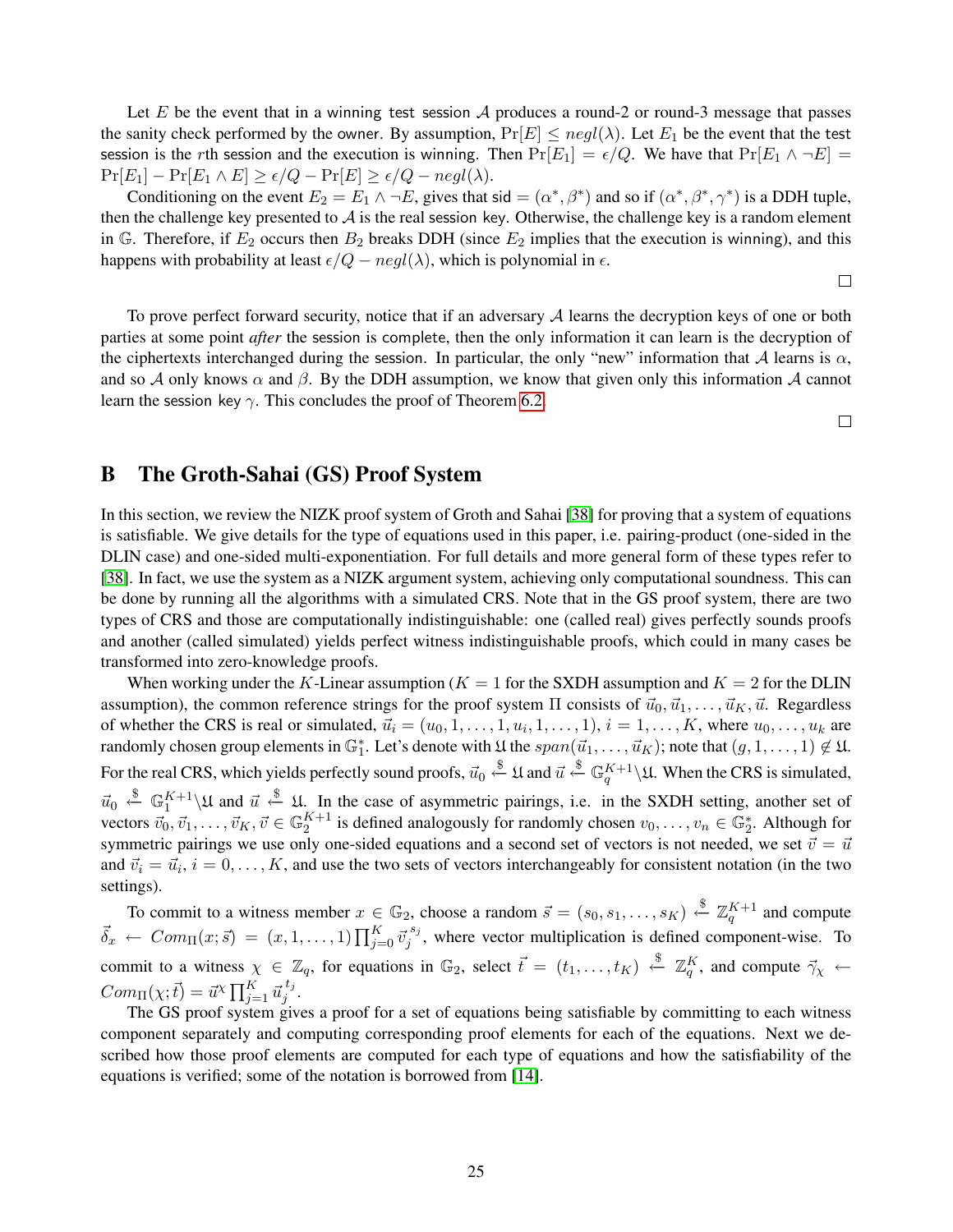### One-sided Multi-exponentiation Equations

For an equation of the following type:

$$
g_0 = g_1^{\chi_1} g_2^{\chi_2} \dots g_n^{\chi_n}
$$

where  $g_0, \ldots, g_n \in \mathbb{G}_2$  are constants (one could view an equation being described by those constants) and  $\chi_1, \ldots, \chi_n \in \mathbb{Z}_q$  are variables (the witness for which the equation is satisfiable), the proof elements are  $p_1, \ldots, p_K$ :

$$
p_j = \prod_{i=1}^n g_i^{t_{ij}}, \ j = 1, \dots, K,
$$

where  $\vec{t}_i$  is the randomness used to commit to  $\chi_i$ , i.e.  $\vec{\gamma}_{\chi_i} = Com_{\Pi}(\chi_i; \vec{t}_i)$ .

When verifying a proof, for each equation  $g_0 = g_1^{\chi_1} g_2^{\chi_2} \dots g_n^{\chi_n}$  the verifier checks that the proof elements corresponding to the equation and the commitments satisfy

$$
\prod_{i=1}^{n} E(\vec{\gamma}_i, g_i) = E(\vec{u}, g_0) \prod_{j=1}^{K} E(\vec{u}_j, p_j),
$$

where  $E: \mathbb{G}_1^{K+1} \times \mathbb{G}_2 \to \mathbb{G}_T^{K+1}$  $T^{K+1}_{T}$ , sending  $((\alpha_0,\ldots,\alpha_K),\beta)$  to  $(e(\alpha_0,\beta),\ldots,e(\alpha_K,\beta))$ , is a bilinear map.

The proofs for multi-exponentiation equations are zero knowledge  $(ZK)$ . The size of a proof for set of  $S$ such equations being satisfiable with a witness of size N is  $(K + 1)N + KS$  group elements. Note again that  $K = 1$  when working under the SXDH and  $K = 2$  under DLIN.

#### (One-sided) Pairing Product Equations

For an equation

$$
\prod_{i=1}^{n} e(h_i, x_i) = T
$$

where  $h_1, \ldots, h_n \in \mathbb{G}_1$  and  $T \in \mathbb{G}_T$  are constants and  $x_1, \ldots, x_n \in \mathbb{G}_2$  are variables, the proof elements  $p_0, \ldots, p_K$ :

$$
p_j = \prod_{i=1}^n h_i^{s_{ij}}, \ j = 0, \dots, K,
$$

where  $\vec{s_i}$  is the randomness used to commit to  $x_i$ , i.e.  $\vec{\delta}_{x_i} = Com_{\Pi}(x_i; \vec{s_i})$ . When verifying a proof, for each equation  $\prod_{i=1}^{n} e(h_i, x_i) = T$  the verifier checks that the proof elements corresponding to the equation and the commitments satisfy

$$
\prod_{i=1}^{n} E(h_i, \vec{\delta}_i) = (T, 1, 1, \dots, 1) \prod_{j=0}^{K} E(p_j, \vec{v}_j),
$$

where  $E : \mathbb{G}_1 \times \mathbb{G}_2^{K+1} \to \mathbb{G}_T^{K+1}$  $T^{K+1}_{T}$ , sending  $(\alpha, (\beta_0, \ldots, \beta_K))$  to  $(e(\alpha, \beta_0), \ldots, e(\alpha, \beta_K))$ , is a bilinear map.

These proofs are only witness indistinguishable (WI), and for a set of S pairing product equations satisfiable with a witness of size N, the proof size is  $(K + 1)(N + S)$ .

When representation of  $T$  as a pairing product is know it could be transformed into  $ZK$  [\[38\]](#page-17-2) but resulting in somewhat larger proofs. However, in our case  $T^{-1} = e(h_0, x_0)$  where both  $h_0$  and  $x_0$  are constants. So, we could transform the above equation into an equation  $\prod_{i=0}^{n} e(h_i, x_i) = 1$  and give a WI proof accordingly treating  $x_0$  as a part of the witness. Then, we produce a second commitment of  $\vec{\delta}'_{x_0}=Com_{\Pi}(x_0;\vec{s'_0})$ , include its randomness  $\vec{s_0}$  and a NIZK proof that  $\vec{\delta}_{x_0}$  and  $\vec{\delta}_{x_0}'$  are commitment to the same message using a set of one-sided multi-exponentiation equations. This way, when the simulator has to produce a ZK proof for the equation, it samples any  $(x'_1, \ldots, x'_n)$  along with the appropriate  $x'_0$ , and gives a simulated proof that  $\vec{\delta}_{x_0} = Com_{\Pi}(x'_0; \vec{s_0})$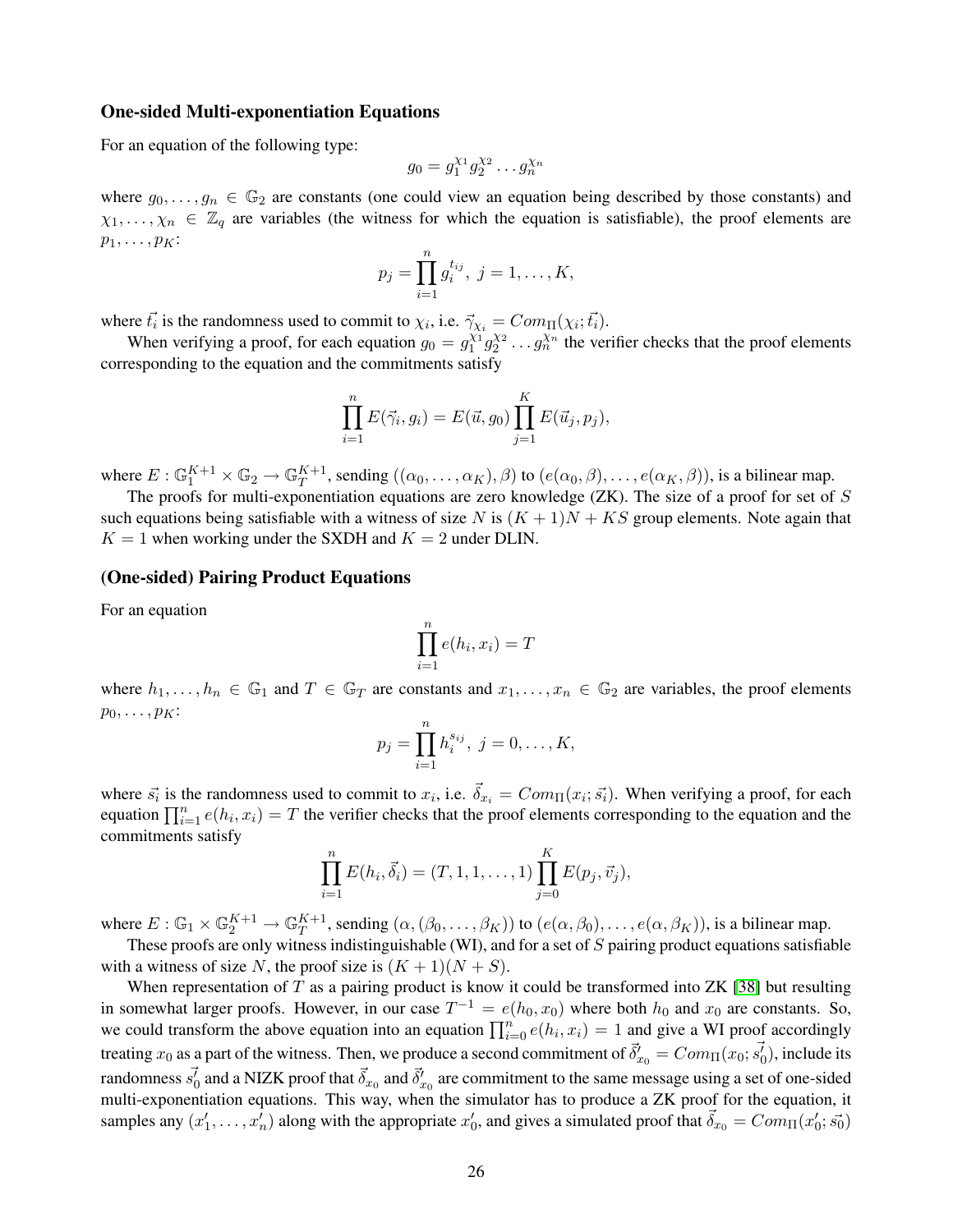and  $\vec{\delta}_{x_0}^{\prime} = (x_0; \vec{s_0})$  are commitments to the same message. That results in additional  $2(K+1)^2$  group elements and  $(K + 1)$   $\mathbb{Z}_q$ -elements per equation to achieve ZK. (The count is as follows:  $(K + 1)$  group elements for  $\vec{\delta}_{x_0}$ ,  $(K+1) \mathbb{Z}_q$ -elements for  $\vec{s_0}$ ,  $(K+1)^2$  group elements for the commitments to each component of  $\vec{s_0}$ , and  $K(K + 1)$  group elements for the NIZK proof of  $\vec{\delta}'_{x_0}$  and  $\vec{\delta}'_{x_0}$  being commitments of the same value (using  $(K + 1)$  one-sided multi-exponentiation equations).

So, under DLIN we get ZK proofs of size  $3N + 21S$  *elements in*  $\mathbb{G}$  *and* 3S *elements in*  $\mathbb{Z}_q$  for a set of S equations being satisfiable with a witness which has size N.

In the SXDH setting, the equation is no longer one-sided as  $T = e(y, \tilde{g})$  and  $y \in \mathbb{G}_1$  whereas  $x_i \in \mathbb{G}_2$ . However, we could still apply the idea of treating  $y$  as a part of the witness and computing a second commitment  $\vec{\gamma}'_y = Com_\Pi(y; \vec{s'_y})$ , and then showing that the commitments  $\vec{\gamma}_y$  and  $\vec{\gamma}'_y$  are commitments of the same message. According to [\[38\]](#page-17-2), the WI GS proofs under SXDH are of size  $2N + 8S$  for a set of S equations being satisfiable and the witness being of size  $N$ . Combining this with the extra group elements we need per equations to achieve ZK, we get proofs of size  $2N + 16S$  *elements in either group and*  $2S$  *elements in*  $\mathbb{Z}_q$  when working under SXDH.

## <span id="page-27-0"></span>C Instantiations

### C.1 Preliminaries

A NOTE ON NOTATION. We follow the notation of [\[14\]](#page-16-2): for  $\vec{g} = (g_1, g_2, \dots, g_n) \in \mathbb{G}^n$  and  $\vec{x} = (x_1, x_2, \dots, x_n) \in \mathbb{G}^n$  $\mathbb{Z}_q$  we define:

$$
\langle \vec{g}, \vec{x} \rangle := g_1^{x_1} \dots g_n^{x_n}
$$

When we write  $\prod_{i=1}^n \vec{g_i} \in \mathbb{G}^n$  for vectors  $\vec{g_i} \in \mathbb{G}^n$ , we mean the component-wise product of each of the n terms.

<span id="page-27-1"></span>CCA-SECURE ENCRYPTION BASED ON  $K$ -LINEAR. In our instantiations of both leakage-resilient signatures and CCA-secure encryption, we will need to use a (standard) CCA-secure encryption scheme. Since our instantiations are based on the  $K$ -Linear assumption, we will use the Linear Cramer-Shoup encryption scheme from [\[66\]](#page-19-9), modified to support labels as in [\[14\]](#page-16-2). We review it here. We use the paradigm of [\[8\]](#page-16-14) to transform it into a multi-message randomness-reuse encryption scheme, which we further optimize by reusing the consistency ciphertext element. Let G be a group of prime order q, and let  $H: \{0,1\} \to \mathbb{Z}_q$  be a collision resistant hash function. The label space is  $\{0, 1\}^*$ .

- KeyGen $(1^{\lambda})$  :
	- 1. Choose  $g_0, g_1, \ldots, g_K \stackrel{\$}{\leftarrow} \mathbb{G}$  and choose  $\vec{x_1}, \ldots, \vec{x_N}, \vec{y}, \vec{z} \stackrel{\$}{\leftarrow} \mathbb{Z}_q^{K+1}$ .
	- 2. Define vectors  $\vec{g}_1, \ldots, \vec{g}_K \in \mathbb{G}^{K+1}$  as follows:

$$
\vec{g_1} = (g_0, g_1, 1, \dots, 1, 1), \vec{g_2} = (g_0, 1, g_2, 1, \dots, 1, 1), \dots, \vec{g_K} = (g_0, 1, \dots, 1, g_K)
$$

3. For 
$$
i = 1, ..., K
$$
 and  $j = 1, ..., N$ : let  $d_{ji} \leftarrow \langle \vec{g_i}, \vec{x_j} \rangle$ ,  $e_i \leftarrow \langle \vec{g_i}, \vec{y} \rangle$ ,  $f_i \leftarrow \langle \vec{g_i}, \vec{z} \rangle$ 

- 4. Ouput  $sk = (\vec{x_1}, \dots, \vec{x_N}, \vec{y}, \vec{z})$  and  $pk = (\{g_i\}_{i=0}^K, \{d_{ji}\}_{i=1,j=1}^{K,N}, \{e_i\}_{i=1}^K, \{f_i\}_{i=1}^K)$
- Enc $_{pk}^L(\vec{m}=(m_1,\ldots,m_N))$  : Pick  $\vec{r} \stackrel{\$}{\leftarrow} \mathbb{Z}_q^K$ . For  $i=1,\ldots,K$ : define  $\vec{g_i}$  as in KeyGen. Output

$$
\vec{c} = (\vec{g}, a_1, \dots, a_N, b) = \left( \prod_{i=1}^K \vec{g_i}^{r_i}, m_1 \cdot \prod_{i=1}^K d_{1i}^{r_i}, \dots, m_N \cdot \prod_{i=1}^K d_{Ni}^{r_i}, \prod_{i=1}^K (e_i f_i^t)^{r_i} \right),
$$

where  $t = H(\vec{q}, a_1, \ldots, a_N, L)$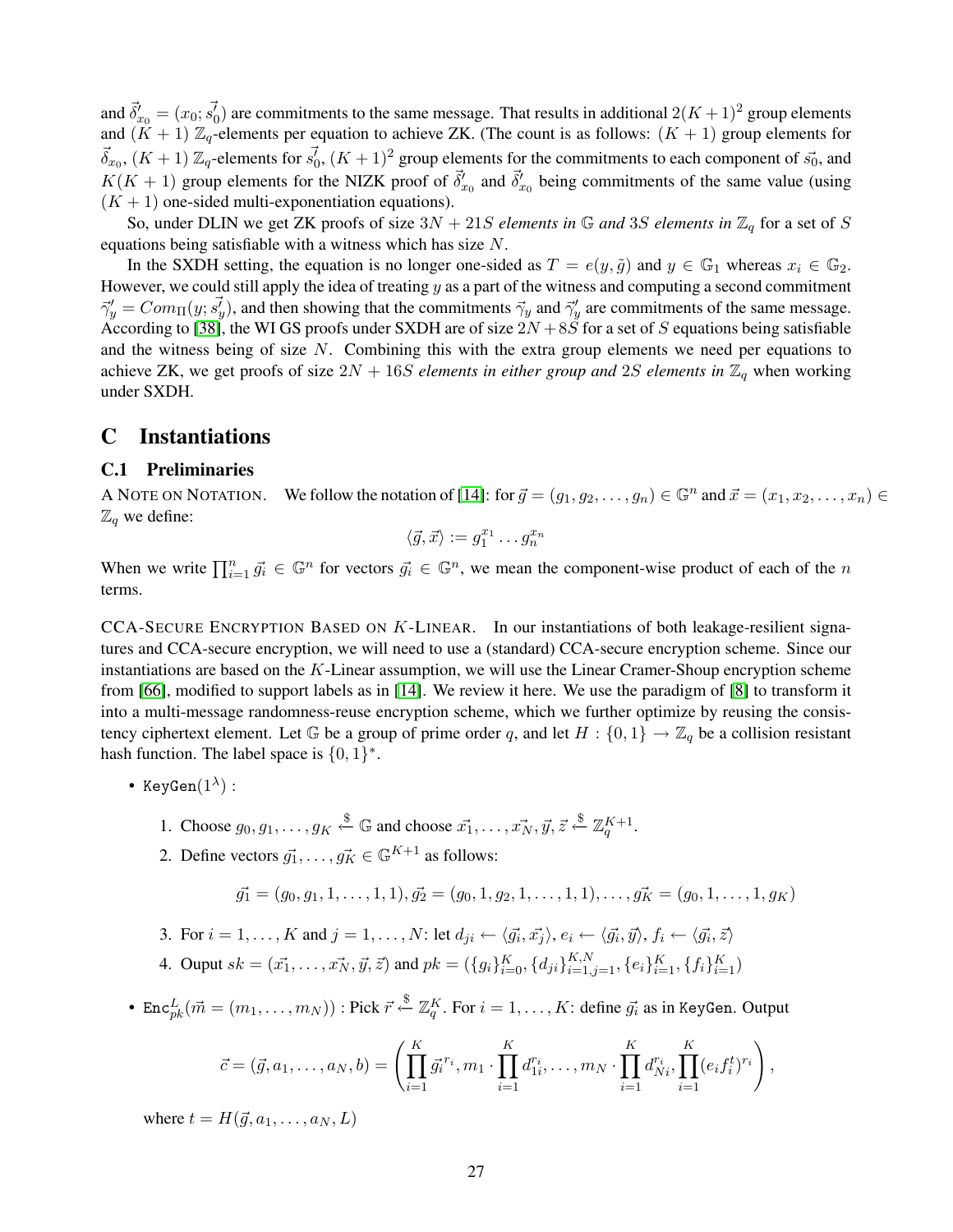• Dec ${}_{sk}^L(c = (\vec{g}, a_1, \ldots, a_N, b,))$  : Let  $t \leftarrow H(\vec{g}, a_1, \ldots, a_N, L)$ . If  $b \neq \langle \vec{g}, \vec{y} + t\vec{z} \rangle$ , output  $\perp$ . Else, for  $j = 1, \ldots, N$ , let  $m_j \leftarrow a_j / \langle \vec{q}, \vec{x_j} \rangle$ .

Notice that for  $K = 1$ , the encryption scheme described above is the Cramer-Shoup (multi-message randomness-reuse) encryption scheme.

### C.2 Leakage-Resilient Signatures

In order to efficiently instantiate the construction in Section [4.2,](#page-10-0) we need to give an SPR relation  $R$ , a CCAsecure encryption scheme, and an efficient NIZK argument for relation  $R_{\text{II}}$ . We will use the CCA-secure scheme described in the preliminaries and the NIZK argument system from Appendix [B.](#page-25-0) We now discuss our choice of SPR relation. Henceforth, we let  $\mathbb{G}_1, \mathbb{G}_2, \mathbb{G}_T$  be groups of prime order q and  $e : \mathbb{G}_1 \times \mathbb{G}_2 \to \mathbb{G}_T$  be a non-degenerate bilinear map that is efficiently computable. We let g be a random generator of  $\mathbb{G}_1$  and let  $\tilde{g}$  be a random generator of  $\mathbb{G}_2$ .

#### <span id="page-28-1"></span>C.2.1 SPR Relations

Previous constructions of leakage-resilient primitives often use the function  $g_1^{x_1}g_2^{x_2}\dots g_n^{x_n}$ , but this does not allow an efficient extraction of the witness  $(x_n, \ldots, x_n)$  when using GS proofs (unless each witness in committed bit by bit which, among other things, results in proofs growing linearly with the security parameter). To overcome this problem, we use SPR functions based on bilinear maps. For our SXDH instantiation, we use the SPR relation  $e(h_1, x_1)$   $e(h_2, x_2) \dots e(h_n, x_n) = e(y, \tilde{g})$ , where  $\tilde{g}$  is a generator of  $\mathbb{G}_2$ . In the DLIN case, we use the relation:  $e(h_1, x_1) e(h_2, x_2) \dots e(h_n, x_n) = e(y_1, g) \land e(h_1, x_1) e(h_2, x_2) \dots e(h_n, x_n) = e(y_2, g)$ . Both cases allow for easy extraction of the witness  $(x_1, \ldots, x_n)$  and a seamless combination with the encryption scheme. As a side note, we use an SPR relation instead of an SPR *function* in order to achieve zero-knowledge in the Groth-Sahai arguments. In general, GS proofs are witness indistinguishable for pairing product equations but can be made zero-knowledge if we can represent the equation product itself as a product of one or more pairings.

We show the details of our SPR constructions below, but first we review two assumptions that we will use in our SPR proofs.

*Double Pairing [\[2,](#page-15-7) [35\]](#page-17-16)*. The double pairing assumption states that given two random elements  $g_1, g_2 \in \mathbb{G}_1$ , it is hard to find a non-trivial couple  $(z_1, z_2) \in \mathbb{G}_2^2$  such that  $e(g_1, z_1)e(g_2, z_2) = 1$ . It is easy to check that the Double Pairing assumption is implied by SXDH (see [\[2,](#page-15-7) [35\]](#page-17-16) for details).

*Simultaneous Triple Pairing (STP) [\[2,](#page-15-7) [35\]](#page-17-16).* The simultaneous triple pairing assumption states that given six random elements  $g_1, g_2, g_3, g'_1, g'_2, g'_3 \in \mathbb{G}_1$ , it is hard to find a non-trivial triple  $(z_1, z_2, z_3) \in \mathbb{G}_2^3$  such that  $e(g_1, z_1)e(g_2, z_2)e(g_3, z_3) = 1$  and  $e(g'_1, z_1)e(g'_2, z_2)e(g'_3, z_3) = 1$ . It was shown in [\[35\]](#page-17-16) that the STP assumption is implied by the DLIN assumption.

**Based on SXDH.** Let  $n \geq 2$  and  $h_1, h_2, \ldots, h_n$  be random elements in  $\mathbb{G}_1$ , and let  $\tilde{g}$  be a generator of  $\mathbb{G}_2$ . We construct the SPR relation:

- KeyGen $(1^{\lambda})$ : Output  $\vec{x} = (x_1, \ldots, x_n)$  and y where:  $r_1, \ldots, r_n \stackrel{\$}{\leftarrow} \mathbb{Z}_q$ ,  $\{x_i \leftarrow \tilde{g}^{r_i}\}_{i=1}^n$ ,  $y \leftarrow \prod_{i=1}^n h_i^{r_i}$ .
- $R(x, y)$ : Output 1 if  $\prod_{i=1}^{n} e(h_i, x_i) = e(y, \tilde{g})$ . Otherwise output 0.

<span id="page-28-0"></span>Claim C.1. *Under the SXDH assumption, the relation* R *described above is SPR with average-case preimage entropy*  $\mathbf{H}_{avg}(R) = (n-1)\log(q)$ .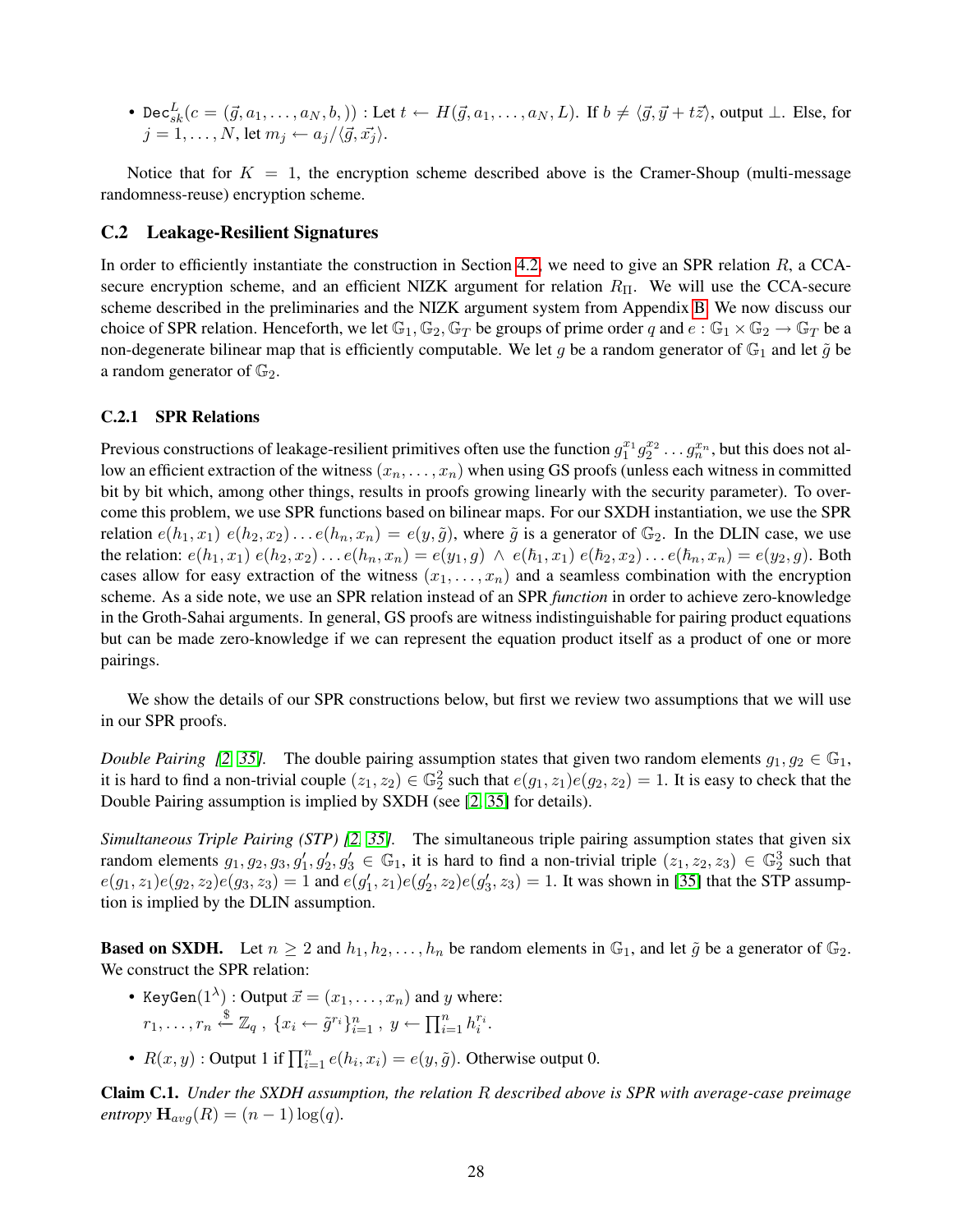*Proof.* For any fixed choice of y, the conditional distribution of  $\vec{x}$  is uniform over some  $n - 1$  dimensional subspace of  $\mathbb{G}_2^n$ , which gives us the worst-case preimage entropy of  $(n-1)\log(q)$ .

We prove that  $R$  is SPR under the double-pairing assumption. Since the SXDH assumption implies the double-pairing assumption, the claim holds.

Consider an adversary A that given  $h_1, \ldots, h_n, \vec{x}, y$  such that  $\prod_{i=1}^n e(h_i, x_i) = T$ , where  $T = e(y, \tilde{g})$ , finds  $\vec{x}^* \neq \vec{x}$  such that  $\prod_{i=1}^n e(h_i, x_i^*) = T$ , with probability  $\varepsilon > negl(\lambda)$ . We construct adversary  $\beta$  that breaks the double pairing assumption.

B takes as input  $g_1, g_2$ , chooses  $\alpha_1, \beta_1, \ldots, \alpha_n, \beta_n \leftarrow \mathbb{Z}_q$ , and sets  $h_i = g_1^{\alpha_i} g_2^{\beta_i}$ , for  $i = 1, \ldots, n$ . B then samples  $(\vec{x}, y)$  and gives  $h_1, \ldots, h_n, \vec{x}, y$  to A. With probability  $\varepsilon$ , A returns  $\vec{x}^* \neq \vec{x}$  for which  $\prod_{i=1}^{n} e(h_i, x_i^*) = T$ . Dividing the two pairing product equations:

$$
\prod_{i=1}^n e(h_i, x_i/x_i^*) = e(g_1, \prod_{i=1}^n (x_i/x_i^*)^{\alpha_i})e(g_2, \prod_{i=1}^n (x_i/x_i^*)^{\beta_i}) = e(g_1, z_1)e(g_2, z_2) = 1.
$$

It remains to prove that  $(z_1, z_2) = (\prod_{i=1}^n (x_i/x_i^*)^{\alpha_i}, \prod_{i=1}^n (x_i/x_i^*)^{\beta_i}) \neq (1, 1)$ . There exists  $j \in [1, \ldots, n]$  for which  $x_j/x_j^* \neq 1$  and  $\alpha_j$  is information theoretically hidden. Therefore,  $z_1 \neq 1$  with probability  $(1 - 1/q)$ . B outputs  $(z_1, z_2)$  and with probability  $\varepsilon(1 - 1/q) > negl(\lambda)$ ,  $e(g_1, z_1)e(g_2, z_2) = 1$  and  $(z_1, z_2) \neq (1, 1)$ . Thus, B breaks the double pairing assumption with non-negligible probability.  $\Box$ 

**Based on DLIN.** Let  $n \geq 3$  and  $h_1, \ldots, h_n, h_1, \ldots, h_n$  be 2n elements in G and let g be a generator of G. We construct the SPR relation:

- KeyGen $(1^{\lambda})$ : Output  $\vec{x} = (x_1, \ldots, x_n)$  and  $\vec{y} = (y_1, y_2)$  where:  $r_1, \ldots, r_n \stackrel{\$}{\leftarrow} \mathbb{Z}_q$ ,  $\{x_i \leftarrow g^{r_i}\}_{i=1}^n$ ,  $y_1 \leftarrow \prod_{i=1}^n h_i^{r_i}$ ,  $y_2 \leftarrow \prod_{i=1}^n h_i^{r_i}$ .
- $R(x, y)$ : Output 1 if  $\prod_{i=1}^{n} e(h_i, x_i) = e(y_1, g)$  and  $\prod_{i=1}^{n} e(h_i, x_i) = e(y_2, g)$ . Otherwise output 0.

<span id="page-29-0"></span>Claim C.2. *Under the DLIN assumption, the relation* R *described above is SPR with worst-case preimage entropy*  $\mathbf{H}_{avg}(R) = (n-2)\log(q)$ .

*Proof.* For any fixed choice of y, the conditional distribution of  $\vec{x}$  is uniform over some  $n-2$  dimensional subspace of  $\mathbb{G}^n$ , which gives us the worst-case preimage entropy of  $(n-2)\log(q)$ .

We prove that  $R$  is SPR under the simultaneous triple pairing assumption (STP). Since the DLIN assumption implies the STP assumption, we have that  $R$  is SPR under the DLIN assumption.

The proof is analogous to that of Claim [C.1.](#page-28-0) If  $g_1, g_2, g_3, g'_1, g'_2, g'_3$  is the instance for which B tries to break the STP, it computes  $h_i = g_1^{\alpha_i} g_2^{\beta_i} g_3^{\gamma_i}$  and  $\hbar_i = (g'_1)^{\alpha_i} (g'_2)^{\beta_i} (g'_3)^{\gamma_i}$ , for  $i = 1, \ldots, n$ , where  $\alpha_1, \beta_1, \gamma_1, \ldots, \beta_n$  $\alpha_n, \beta_n, \gamma_n \leftarrow \mathbb{Z}_q$ . Then, B samples  $\vec{x}, \vec{y}$  and runs A with the appropriate input. With probability  $\epsilon > negl(\lambda)$ , A returns  $\vec{x^*} \neq \dot{\vec{x}}$  such that  $\prod_{i=1}^n e(h_i, x_i) = e(y_1, g)$  and  $\prod_{i=1}^n e(\hbar_i, x_i) = e(y_2, g)$ . But notice that

$$
e(g_1, \prod_i (x_i/x_i^*)^{\alpha_i}) e(g_2, \prod_i (x_i/x_i^*)^{\beta_i}) e(g_3, \prod_i (x_i/x_i^*)^{\gamma_i}) = 1, \text{ and}
$$
  

$$
e(g_1', \prod_i (x_i/x_i^*)^{\alpha_i}) e(g_2', \prod_i (x_i/x_i^*)^{\beta_i}) e(g_3', \prod_i (x_i/x_i^*)^{\gamma_i}) = 1.
$$

B outputs  $(z_1, z_2, z_3) = (\prod_i (x_i/x_i^*)^{\alpha_i}, \prod_i (x_i/x_i^*)^{\beta_i}, \prod_i (x_i/x_i^*)^{\gamma_i})$ . Since there exists  $j \in [1, \ldots, n]$  such that  $x_j \neq x_j^*$  (because  $x^* \neq \overline{x}$ ) and  $\alpha_j$  is information theoretically hidden (which is easily observed and is fully explained in [\[35\]](#page-17-16)), then with non-negligible probability  $(z_1, z_2, z_3) \neq (1, 1, 1)$ ,  $e(g_1, z_1)e(g_2, z_2)e(g_3, z_3) = 1$ and  $e(g'_1, z_1)e(g'_2, z_2)e(g'_3, z_3) = 1$ . Hence, with non-negligible probability B breaks the STP assumption.

We now show instantiations of the construction described in Section [4.2,](#page-10-0) meeting the parameters of Theorem [5.1.](#page-13-1)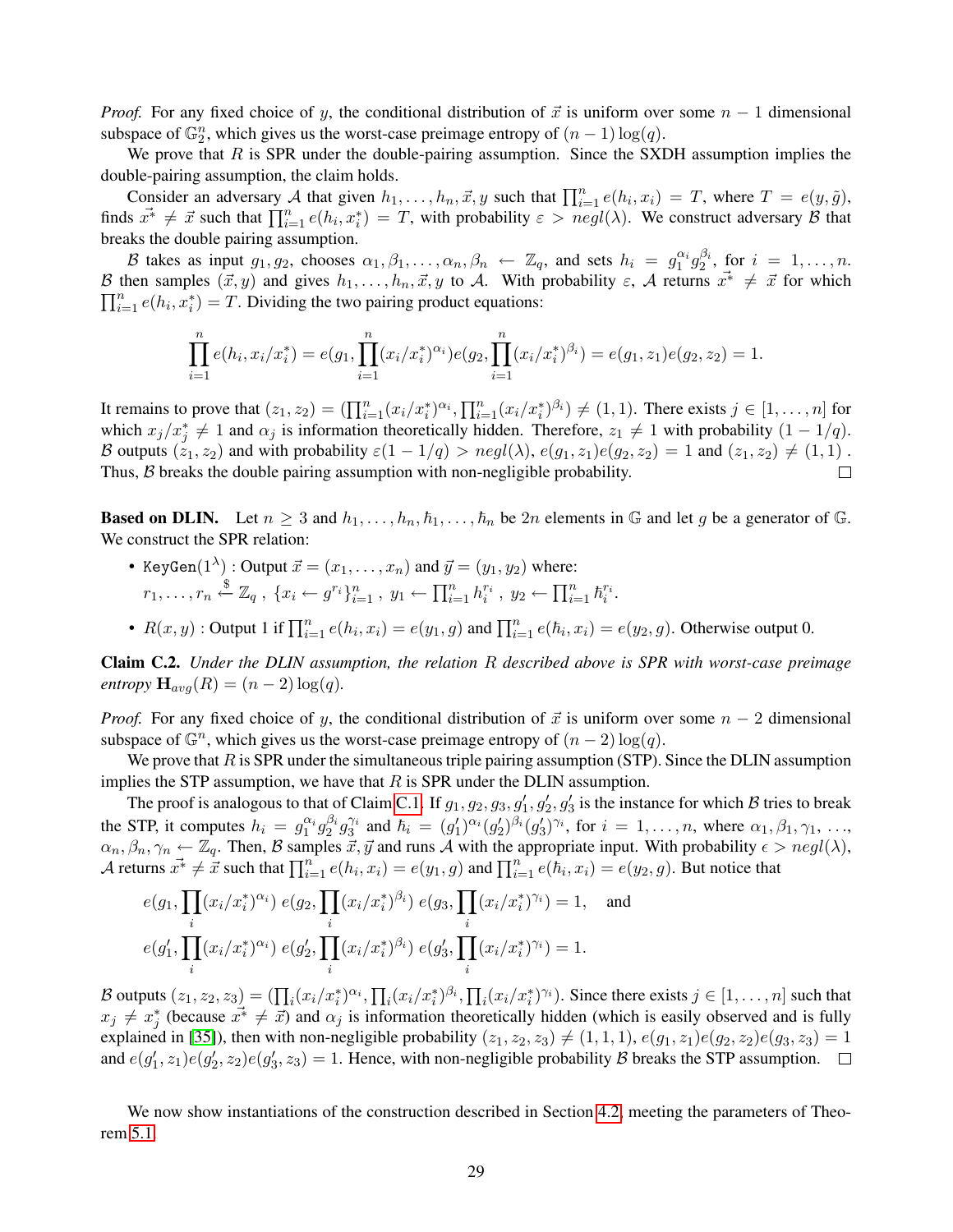#### C.2.2 Instantiation 1: Based on SXDH

Our first instantiation is based on SXDH when working with asymmetric bilinear groups.

SPR Relation. We use the SPR relation described in Section [C.2.1.](#page-28-1)

- KeyGen $(1^{\lambda})$ : Output  $\vec{x} = (x_1, \ldots, x_n)$  and y where:  $r_1, \ldots, r_n \stackrel{\$}{\leftarrow} \mathbb{Z}_q$ ,  $\{x_i \leftarrow \tilde{g}^{r_i}\}_{i=1}^n$ ,  $y \leftarrow \prod_{i=1}^n h_i^{r_i}$ .
- $R(x, y)$ : Output 1 if  $\prod_{i=1}^{n} e(h_i, x_i) = e(y, \tilde{g})$ . Otherwise output 0.

Recall that this relation has average-case preimage entropy of  $(n - 1) \log(q)$ .

CCA-Secure Encryption. We use the Cramer-Shoup encryption scheme described in Section [C.1,](#page-27-1) working in the group  $\mathbb{G}_2$ . We encrypt  $\vec{x} = (x_1, \ldots, x_n)$  under the same randomness r. More formally, for a public key  $pk = (g_0, g_1, d_1, \ldots, d_n, e, f)$ , we encrypt  $\vec{x}$  with label m as

$$
C = (c_1, c_2, c_3, \dots, c_{n+2}, c_{n+3}) \leftarrow \text{Enc}_{pk}^m(x_1, x_2; r) = (g_0^r, g_1^r, x_1 d_1^r, \dots, x_n d_n^r, (ef^t)^r),
$$

where  $t = H(c_1, ..., c_{n+2}, m)$ .

The total size of the ciphertext is  $n + 3$ .

**NIZK Argument.** We use the NIZK proofs described in Appendix [B](#page-25-0) to prove that " $R_{spr}(x, y) = 1$  and  $C =$ Enc<sup>m</sup><sub>k</sub> $(x; r)$ ". First we show that  $R(\vec{x}, y) = 1$  by creating a commitment  $\delta_i = Com_{\Pi}(x_i; (s_{i0}, s_{i1}))$  for each component  $x_i$  of  $\vec{x} = (x_1, \ldots, x_n)$  and producing proof elements which show that the committed values satisfy the pairing product equation  $\prod_{i=1}^{n} e(g_i, x_i) = e(y, \tilde{g})$ . Then, we show that  $C = \text{Enc}_{pk}^{m}(\vec{x}; r)$  using a system of one-sided multi-exponentiation equations with witness  $(r, s_{10}, s_{11}, \ldots, s_{n0}, s_{n1})$  to show that the plaintext encrypted in C is equal to the committed values in the  $\delta_i$ 's. Details follow. Let

$$
\vec{\delta}_1 = (x_1, 1) \vec{v}_0^{s_{10}} \vec{v}_1^{s_{11}}, \dots, \quad \vec{\delta}_n = (x_n, 1) \vec{v}_0^{s_{n0}} \vec{v}_1^{s_{n1}},
$$

and, as defined above,  $C = (c_1, \ldots, c_{n+3})$ . Proving equality of the plaintext and the committed values reduces to proving the satisfiability of the following system of  $2n + 3$  equations:

$$
\frac{\vec{\delta}_1}{(c_3,1)} = \vec{v}_0^{s_1} \vec{v}_1^{s_1} (d_1^{-1}, 1)^r, \quad \dots \quad , \frac{\vec{\delta}_n}{(c_{n+2},1)} = \vec{v}_0^{s_{n0}} \vec{v}_1^{s_{n1}} (d_n^{-1}, 1)^r, \nc_1 = g_0^r, \quad c_2 = g_1^r, \quad c_{n+3} = e^r (f^t)^r.
$$

The total size of the argument is  $8n + 21$  group elements and  $2 \mathbb{Z}_q$ -elements.

Combining the ciphertext and the NIZK argument makes the size of the signature  $9n + 24$  group elements and 2 elements in  $\mathbb{Z}_q$ . By Theorem [4.2](#page-10-2) and Theorem [4.3,](#page-10-3) we know that the above instantiation gives us a  $((n-1)\log q - 1)$ -leakage resilient signature scheme. To translate this into  $(1 - \epsilon)|sk|$  leakage tolerance, we need

$$
n \ge \frac{1}{\epsilon} + \frac{\omega(\log \lambda)}{\epsilon \cdot \log q} = \frac{1}{\epsilon} \cdot \left( 1 + \frac{\omega(\log \lambda)}{\log q} \right)
$$

This gives us signatures of size  $(9/\epsilon)(1 + \omega(\log \lambda)/\log q) + 24$  group elements and 2 elements in  $\mathbb{Z}_q$ .

### C.2.3 Instantiation 2: Based on DLIN

In the case of  $\mathbb{G}_1 = \mathbb{G}_2 = \mathbb{G}$ , we give an instantiation under the DLIN assumption.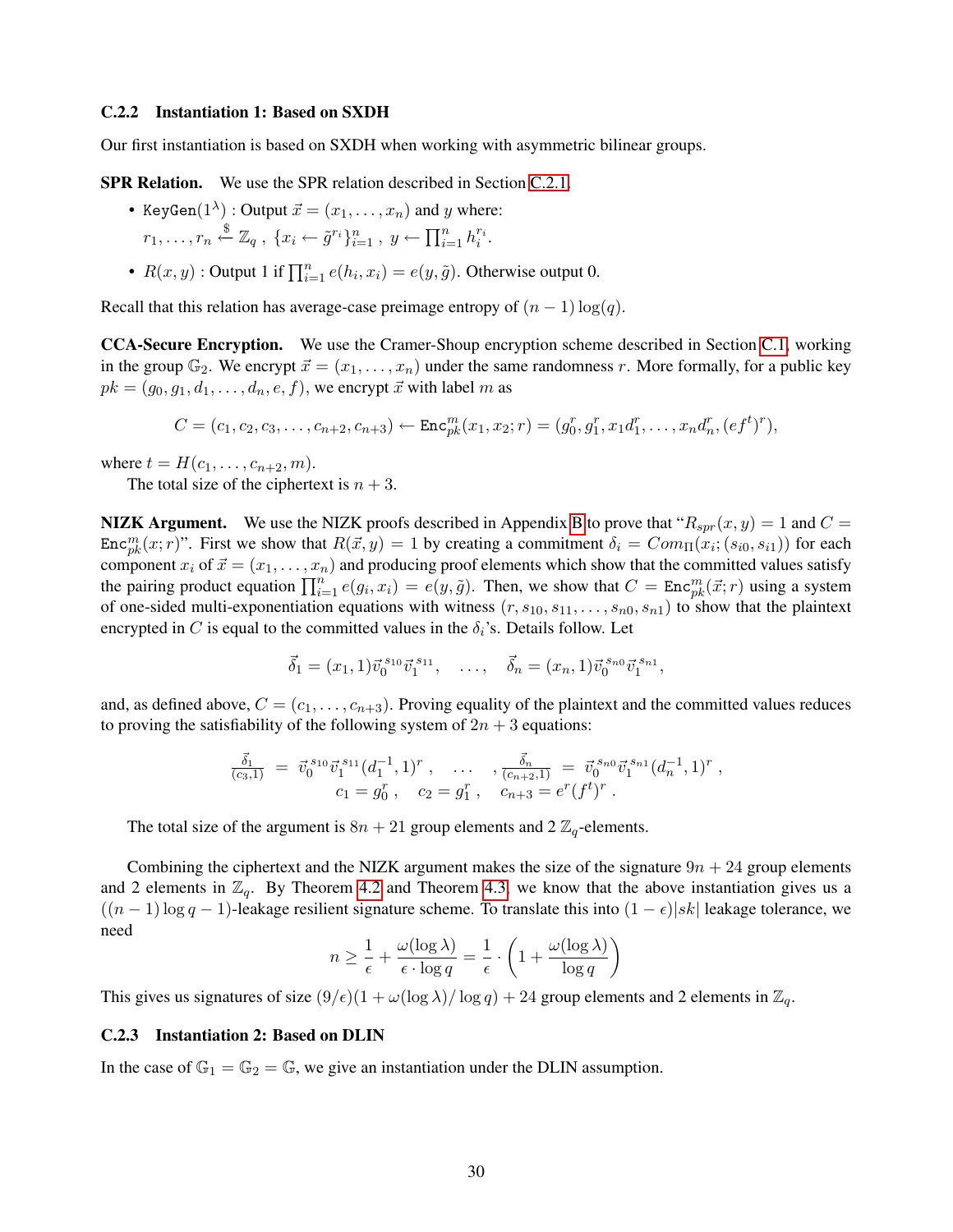SPR Relation. We use the SPR relation described in Section [C.2.1.](#page-28-1)

- KeyGen $(1^{\lambda})$ : Output  $\vec{x} = (x_1, \ldots, x_n)$  and  $\vec{y} = (y_1, y_2)$  where:  $r_1, \ldots, r_n \stackrel{\$}{\leftarrow} \mathbb{Z}_q$ ,  $\{x_i \leftarrow g^{r_i}\}_{i=1}^n$ ,  $y_1 \leftarrow \prod_{i=1}^n h_i^{r_i}$ ,  $y_2 \leftarrow \prod_{i=1}^n h_i^{r_i}$ .
- $R(x, y)$ : Output 1 if  $\prod_{i=1}^{n} e(h_i, x_i) = e(y_1, g)$  and  $\prod_{i=1}^{n} e(h_i, x_i) = e(y_2, g)$ . Otherwise output 0.

Recall that this relation has average-case preimage entropy of  $(n - 2) \log(q)$ .

CCA-Secure Encryption. We use the Cramer-Shoup encryption scheme described in Section [C.1.](#page-27-1) We encrypt  $\vec{x} = (x_1, \dots, x_n)$  under the same randomness r and label m. More formally, for a public key

 $pk = (g_0, g_1, g_2, d_{11}, d_{12}, \ldots, d_{n1}, d_{n2}, e_1, e_2, f_1, f_2),$ 

we compute the ciphertext

$$
C = (c_1, \ldots, c_{n+4}) \leftarrow \text{Enc}_{pk}^m(\vec{x}; (r_1, r_2))
$$
  
=  $(g_0^{r_1+r_2}, g_1^{r_1}, g_2^{r_2}, x_1d_{11}^{r_1}d_{12}^{r_2}, \ldots, x_nd_{n1}^{r_1}d_{n2}^{r_2}, (e_1f_1^t)^{r_1}(e_2f_2^t)^{r_2}),$ 

where  $t = H(c_1, ..., c_{n+3}, m)$ .

The size of the ciphertext is  $n + 4$ .

**NIZK Argument.** First we prove that  $R(x, y) = 1$  using the pairing product equations

$$
e(h_1, x_1) \dots e(h_n, x_n) = e(g, y_1) \text{ and } e(h_1, x_1) \dots e(h_n, x_n)) = e(g, y_2).
$$

We create commitments  $\delta_i = Com_\Pi(x_i; \vec{s_i}) = (x_i, 1, 1)v_0^{s_{i0}}v_1^{s_{i1}}v_2^{s_{i2}}$ , for each component  $x_i$  of  $\vec{x} = (x_1, \ldots, x_n)$ using randomness  $\vec{s_i} = (s_{i0}, s_{i1}, s_{i2})$ . Then we prove that the plaintext of  $C = \text{Enc}_{pk}^m(x_1, x_2, x_3; \vec{r})$  is the committed values in the  $\delta_i$ 's by proving that the following system of  $3n+4$  one-sided multi-exponentiation equations is satisfiable with a witness  $(r_1, r_2, \vec{s_1}, \dots, \vec{s_n})$ :

$$
\frac{\vec{\delta}_{1}}{(c_{4},1,1)} = \vec{v}_{0}^{s_{10}} \vec{v}_{1}^{s_{11}} \vec{v}_{2}^{s_{12}} (d_{11}^{-1}, 1, 1)^{r_{1}} (d_{12}^{-1}, 1, 1)^{r_{2}},
$$
  
\n...  
\n
$$
\frac{\vec{\delta}_{n}}{(c_{n+3},1,1)} = \vec{v}_{0}^{s_{n0}} \vec{v}_{1}^{s_{n1}} \vec{v}_{2}^{s_{n2}} (d_{n1}^{-1}, 1, 1)^{r_{1}} (d_{n2}^{-1}, 1, 1)^{r_{2}},
$$
  
\n
$$
c_{1} = g_{0}^{r_{1}} g_{0}^{r_{2}}, \quad c_{2} = g_{1}^{r_{1}}, \quad c_{3} = g_{2}^{r_{2}}, \quad c_{n+4} = (e_{1} f_{1}^{t})^{r_{1}} (e_{2} f_{2}^{t})^{r_{2}}
$$

.

The total size of the proof is 18n+66 group elements and 6  $\mathbb{Z}_q$ -elements.

Combining the ciphertext and the NIZK argument makes the size of the signature  $19n + 70$  group elements and 6 elements in  $\mathbb{Z}_q$ . By Theorem [4.2](#page-10-2) and Theorem [4.3,](#page-10-3) we know that the above instantiation gives us a  $((n-2)\log q - 1)$ -leakage resilient signature scheme. To translate this into  $(1 - \epsilon)|sk|$  leakage tolerance, we need

$$
n \ge \frac{2}{\epsilon} + \frac{\omega(\log \lambda)}{\epsilon \cdot \log q} = \frac{1}{\epsilon} \cdot \left(2 + \frac{\omega(\log \lambda)}{\log q}\right)
$$

This gives us signature of size  $(19/\epsilon)(2 + \omega(\log \lambda)/\log q) + 70$  group elements and 6 elements in  $\mathbb{Z}_q$ .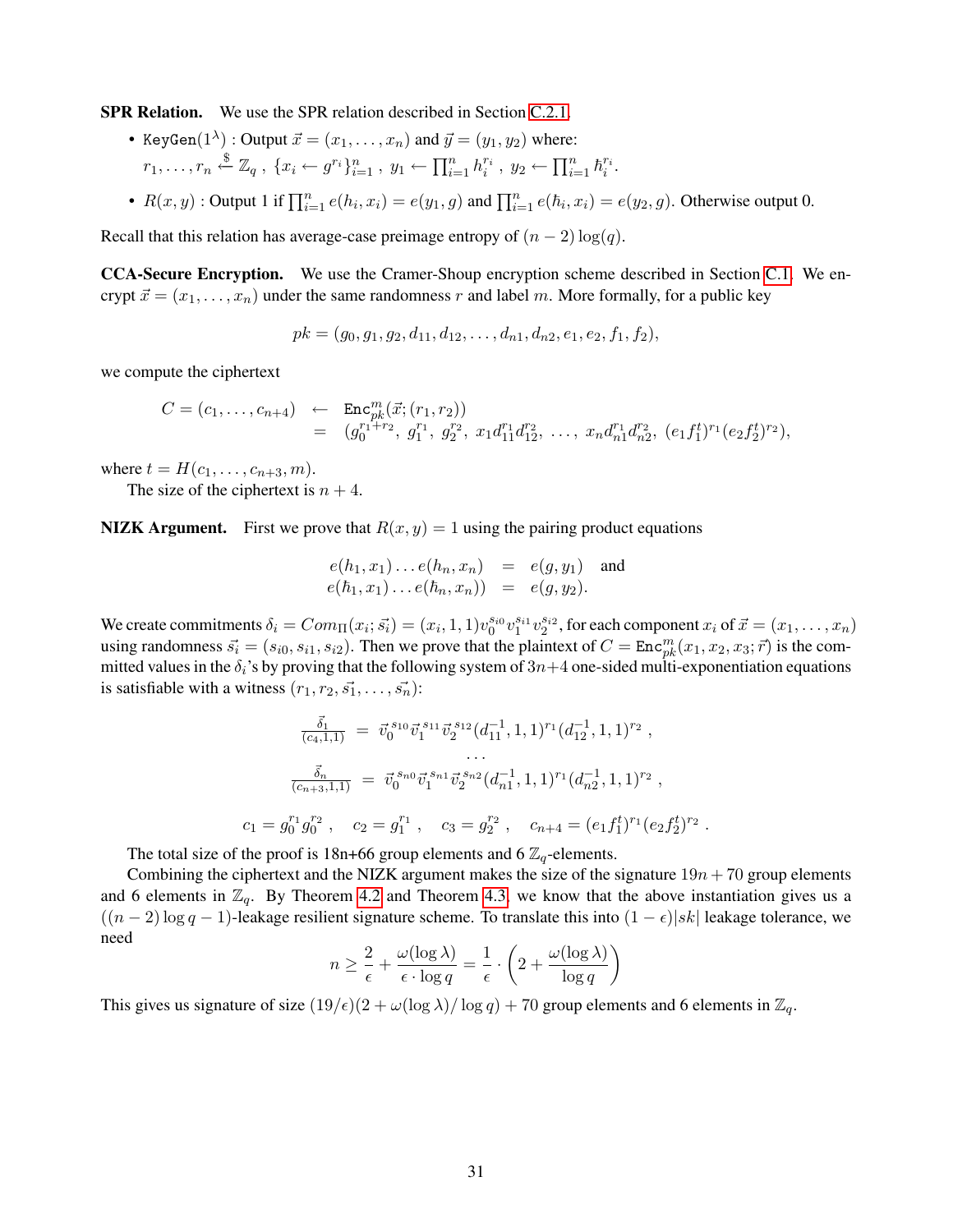### C.3 Leakage-Resilient Encryption

In order to use the construction in Section [4.3,](#page-10-1) we need a  $(1 - \epsilon) |sk|$ -leakage resilient CPA-secure encryption scheme  $\mathcal{E}_1$  = (KeyGen<sub>1</sub>, Enc<sub>1</sub>, Dec<sub>1</sub>) and a strong f-tSE NIZK argument (see Section [3\)](#page-7-0), which we can construct from a CCA-secure encryption scheme supporting labels  $\mathcal{E}_2 =$  (KeyGen<sub>2</sub>, Enc<sub>2</sub>, Dec<sub>2</sub>), a strongly-secure one-time time signature scheme S, and an NIZK argument  $\Pi$  for the relation

$$
R_{eq} = \{ (r_1, r_2, m), (c_1, c_2, L) | c_1 = \text{Enc}_1(m; r_1) \wedge c_2 = \text{Enc}_2^L(m; r_2) \}.
$$

The same technique was used in [[14](#page-16-2)] to construct an efficient CCA-secure encryption scheme with key-dependent message (KDM) security from a CPA-secure version of the scheme. We use the same technique in the leakagesetting, to achieve leakage-resilient CCA-secure encryption from leakage-resilient CPA-secure encryption.

We now show an instantiation of the construction shown in Section [4.3,](#page-10-1) meeting the parameters of Theorem [5.2.](#page-13-2)

**LR-CPA-Secure Encryption** ( $\mathcal{E}_1$ ). We show a  $(1 - \epsilon)|sk|$ -leakage resilient CPA-secure encryption scheme based on the K-Linear assumption. Similar versions of this scheme appear in [\[53\]](#page-18-0) and [\[14\]](#page-16-2) (based on the KDM scheme of [\[13\]](#page-16-15)), but we modify it here to make it more efficient. In particular, our public key and ciphertexts are shorter by a factor of  $\log q$ .

Let  $\mathbb G$  be a group of primer order q, and let J be an integer. We define the scheme  $\mathcal E_1$  by:

• KeyGen $(1^{\lambda})$ : Choose  $f_{01}, \ldots, f_{0J}, f_1, \ldots, f_K \stackrel{\$}{\leftarrow} \mathbb{G}$  and  $\vec{x} \stackrel{\$}{\leftarrow} \mathbb{Z}_q^{K+J}$ . Define vectors  $\vec{f}_1, \ldots, \vec{f}_K \in \mathbb{G}^{K+J}$ as follows:

$$
\vec{f}_1 = (f_{01}, \dots, f_{0J}, f_1, 1, \dots, 1) \n\vec{f}_2 = (f_{01}, \dots, f_{0J}, 1, f_2, \dots, 1) \n\vdots
$$

$$
\vec{f_K} = (f_{01}, \dots, f_{0J}, 1, 1, \dots, f_K)
$$
  
For  $i = 1, \dots, K$ : let  $h_i = \langle \vec{f_i}, \vec{x} \rangle$ . Let  $\vec{h} = (h_1, \dots, h_K)$ . Output  $sk = \vec{x}$  and  $pk = (\{\vec{f_i}\}_{i=1}^K, \vec{h})$ .

- Enc<sub>pk</sub> $(m)$ : Choose  $\vec{w} \stackrel{\$}{\leftarrow} \mathbb{Z}_q^K$ . Let  $\vec{f} = \prod_{i=1}^K \vec{f}_i^{w_i}$  and  $a = m \cdot \langle \vec{h}, \vec{w} \rangle$ . Output  $C = (\vec{f}, a)$ .
- De $\mathsf{c}_{sk}(C)$  : Output  $m \leftarrow a / \langle \vec{f}, \vec{x} \rangle$ .

<span id="page-32-0"></span>**Theorem C.3.** For any  $\epsilon > 0$ , if  $J \geq \frac{1}{\epsilon}$  $\frac{1}{\epsilon}(K + \lambda/\log(q) + 1)$ *, then the above encryption scheme is*  $\ell$ *-leakage resilient where*  $\ell = (1 - \epsilon)|sk|$ *. The scheme is secure under the K-linear assumption.* 

The proof follows from the same technique as those used to prove leakage-resilience of hash-proof system based schemes in [\[53\]](#page-18-0). Indeed, it is relatively simple to see that the above construction is based on an underlying hash-proof system. However, for simplicity, we just prove the leakage resilience of the scheme directly without defining the notion of a hash-proof system formally in this work.

*Proof.* We do a series of games argument to show that the scheme is  $\ell$ -LR-CPA.

**Game 0:** This is the  $\ell$ -LR-CPA attack game. The adversary gets  $\ell$  bits of leakage on  $sk = \vec{x}$  and the challenge ciphertext is (later) computed as:

$$
C=(\vec{f},a) \text{ where } \vec{w}\overset{\$}{\leftarrow}\mathbb{Z}^K_q, \vec{f}=\prod_{i=1}^K \vec{f_i}^{w_i}, a=m_b\cdot \langle \vec{h},\vec{w}\rangle.
$$

as an encryption of message  $m_b$  where the bit b is chosen by the challenger.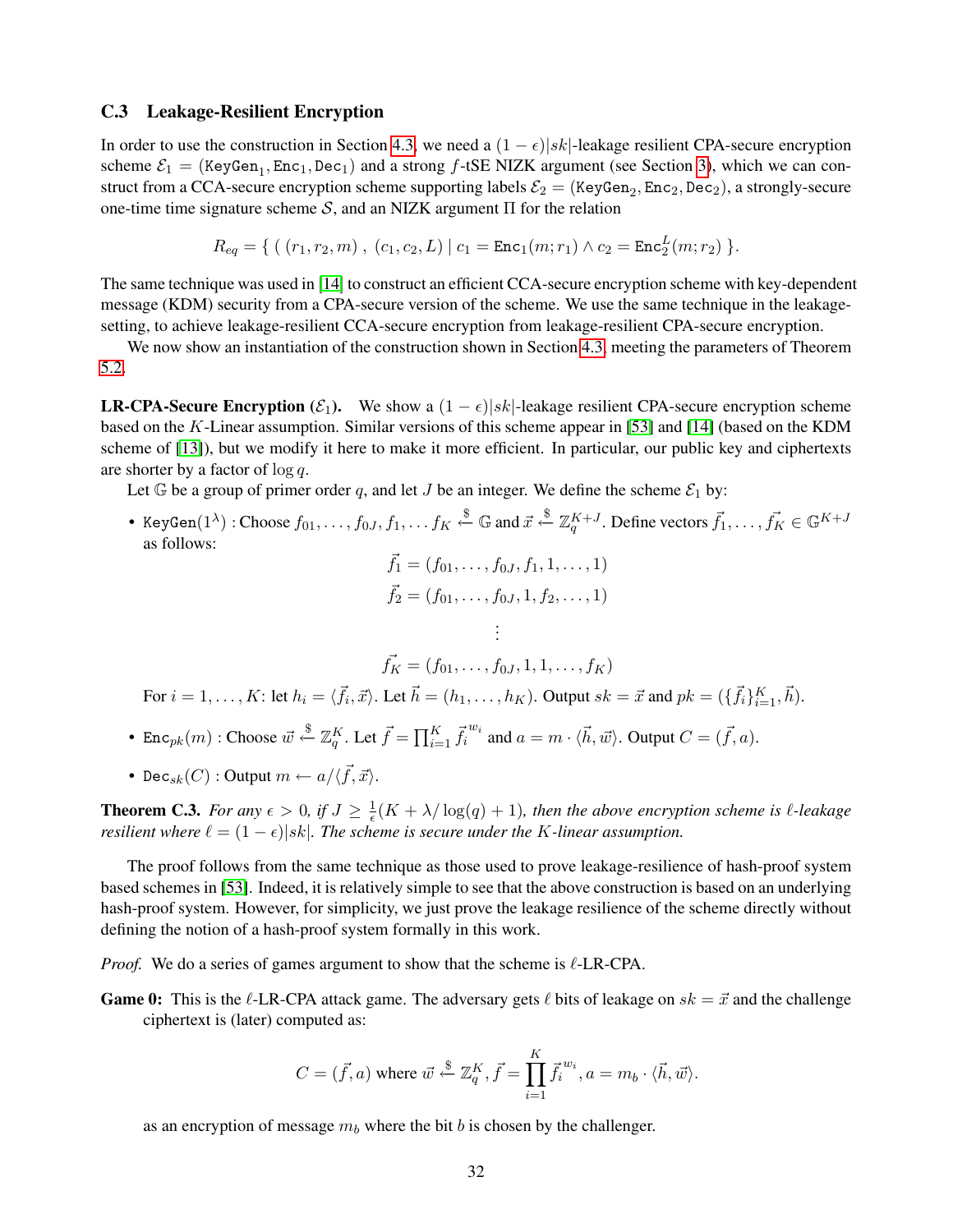**Game 1:** In this game the challenge ciphertext is computed using the *secret key*  $\vec{x}$  as:

$$
C = (\vec{f}, a) \text{ where } \vec{w} \stackrel{\$}{\leftarrow} \mathbb{Z}_q^K, \vec{f} = \prod_{i=1}^K \vec{f}_i^{w_i}, a = m_b \cdot \langle \vec{f}, \vec{x} \rangle.
$$

Games 0 and games 1 are equivalently distributed since  $\langle \vec{f}, \vec{x} \rangle = \langle \vec{h}, \vec{w} \rangle$  (this is essentially the correctness of decryption).

**Game 2:** In this game the  $\vec{f}$  part of the ciphertext is just chosen uniformly at random:

$$
C = (\vec{f}, a) \text{ where } \vec{f} \leftarrow \mathbb{G}^{J+K}, a = m_b \cdot \langle \vec{f}, \vec{x} \rangle.
$$

The fact that games 1 and 2 are computationally indistinguishable follows from the K-linear assumption, which ensures that a random linear combination of  $\vec{f}_1, \ldots, \vec{f}_K$  (used to compute  $\vec{f}$  in Game 2) is computationally indistinguishable from a uniformly random  $\vec{f}$ . This holds *even* given all of the secret-key  $\vec{x}$ , and hence certainly in the presence of limited leakage.

Game 3: In this game, a is chosen uniformly at random so that

$$
C = (\vec{f}, a) \text{ where } \vec{f} \leftarrow \mathbb{G}^{J+K}, a \leftarrow \mathbb{G}.
$$

We claim that games 2 and 3 are statistically indistinguishable. This is because, in game 2,  $\langle \vec{f}, \vec{x} \rangle$  can be thought of as a universal hash function of the secret-key  $\vec{x}$  under the hash-key  $\vec{f}$ . Since, a univer-sal hash function is a good average-case randomness extractor (see [\[23\]](#page-16-13)), the value  $\langle \vec{f}, \vec{x} \rangle$  is statistically indistinguishable from uniform, as long as the conditional entropy of  $\vec{x}$  given everything else the adversary sees in game 2 is at least  $log(q) + \lambda$  bits. But the only information that the adversary sees in game 2 which is correlated with  $\vec{x}$  is the component h of the public-key and the leakage. Therefore,  $\vec{x}$  has at least  $(K + J) \log(q) - K \log(q) - \ell$  bits of conditional entropy. Since  $\ell = (1 - \epsilon) |sk| = (1 - \epsilon)(K + J) \log(q) \le (J - 1) \log(q) - \lambda$ , this means  $\vec{x}$  has at least  $\log(q) + \lambda$  bits of conditional entropy, as desired.

It is clear that Game 3 is independent of the challenger's bit b and hence the adversary's advantage is 0 (the probability that  $b' = b$  is  $\frac{1}{2}$ ). Therefore, by the hybrid argument, the adversary's advantage in Game 0 is negligible.  $\Box$ 

For the instantiation, we use the LR-CPA-secure encryption scheme described above, working in the group  $\mathbb{G}_2$ . We encrypt m under randomness  $\vec{w} = (w_1, \dots w_K)$ : for a public key  $pk = (\vec{f}_1, \dots, \vec{f}_K, \vec{h})$  with  $\vec{f}_i =$  $(f_{01}, \ldots, f_{0J}, 1, \ldots, f_i, \ldots, 1)$ , we compute  $W = \sum_{i=1}^K w_i$  and ciphertext

$$
C_1 = (c_{11}, \ldots, c_{1(J+K+1)}) \leftarrow \text{Enc}_1(m; \vec{w}) = (f_{01}^W, \ldots, f_{0J}^W, f_1^{w_1} \ldots, f_K^{w_K}, m \prod_{i=1}^K h_i^{w_i})
$$

The size of the ciphertext is  $J + K + 1$ .

**CCA-secure Encryption** ( $\mathcal{E}_2$ ). We use the Linear Cramer-Shoup encryption scheme described in section [C.1,](#page-27-1) working in the group  $\mathbb{G}_2$ . We encrypt m under randomness  $\vec{r} = (r_1, \ldots, r_K)$  and label L: for a public key  $pk = (\{g_i\}_{i=0}^K, \{d_i\}_{i=1}^K, \{e_i\}_{i=1}^K, \{f_i\}_{i=1}^K)$ , we compute  $R = \sum_{i=1}^K r_i$  and the ciphertext

$$
C_2 = (c_{21}, \ldots, c_{2(K+3)}) \leftarrow \text{Enc}_2^L(m; \vec{r}) = (g_0^R, g_1^{r_1} \ldots, g_K^{r_K}, m \prod_{i=1}^K d_i^{r_i}, \prod_{i=1}^K (e_i f_i^t)^{r_i}),
$$

where  $t = H_1(c_{21}, \ldots, c_{2(K+2)}, L)$  and  $H_1$  is a collision-resistant hash function.

The size of the ciphertext is  $K + 3$ .